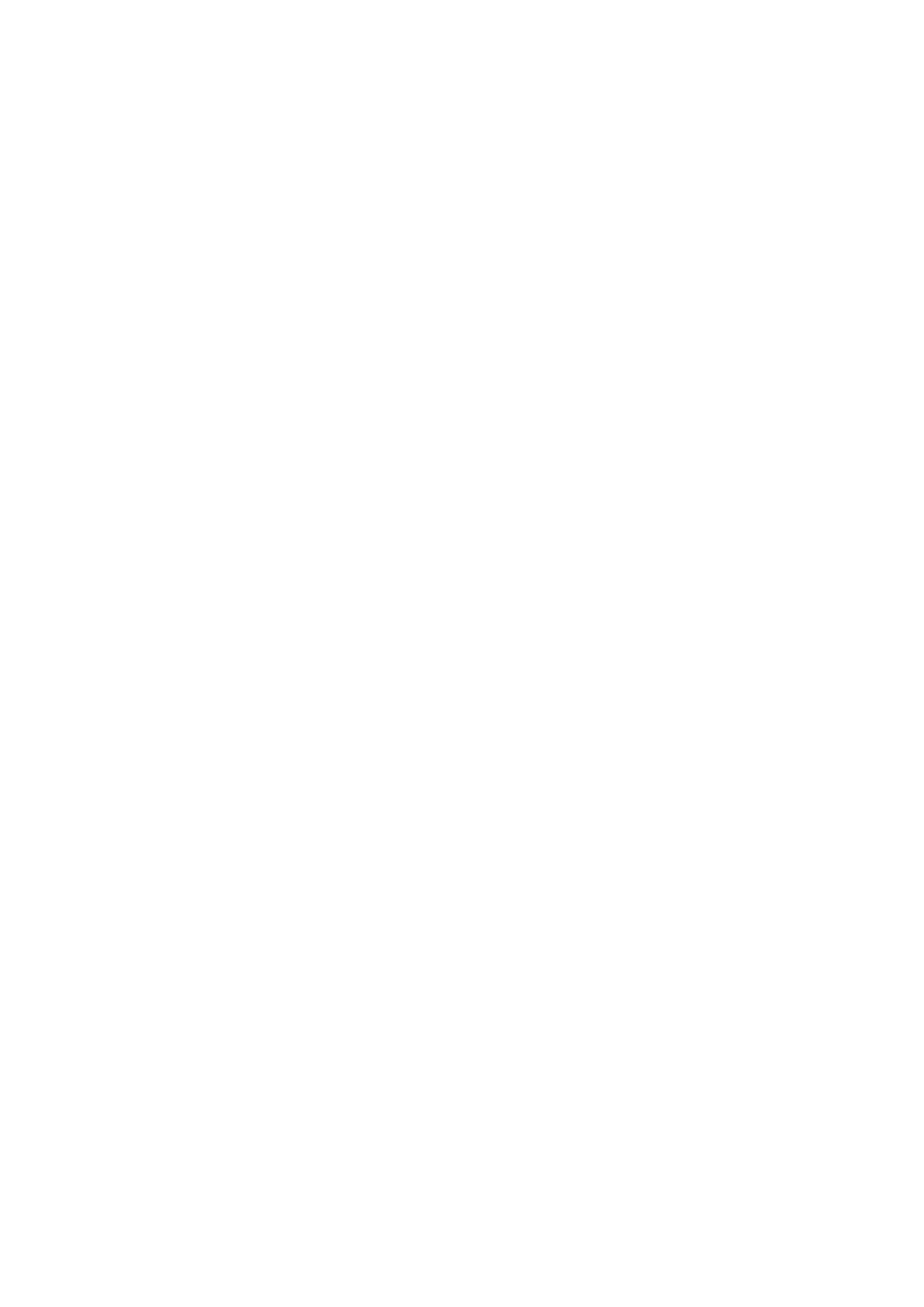## **Contents**

## 目 錄

Worldwide Care Travel Insurance Policy Wording , Hong Kong. 縱橫旅安心保險保單條款 , 香港 . Published 09/2018.

© 2017 Chubb. Coverages underwritten by one or more subsidiary companies. Not all coverages available in all jurisdictions. Chubb® and its respective logos, and Chubb.Insured.<sup>SM</sup> are protected trademarks of Chubb.

© 2017 安達。保障由一間或多間附屬公司所承保。並非所有保障可於所有司法管轄區提供。 Chubb® 及其相關標誌,以及 Chubb. Insured.SM 乃安達的保護註冊商標。 3

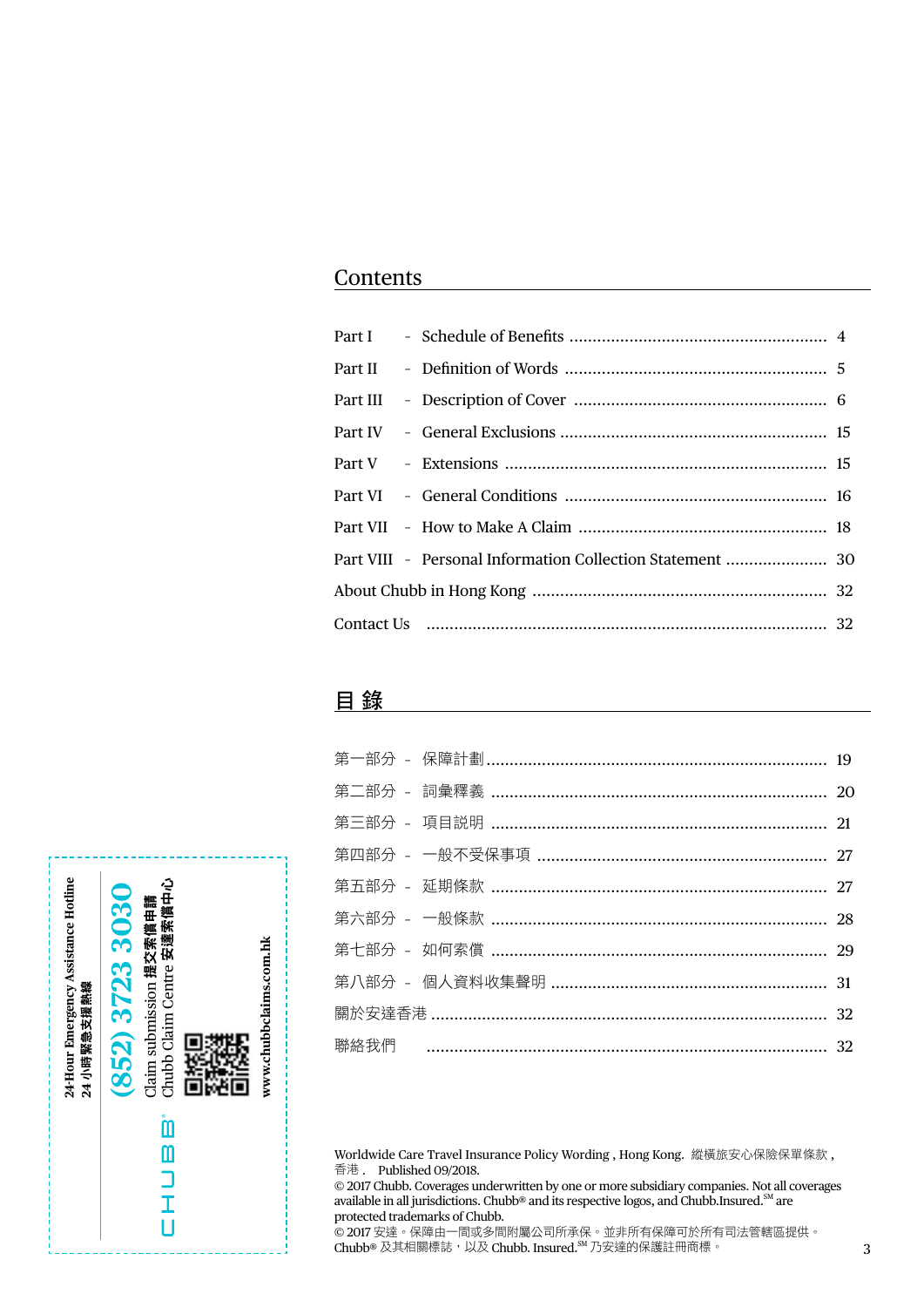## Part I - Schedule Of Benefits

In consideration of the payment of a premium to **The Company** and subject to the terms and conditions of this policy, **The Company** agrees to provide cover in the manner and to the extent set out in this policy.

## **Please Read This Policy**

**If this policy contains incorrect information, please return it to The Company immediately for correction.**

| Coverage                                                                                                    |                                 | Worldwide Pre-       | Worldwide Ba-        | <b>China Plan</b>  |
|-------------------------------------------------------------------------------------------------------------|---------------------------------|----------------------|----------------------|--------------------|
|                                                                                                             |                                 | mier Plan(HK\$)      | sic Plan (HK\$)      | (HK\$)             |
| A. Personal Accident                                                                                        |                                 |                      |                      |                    |
| (a) Accident whilst travelling on a Public Conveyance                                                       | Sum Insured                     | 1,500,000            | 1,200,000            | 600,000            |
| (17 to 75 years of age)                                                                                     |                                 |                      |                      |                    |
| (b) Other Accident (17 to 75 years of age)<br>(c) Accident (under 17 years of age or above 75 years of age) | Sum Insured<br>Sum Insured      | 750,000<br>250,000   | 600,000<br>250,000   | 300,000<br>125,000 |
|                                                                                                             |                                 |                      |                      |                    |
| <b>B. Medical Expenses</b><br>(a) Medical Expenses                                                          |                                 |                      |                      |                    |
| (b) Follow-up Medical Expenses                                                                              | Sum Insured<br>Sum Insured      | 1,200,000<br>120,000 | 1,000,000<br>100,000 | 300,000<br>30,000  |
| (b) (1) Maximum amount for Chinese Medicine Practitioner                                                    | Sum Insured                     | 3,000                | 3,000                | 3,000              |
| (b) (2) Daily maximum amount for Chinese Medicine Practitioner                                              |                                 | 150                  | 150                  | 150                |
| C. Chubb Assistance - 24 Hour Worldwide Assistance Services                                                 |                                 |                      |                      |                    |
| (a) Emergency Medical Evacuation and/or Repatriation                                                        |                                 | Unlimited            | Unlimited            | Unlimited          |
| (b) Return of Mortal Remains                                                                                |                                 | Unlimited            | Unlimited            | Unlimited          |
| (c) Compassionate Visit                                                                                     | Sum Insured                     | 30,000               | 30,000               | 10,000             |
| (d) Child Escort                                                                                            | Sum Insured                     | 30,000               | 30,000               | 10,000             |
| (e) Chubb Assistance - Twenty Four (24) Hour Telephone Hotline                                              |                                 | Applicable           | Applicable           | Applicable         |
| And Referral Services                                                                                       |                                 |                      |                      |                    |
| D. Hospital Cash                                                                                            |                                 |                      |                      |                    |
| (a) Maximum amount                                                                                          | Sum Insured                     | 10.000               | 10,000               | Nil                |
| (b) Maximum daily benefit                                                                                   |                                 | 500                  | 500                  | Nil                |
| E. Burns Benefit                                                                                            | Sum Insured                     | 300,000              | 200,000              | 100.000            |
| F. Personal Property                                                                                        |                                 |                      |                      |                    |
| (a) Maximum amount                                                                                          | Sum Insured                     | 10,000               | 10,000               | 5,000              |
| (b) Maximum amount for each item/set/pair                                                                   |                                 | 3,000                | 3,000                | 1,500              |
| <b>G. Personal Money</b>                                                                                    | Sum Insured                     | 2,500                | 2,500                | 500                |
| <b>H. Loss of Travel Documents</b>                                                                          | Sum Insured                     | 30,000               | 30,000               | 3,000              |
| I. Trip Cancellation                                                                                        | Sum Insured                     | 40,000               | 30,000               | 10,000             |
| (a) Red Alert Extension                                                                                     | Sum Insured                     | 2,000                | Nil                  | Nil                |
| J. Trip Interruption                                                                                        |                                 |                      |                      |                    |
| Maximum amount under Section J                                                                              | Sum Insured                     | 40,000               | 40,000               | 10,000             |
| (a) Trip Curtailment                                                                                        | Sum Insured                     | 40,000               | 40,000               | 10,000             |
| (b) Red Alert Extension                                                                                     | Sum Insured                     | 2,000                | Nil                  | Nil                |
| (c) Trip Re-route                                                                                           | Sum Insured                     | 40,000               | 10,000               | 10,000             |
| <b>K. Travel Delay</b> (cover for any one (1) item under $K(a)$ or (b) only)                                |                                 |                      |                      |                    |
| Maximum amount under Section K                                                                              | Sum Insured                     | 2,000                | 2,000                | 600                |
| (a) (1) Cash Benefit for first 5 hour period of delay                                                       |                                 | 300                  | 300                  | Nil                |
| (a) (2) Cash Benefit for each subsequent 10 hour period of delay                                            |                                 | 700                  | 700                  | Nil                |
| (a) (3) Cash Benefit for each 8 hour period of delay                                                        |                                 | Nil                  | Nil                  | 200                |
| (b) Forfeited travel expenses (trip eventually cancelled after                                              | After 24 hour<br>of delay       | 2,000                | Nil                  | Nil                |
| delay)                                                                                                      |                                 |                      |                      |                    |
| L. Baggage Delay                                                                                            | After 6 hour<br>period of delay | 1,000                | 1,000                | 1,000              |
| <b>M. Personal Liability</b>                                                                                | Sum Insured                     | 2,000,000            | 2,000,000            | 2,000,000          |
| N. Home Contents Protection                                                                                 |                                 |                      |                      |                    |
| (a) Maximum amount                                                                                          | Sum Insured                     | 25,000               | 25,000               | 6,000              |
| (b) Maximum amount for each item/set/pair                                                                   |                                 | 5,000                | 5,000                | 3,000              |
| <b>O.</b> Credit Card Protection                                                                            | Sum Insured                     | 20,000               | 20,000               | Nil                |

## **Customer Services Hotline: (852) 3191 6611 24-Hour Emergency Assistance Hotline: (852) 3723 3030**

Worldwide Care Travel Insurance Policy Wording , Hong Kong. Published 09/2017.

© 2017 Chubb. Coverages underwritten by one or more subsidiary companies. Not all coverages available in all jurisdictions. Chubb® and its respective logos, and Chubb.Insured.<sup>SM</sup> are protected trademarks of Chubb.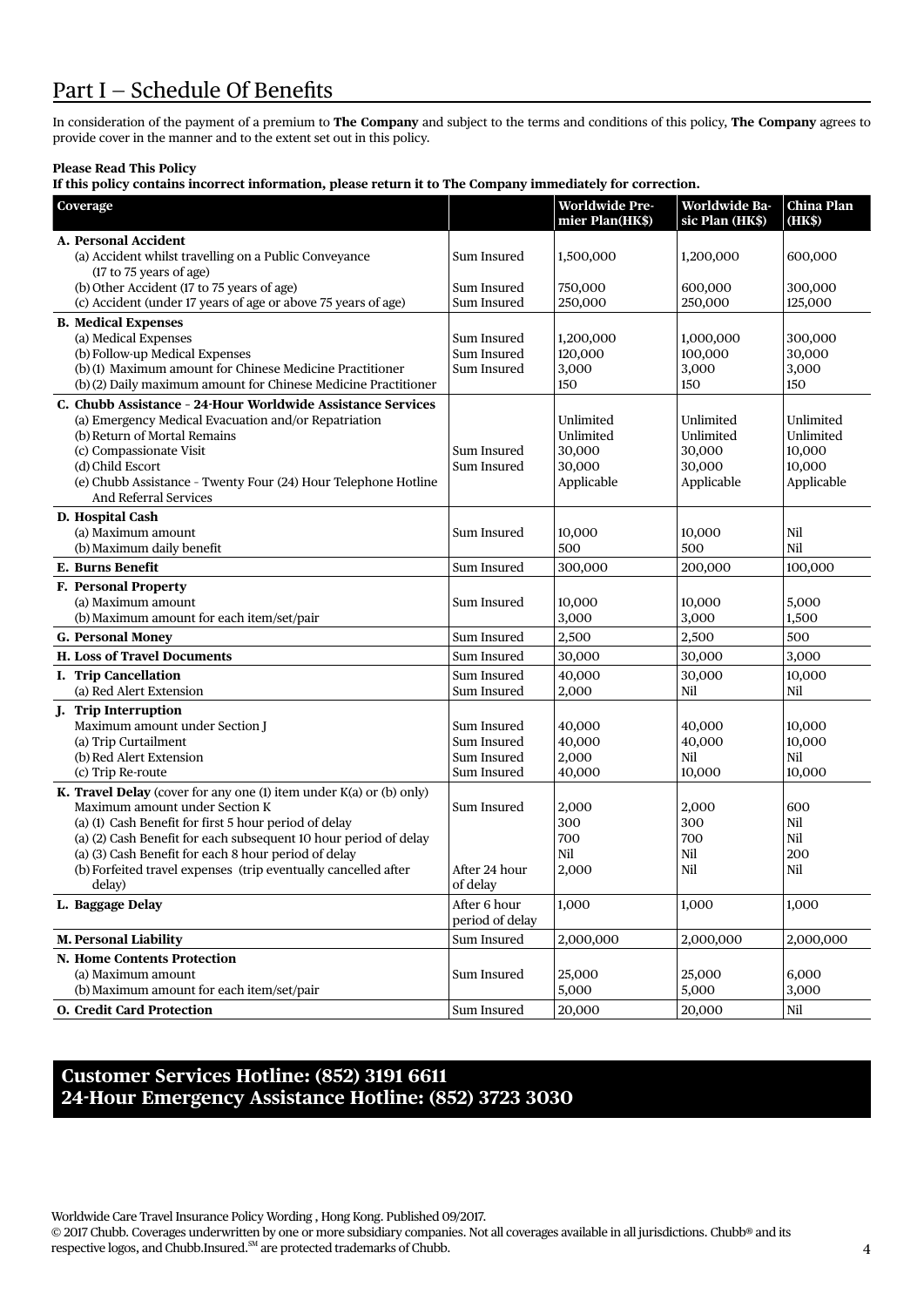## Part II — Definition Of Words

The following defined terms shall have the meaning set out as follows in this policy:

- 1. **A Second Degree Burn** means **Bodily Injury** sustained as a result of burn and diagnosed by a **Physician** in which both the epidermis and the underlying dermis are damaged.
- 2. **A Third Degree Burn** means **Bodily Injury** sustained as a result of burn and diagnosed by a **Physician** in which the skin has been damaged or destroyed to its full depth and there is damage to the tissue beneath.
- 3. **Accident** or **Accidental** means a sudden, unforeseen and unexpected event happening by chance.
- 4. **Chubb Assistance** or **Authorised Assistance Service Provider** means the independent service provider appointed by **The Company** to provide overseas assistance services to **Insured Persons**.
- 5. **Black Alert** means the black travel alert issued by the Security Bureau of the **Hong Kong** Government under the Outbound Travel Alert (OTA) System. This definition may be changed by **The Company** from time to time based on changes to the OTA System communicated by the Security Bureau of the **Hong Kong** Government.
- 6. **Bodily Injury** means physical injury caused solely and independently by an **Accident** and sustained during the **Period of Insurance**.
- 7. **Business Partner** means one or more persons engaged in, and sharing the profits and risks of, the same business enterprise as an **Insured Person**.
- 8. **Cash** means cash, banknotes or travellers cheques belonging to an **Insured Person** taken by an **Insured Person** on the **Journey**.
- 9. **Chinese Medicine Practitioner** means a person, other than an **Insured Person** or an **Immediate Family Member**, who is duly registered as a **Chinese Medicine Practitioner** according to the Chinese Medicine Ordinance (Cap. 549).
- 10. **Confinement** or **Confined** means a continuous period of necessary confinement in a **Hospital** as a **Resident Inpatient** for which the **Hospital** makes a charge for room and board.
- 11. **Hospital** means a legally constituted establishment operated and licensed pursuant to the laws of the country in which it is located and which meets all of the following requirements:
	- a) Operates primarily for the reception and medical care and treatment of sick, ailing or injured persons on a **Resident Inpatient** basis;
	- b) Admits a **Resident Inpatient** only under the supervision of one or more **Physicians**, at least one of whom is available for consultation at all times;
	- c) Maintains organized facilities for medical diagnosis and treatment of **Resident Inpatients** and provides (where appropriate) facilities for major surgery within the confines of the establishment or in facilities controlled by the establishment;
	- d) Provides full-time nursing service by and under the supervision of a staff or nurses;
	- e) Has an on-duty staff of at least one **Physician** and one qualified nurse at all times;
	- f) "**Hospital**" shall not include the following:
		- • a mental institution, an institution operating primarily for the treatment of psychiatric or psychological disease including subnormality or the psychiatric department of a hospital;
		- a place for the aged, a rest home or a place for drug addicts or alcoholics;
		- a health hydro or nature cure clinic, a nursing or convalescent home, a special unit of a hospital used primarily as a place for drug addicts or alcoholics or as a nursing, convalescent, rehabilitation, extended-care facility or rest home.
- 12. **Hong Kong** means the **Hong Kong** Special Administrative Region.
- 13. **Household Contents** means property owned by an **Insured Person** and located at their **Principal Home** at the time of burglary but does not include diamonds, gems, antiques, valuable paintings or art, jewellery and accessories (including but not limited to, for example crystals, earrings, necklaces, rings or brooches etc.) or cash.
- 14. **Immediate Family Member** means an **Insured Person's** spouse, parents, parents-in-law, grandparents, children, siblings, grandchildren or legal guardians.
- 15. **Insured Person** means the person or persons named in the **Policy Schedule** or subsequent endorsement(s) (if any).
- 16. **Journey** means the trip outside **Hong Kong** described in the **Policy Schedule**.
- 17. **Medical Expenses** means all **Usual**, **Reasonable and Customary Medical Expenses** necessarily incurred by an **Insured Person** as a result of **Bodily Injury** sustained or **Sickness** contracted, for **Confinement,** surgical, medical, or other diagnostic or remedial treatment given or prescribed by a **Physician**, including employment of a nurse, x-ray examination or the use of an ambulance as the result of an emergency.
- 18. **Period of Insurance** means:
	- a) In relation to Section I (Trip Cancellation) of this policy only, the period beginning on the date this policy is purchased; or
	- b) In relation to all other Sections of this policy, the period beginning at the latest of either (i) three (3) hours before the **Insured Person**'s scheduled departure from **Hong Kong** to embark on the **Journey**, or (ii) the time at which an **Insured Person** commences his or her travel from anywhere in **Hong Kong** directly to the **Hong Kong** immigration control point to embark on a **Journey**; and
	- c) In relation to all Sections of this policy, the period ending at the earliest of either (i) one-hundred-eighty (180) days after an **Insured Person**'s departure from **Hong Kong** to embark on a **Journey** (inclusive of the date of departure), or (ii) three (3) hours after an **Insured Person** has passed through **Hong Kong** immigration control point on their return to **Hong Kong**, or (iii) the date on which the policy is terminated.
- 19. **Permanent** means:
	- a) In relation to one or both limbs, loss of use lasting twelve (12) consecutive months from the date of **Accident** and being beyond hope of improvement or remedy by surgical or other treatment at the expiry of that period, or loss by physical separation at or above the wrist or ankle joint during the same period; or
	- b) In relation to any other type of loss, being beyond hope of improvement or remedy by surgical or other treatment at the end of twelve (12) consecutive months from the date of **Accident**.
- 20. **Permanent Total Disability** means disablement that results solely, directly or independently of all other causes from **Bodily Injury** and which occurs within one hundred eighty (180) days of the **Accident** in which such **Bodily Injury** was sustained, which, having lasted for a continuous and uninterrupted period of at least twelve (12) consecutive months, will, in all probability, entirely prevent **The Insured Person** from engaging in gainful employment of any and every kind for the remainder of **The Insured Person**'s life and from which there is no hope of improvement.

Worldwide Care Travel Insurance Policy Wording , Hong Kong. Published 09/2018.

respective logos, and Chubb.Insured. $^{SM}$  are protected trademarks of Chubb. © 2017 Chubb. Coverages underwritten by one or more subsidiary companies. Not all coverages available in all jurisdictions. Chubb® and its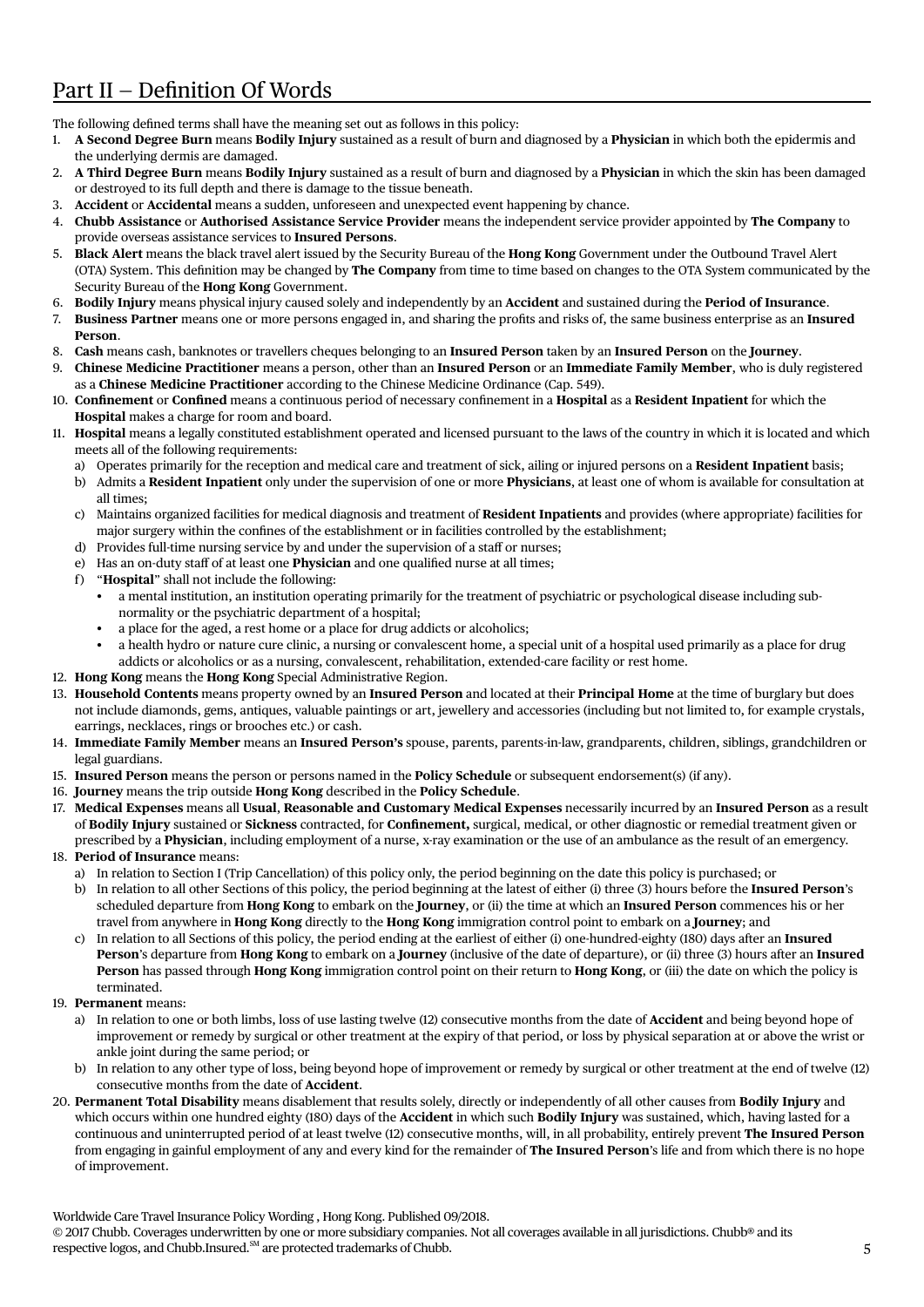- 21. **Personal Property** means personal goods belonging to an **Insured Person** and taken on the **Journey** or acquired by an **Insured Person** during the **Journey**, other than any form of money, any kind of document, any kind of food or beverage, antiques, contracts, bonds, securities, animals, software, mobile telecommunications devices and accessories, means of transport and accessories, and jewellery (including but not limited to, for example crystals, earrings, necklaces, rings or brooches etc.) that is/are not being worn or carried by the **Insured Person** at the time of loss or damage.
- 22. **Physician** means a person other than an **Insured Person** or an **Immediate Family Member** who is a qualified medical practitioner licensed by the competent medical authorities of the jurisdiction in which treatment is provided and who, in providing treatment, practices within the scope of his or her licensing and training.
- 23. **Policy Schedule** means the document(s) which (i) allow each **Insured Person** to be identified by name, (ii) sets out an **Insured Person**'s itinerary, and (iii) indicates which plan (Worldwide Premier, Worldwide Basic or China) has been selected.
- 24. **Pre-existing Medical Condition** means any **Sickness** or injury of which, in the six (6) consecutive months before the first day of the **Period of Insurance**, an **Insured Person, Immediate Family Member, Travel Companion** or **Business Partner** presented signs or symptoms, or for which, in the same period, an **Insured Person, Immediate Family Member, Travel Companion** or **Business Partner** sought or received (or ought reasonably to have sought or received) medical treatment, consultation, prescribed drugs, advice or diagnosis by a **Physician**.
- 25. **Principal Home** means an **Insured Person**'s primary place of residence in **Hong Kong**.
- 26. **Public Conveyance** means any mechanically propelled carrier operated by a company or an individual licensed to carry passengers for hire.
- 27. **Red Alert** means the red travel alert issued by the Security Bureau of the **Hong Kong** Government under the Outbound Travel Alert (OTA) System. This definition may be changed by **The Company** from time to time based on changes to the OTA System communicated by the Security Bureau of the **Hong Kong** Government.
- 28. **Resident Inpatient** means an **Insured Person** whose **Confinement** as a resident bed patient is necessary for the medical care, diagnosis and treatment of **Bodily Injury** or **Sickness** and not merely for any form of nursing, convalescence, rehabilitation, rest or extended-care.
- 29. **Riot** means the act of a group of people that disturb the public peace (whether in connection with a **Strike** or lock-out or not) and the action of any lawfully constituted governmental authority in suppressing or attempting to suppress any such disturbance or in minimizing the consequences of such disturbance.
- 30. **Schedule of Benefits** means the schedule of benefits in Part I of this policy.
- 31. **Sickness** means illness or disease commencing during the **Period of Insurance**.
- 32. **Strike** means the willful act of any striker or locked-out worker done in furtherance of a strike or in resistance to a lock-out or the action of any lawfully constituted authority in preventing or attempting to prevent any such act or in minimizing the consequences of any such act.
- 33. **Sum Insured** means, in relation to each benefit available to an **Insured Person** under this policy, the maximum amount listed in the
- **Schedule of Benefits** or any endorsement(s) corresponding to that benefit.
- 34. **The Company** means Chubb Insurance Hong Kong Limited.
- 35. **Travel Companion** means a person who accompanies an **Insured Person** for the entire **Journey**.
- 36. **Usual, Reasonable and Customary Medical Expenses** means charges for treatment, supplies or medical services medically necessary to treat an **Insured Person**'s condition and which do not exceed the usual level of charges for similar treatment, supplies or medical services in the locality where the charges are incurred. Charges that would not have been made if no insurance existed are excluded from this definition.

## Part III — Description Of Cover

### **Section A – Personal Accident**

(a) **Accident whilst travelling on a Public Conveyance (17 up to and including 75 years of age on the first day of the Period of Insurance)**:

 If an **Insured Person** of seventeen (17) up to and including seventy-five (75) years of age on the first day of the **Period of Insurance** sustains **Bodily Injury** while travelling as a fare-paying passenger on board a **Public Conveyance** or a carrier arranged by a travel agent and, as a direct and unavoidable result, suffers within twelve (12) consecutive months a loss of the type listed in the Loss Table in this Section A, **The Company** will pay the percentage stated for that type of loss in the Loss Table in this Section A of the **Sum Insured** stated in Section A(a) of the **Schedule of Benefits**.

(b) **Other Accident (17 up to and including 75 years of age on the first day of the Period of Insurance)**:

 If an **Insured Person** of seventeen (17) up to and including seventy-five (75) years of age on the first day of the **Period of Insurance** sustains **Bodily Injury** other than as set out at Section A(a) above, and, as a direct and unavoidable result, suffers within twelve (12) consecutive months a loss of the type listed in the Loss Table in this Section A, **The Company** will pay the percentage stated for that type of loss in the Loss Table in this Section A of the **Sum Insured** stated in Section A(b) of the **Schedule of Benefits**.

(c) **Accident (under 17 years of age or above 75 years of age on the first day of the Period of Insurance)**: If an **Insured Person** under seventeen (17) years of age or above seventy-five (75) years of age on the first day of the **Period of Insurance** sustains **Bodily Injury** and, as a direct and unavoidable result, suffers within twelve (12) consecutive months a loss of the type listed in the Loss Table in this Section A, **The Company** will pay the percentage stated for that type of loss in the Loss Table in this Section A of the **Sum Insured** stated in Section A(c) of the **Schedule of Benefits**.

## **Section A Loss Table**

| <b>Type of Loss</b>                                                    | Percentage of Sum Insured |
|------------------------------------------------------------------------|---------------------------|
| 1. <b>Accidental</b> death                                             | 100%                      |
| 2. Permanent Total Disability                                          | 100%                      |
| 3. <b>Permanent</b> and total loss or incurable paralysis of all limbs | 100%                      |
| 4. Permanent and total loss of sight in both eyes                      | 100%                      |
| 5. <b>Permanent</b> and total loss of sight in one eye                 | 100%                      |
| 6. Permanent and total loss of two limbs                               | 100%                      |
| 7. Permanent and total loss of one limb                                | 100%                      |

Worldwide Care Travel Insurance Policy Wording , Hong Kong. Published 09/2017.

<sup>© 2017</sup> Chubb. Coverages underwritten by one or more subsidiary companies. Not all coverages available in all jurisdictions. Chubb® and its respective logos, and Chubb.Insured.<sup>SM</sup> are protected trademarks of Chubb.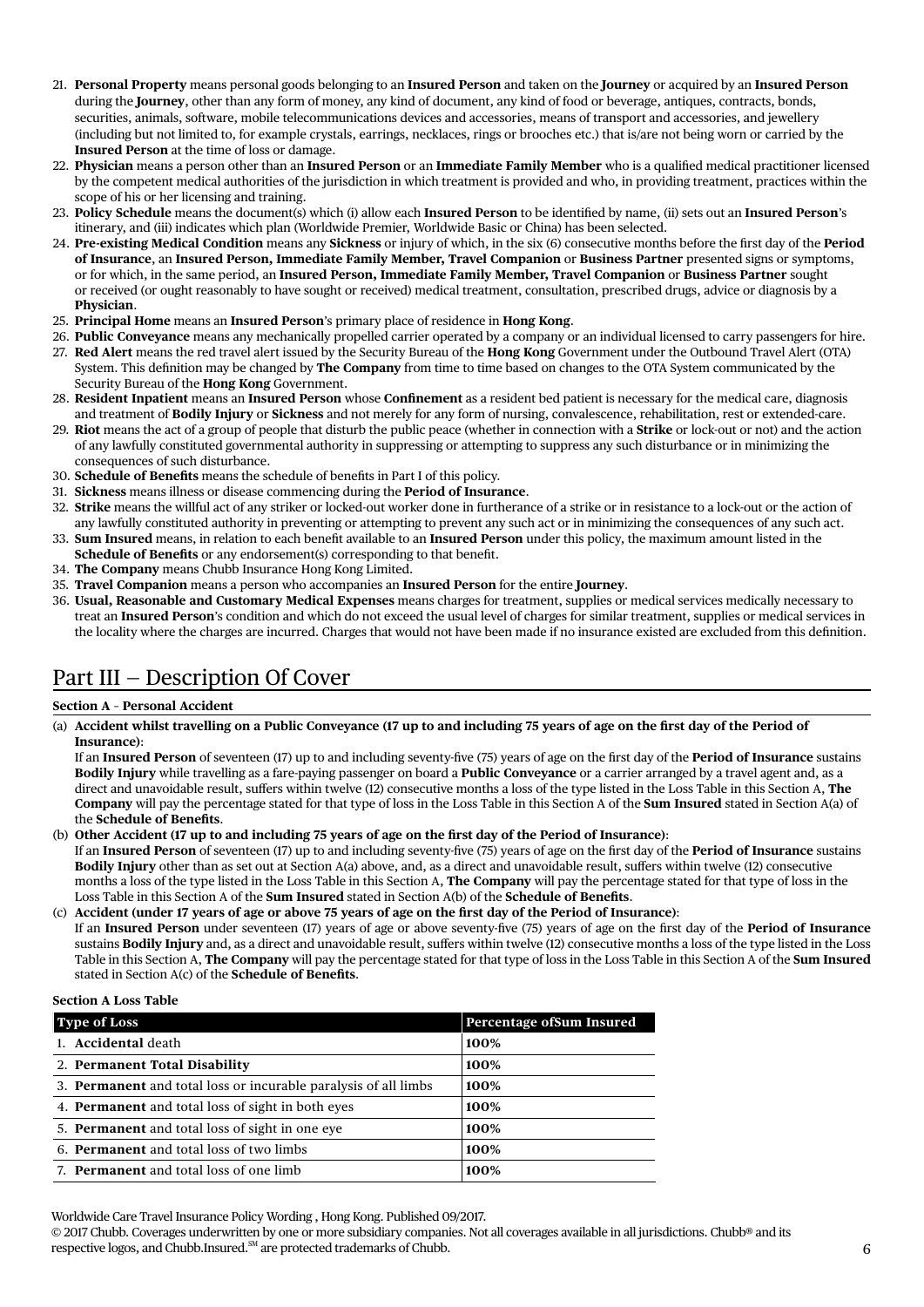| 8. <b>Permanent</b> and total loss of speech and hearing   | 100% |
|------------------------------------------------------------|------|
| 9. <b>Permanent</b> and total loss of hearing in both ears | 75%  |
| 10. <b>Permanent</b> and total loss of hearing in one ear  | 15%  |
| 11. <b>Permanent</b> and total loss of speech              | 50%  |

## **Special Conditions to Section A:**

- 1. Where an **Insured Person** suffers more than one type of loss listed in the Loss Table in this Section A in the same **Accident**, **The Company**'s liability under this Section A shall be limited to one payment for the type of loss which, of all the types of loss actually suffered, attracts the largest percentage stated in the Loss Table in this Section A of the relevant **Sum Insured** stated in Section A of the **Schedule of Benefits**.
- 2. **The Company**'s total liability under this Section A for all **Accidents** involving the same **Insured Person** occurring during the **Period of Insurance** shall not exceed the relevant **Sum Insured**.
- 3. **(Applicable to Family Plan only)** Where this policy covers more than one **Insured Person** from the same family and more than one member of that family is involved in the same **Accident**, **The Company**'s total liability under this Section A for all **Insured Persons** involved in that **Accident** shall not exceed 300% of the largest **Sum Insured** which applies to any member of that family.
- 4. Where the use or enjoyment of an **Insured Person**'s limb or organ was partially impaired before an **Accident** occurred, **The Company** may, in its sole discretion and after considering a medical assessment by **The Company**'s appointed medical adviser of the extent to which any **Bodily Injury** was, in the medical adviser's opinion, caused solely and independently by that **Accident**, pay such percentage of the relevant **Sum Insured** as it considers reasonable. No payment shall be made for a limb or organ which was totally unusable before an **Accident**  occurred.
- 5. Exposure: If an **Insured Person** is unavoidably exposed to the elements by reason of sustaining **Bodily Injury** and, as a direct and unavoidable result, suffers death within twelve (12) consecutive months, **The Company** will pay the percentage stated for **Accidental** death in the Loss Table in this Section A of the relevant **Sum Insured** stated in Section A of the **Schedule of Benefits**.
- 6. Disappearance: Where an **Insured Person**'s body has not been found within one (1) year of the date of the disappearance, sinking or wrecking of the means of transport being used by the **Insured Person** on the date of the disappearance, sinking or wrecking:
	- (a) It will be presumed that the **Insured Person** suffered **Accidental** death resulting from **Bodily Injury** at the time of such disappearance, sinking or wrecking; and
	- (b) Subject to receiving an undertaking, signed by the deceased **Insured Person**'s legal representatives, that if the presumption of **Accidental** death resulting from **Bodily Injury** is subsequently found to be wrong, any amount paid by **The Company** under this Section A will be immediately refunded to **The Company.**

**The Company** will pay to the legal representatives of the deceased **Insured Person** the percentage stated for **Accidental** death in the Loss Table in this Section A of the relevant **Sum Insured** stated in Section A of the **Schedule of Benefits**.

## **Exclusion to Section A**:

- This Section A does not cover:
- 1. **Sickness**, disease or bacterial infection.

## **Section B – Medical Expenses**

(a) **Medical Expenses:**

 If an **Insured Person** incurs **Medical Expenses** during the **Period of Insurance** arising from **Bodily Injury** or **Sickness**, **The Company** will reimburse the **Insured Person** for those **Medical Expenses** up to the **Sum Insured** stated in Section B(a) of the **Schedule of Benefits**.

(b) **Follow-up Medical Expenses:**

 If an **Insured Person** incurs **Medical Expenses** outside **Hong Kong** during a **Journey** arising from **Bodily Injury** or **Sickness** and, after returning to **Hong Kong**, that **Insured Person** still requires treatment in **Hong Kong** for the same **Bodily Injury** or **Sickness** as given or prescribed by a **Physician** and/or **Chinese Medicine Practitioner, the Company** will continue to reimburse the **Insured Person** for:

- (1) reasonable medical expenses incurred for the purpose of Chinese medical treatment and charged by a **Chinese Medicine Practitioner ;**  and/or
- (2) Any **Medical Expenses** other than as set out at Section B (b)(1) above

 incurred in **Hong Kong** up to ninety (90) days after the **Insured Person**'s return to **Hong Kong** or until the **Sum Insured** stated in Section B(b) of the **Schedule of Benefits** has been exhausted, whichever comes first.

## **Special Conditions to Section B:**

- 1. The **Authorised Assistance Service Provider** must be notified promptly if the **Insured Person** is admitted or anticipates admission to **Hospital** as a **Resident Inpatient** during the **Period of Insurance** outside **Hong Kong**. Failure to give the notice required by this condition precedent will result in **The Company** having no liability under this policy for those **Medical Expenses**.
- 2. **The Company**'s liability under Section B(a) for all **Medical Expenses** incurred during the **Period of Insurance** shall not exceed the **Sum Insured** stated in Section B(a) of the **Schedule of Benefits**.
- 3. **The Company**'s liability under Section B(b) for each and every expense incurred shall not exceed the amount stated in Section B(b) of the **Schedule of Benefits**.
- 4. **The Company**'s liability under Section B(b)(1) for all expenses charged by **Chinese Medicine Practitioners** shall not exceed the amount stated in Section B(b)(1) of the **Schedule of Benefits**. The maximum daily amount incurred by **Chinese Medicine Practitioners** shall be the amount stated in Section B(b)(2) of the **Schedule of Benefits**.
- 5. **The Company's** liability under Section B for all **Medical Expense** (including medical expenses charged by **Chinese Medical Practitioners**) incurred in **Hong Kong** shall not exceed the amount stated in Section B (b) of the **Schedule of Benefits**.
- 6. **The Company**'s total liability under this Section B for all **Medical Expenses,** and all medical expenses charged by **Chinese Medical Practitioners** shall not exceed the **Sum Insured** stated in Section B(a) of the **Schedule of Benefits**.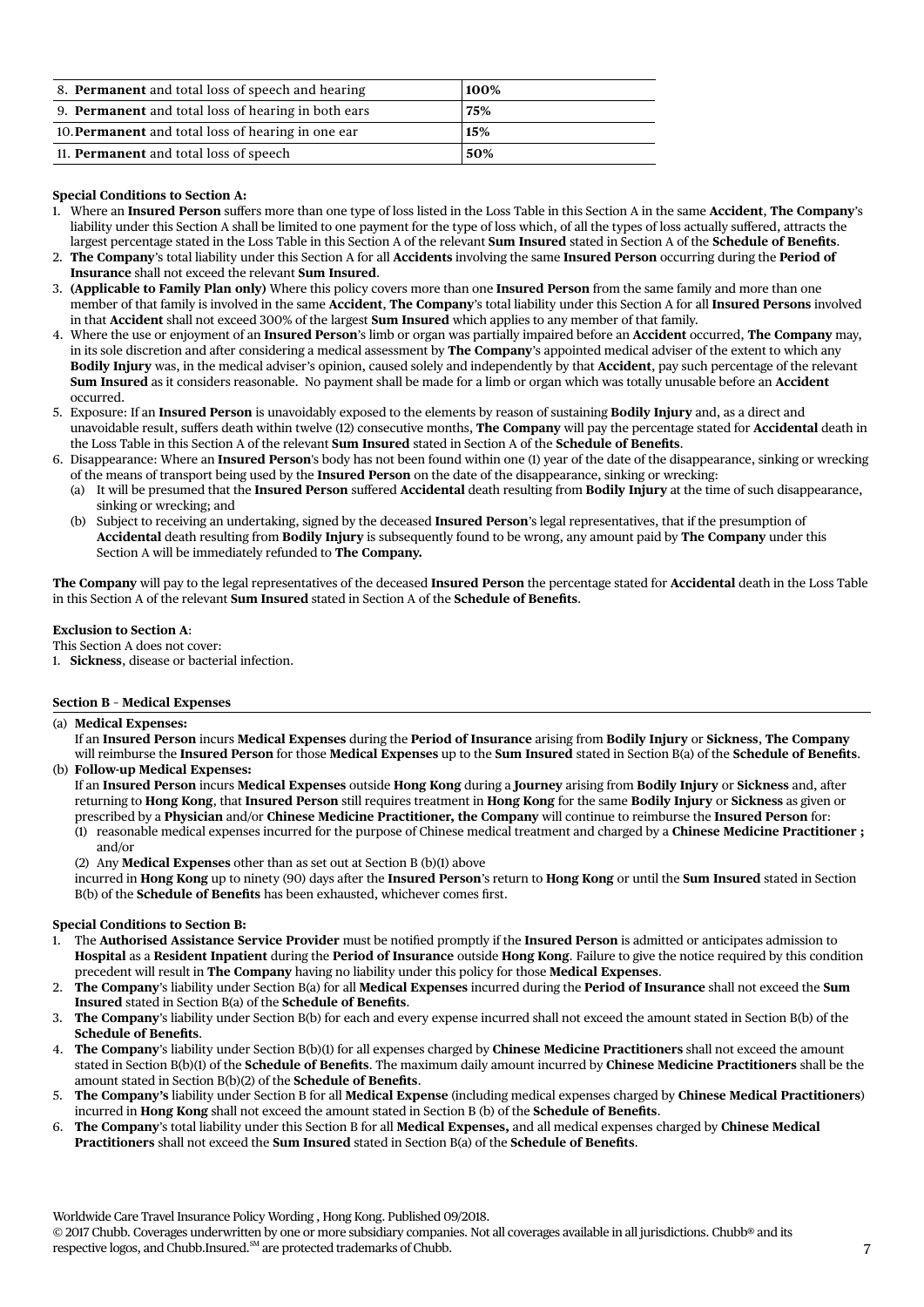## **Exclusions to Section B:**

This Section B does not cover:

- 1. Any expense included or contemplated in the cost of a **Journey** at the time it was paid for.
- 2. Surgery or medical treatment which, in the opinion of the **Physician** attending the **Insured Person**, can reasonably be delayed until the **Insured Person** returns to **Hong Kong**.
- 3. Any expense incurred after an **Insured Person** has failed, within a reasonable period, to follow a **Physician**'s advice to return to **Hong Kong** to continue treatment for **Bodily Injury** suffered or **Sickness** contracted outside **Hong Kong**.
- 4. Any expense incurred during a **Journey** after an **Insured Person** has been advised by a **Physician** prior to the departure of the **Journey** that he or she is unfit to travel.
- 5. Any follow-up expense incurred more than ninety (90) days after the end of the **Period of Insurance** during which the **Bodily Injury** or **Sickness** occurred.
- 6. Any expenses incurred under Section B(a) after twelve (12) months from the date the first expenses were incurred.
- 7. Health check-ups or any investigation(s) not directly related to admission diagnosis, **Bodily Injury** or **Sickness** or any treatment or investigation which is not medically necessary.
- 8. The cost of prostheses, contact lenses, spectacles, hearing aids, dentures and other medical equipment or optical treatment.

## **Section C – Chubb Assistance – 24-Hour Worldwide Assistance Services**

### (a) **Emergency Medical Evacuation and/or Repatriation**:

 Where a **Physician**, designated by an **Authorised Assistance Service Provider**, certifies that **Bodily Injury** or **Sickness** renders an **Insured Person** unfit to travel or continue with their **Journey** or is a danger to their life or health; and the necessary medical treatment is not available, either at the nearest **Hospital** where the **Insured Person** was transported to or in the immediate vicinity thereof, after suffering the **Bodily Injury** or **Sickness**, **The Company** may, based on the advice of that **Physician** that the **Insured Person** is medically fit to be evacuated, determine in its sole discretion, that the **Insured Person**, should be evacuated to another location for the necessary medical treatment.

 The **Authorised Assistance Service Provider**, shall arrange for the evacuation within a reasonable timeframe and utilise the best suited means, based on the medical severity of the **Insured Person**'s condition for the transport of the **Insured Person**, including but not limited to, air ambulance, surface ambulance, regular air transport, railroad or any other appropriate means. All decisions as to the means of transport and the final destination will be made by **Authorised Assistance Service Provider**, and will be based solely upon medical necessity. The **Insured Person** may, in appropriate circumstances, be returned to **Hong Kong**.

 **The Company** will pay the actual cost of the **Insured Person**'s emergency medical evacuation and/or repatriation and associated medical services and medical supplies directly to **Authorised Assistance Service Provider**.

### (b) **Return of Mortal Remains**:

 Upon the death of an **Insured Person** as a direct and unavoidable result of **Bodily Injury** or **Sickness**, **The Company** will pay the actual cost for transporting the **Insured Person**'s mortal remains from the place of death to **Hong Kong**, or the cost of local burial at the place of death as approved by the **Authorised Assistance Service Provider**.

### (c) **Compassionate Visit**:

 If a **Physician** certifies that **Bodily Injury** or **Sickness** renders an **Insured Person** unfit to travel or continue with their **Journey** or is a danger to their life or health or suffers death during **Journey**, **The Company** will pay, up to the **Sum Insured** stated in Section C(c) of the **Schedule of Benefits** (i) the cost of one (1) economy class round trip ticket for one (1) person to visit the **Insured Person** outside **Hong Kong**, and (ii) the cost of one (1) ordinary room accommodation in any reasonable hotel outside **Hong Kong** for a maximum period of five (5) consecutive nights, but not the cost of drinks, meals and other room services.

## (d) **Child Escort**:

- Where:
- 1) An **Insured Person** is **Confined** as a direct and unavoidable result of **Bodily Injury** or **Sickness** which a **Physician** certifies as either rendering that **Insured Person** unfit to travel or continue with their **Journey** or as being a danger to their life or health or suffers death during **Journey**; and
- 2) That **Insured Person** is accompanied by a child who is an **Insured Person** and was under seventeen (17) years old on the first day of the **Period of Insurance**; and
- 3) That child is at risk of being left unattended as a result of the **Insured Person**'s **Confinement** or **Insured Person's** death.
- **The Company** will arrange and pay up to the **Sum Insured** stated in Section C(d) of the **Schedule of Benefits**, for an economy class one-way ticket, together with escort services, for that child to be escorted back to **Hong Kong**.

## (e) **Chubb Assistance – Twenty Four (24) Hour Telephone Hotline And Referral Services**:

- The services are provided by way of referral and arrangement only and all expenses incurred are to be borne by the **Insured Person**: 1) Inoculation and Visa Requirement Information services
	- 2) Embassy Referral
	- 3) Interpreter Referral
	- 4) Loss of Luggage Assistance
	- 5) Loss of Travel Document Assistance
	- 6) Telephone Medical Advice
	- 7) Medical Service Provider Referral
	- 8) Monitoring of Medical Condition when Hospitalized
	- 9) Arrangement of Appointments with Doctors
	- 10) Arrangement of **Hospital** Admission

 For full details on this service, please refer to the telephone hotline and referral service information provided by **Chubb Assistance**. If you have any queries on this telephone hotline and referral service, please telephone **Chubb Assistance** on (852) 3723 3030.

## **Special Conditions to Section C:**

1. Services under Section C are provided by the **Authorised Assistance Service Provider**. **The Company** or the **Authorised Assistance Service Provider** must be promptly notified of the occurrence of any event which may give rise to a potential claim under Section C(a)–

(d) – Chubb Assistance – 24-Hour Worldwide Assistance Services. Failure to give the notice required by this condition could result in **The** 

Worldwide Care Travel Insurance Policy Wording , Hong Kong. Published 09/2017.

© 2017 Chubb. Coverages underwritten by one or more subsidiary companies. Not all coverages available in all jurisdictions. Chubb® and its respective logos, and Chubb.Insured.<sup>SM</sup> are protected trademarks of Chubb.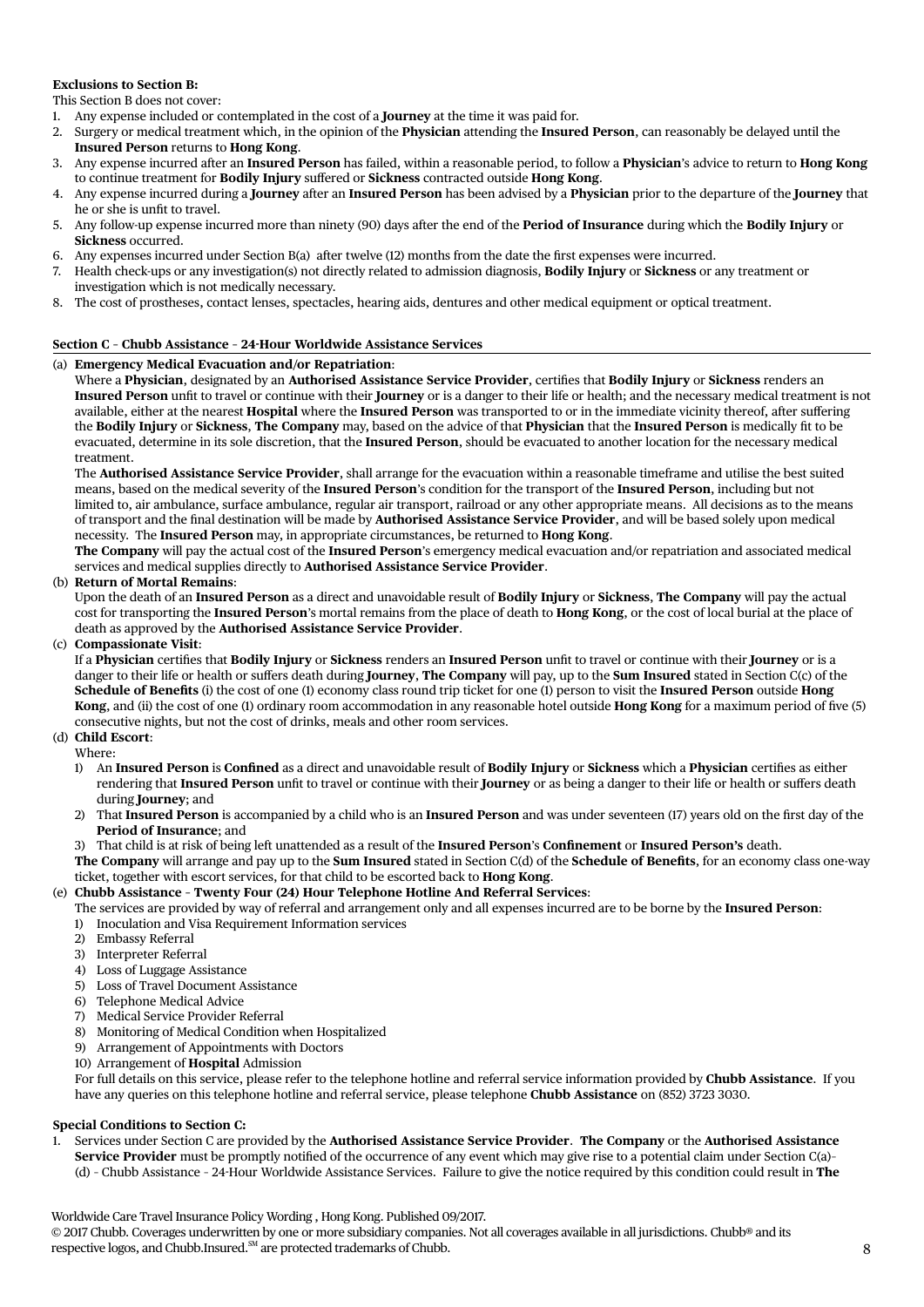**Company** having no liability under this Section of the policy.

- 2. The arrangements for, means and final destination of emergency medical evacuation and/or repatriation will be decided by the **Authorised Assistance Service Provider** and will be based entirely upon medical necessity.
- 3. Upon payment being made under this Section C, **The Company** shall be entitled to any monies refundable from an original return airfare.

## **Exclusions to Section C:**

This Section C does not cover any:

- 1. expenses included or contemplated in the cost of a **Journey** at the time it was paid for.
- 2. expenses incurred during a **Journey** after an **Insured Person** has been advised by a **Physician** prior to the departure of the **Journey** that he or she is unfit to travel.
- 3. expenses incurred for services provided by another party for which the **Insured Person** is not liable to pay.
- 4. expenses for a service not approved and arranged by an **Authorised Assistance Service Provider**.
- 5. treatment performed or ordered by a person who is not a **Physician**.
- 6. expenses incurred in relation to treatment that can be reasonably delayed until the **Insured Person** returns to **Hong Kong**.

## **Section D – Hospital Cash (Applicable to Worldwide Basic Plan and Worldwide Premier Plan only)**

Upon the **Confinement** outside **Hong Kong** of an **Insured Person** as a direct and unavoidable result of **Bodily Injury** or **Sickness**, **The Company** will pay an **Insured Person** a daily benefit of the amount stated in Section D(b) of the **Schedule of Benefits** for each day of **Confinement**, up to the **Sum Insured** stated in Section D(a) of the **Schedule of Benefits**.

### **Special Condition to Section D:**

- 1. Payment of benefits under this Section D shall only be made after the **Confinement** ends.
- 2. Payment of benefits under this Section D shall be in addition to those payable under Section B **Medical Expenses**.

### **Section E – Burns Benefit**

If an **Insured Person** sustains **Bodily Injury** and diagnosed by a **Physician** to have suffered by **A Second Degree Burn** or **A Third Degree Burn**, **The Company** will pay the percentage stated for the degree of burn in the Burns Table in this Section E of the **Sum Insured** stated in Section E of the **Schedule of Benefits**.

| <b>Burns Table</b>                             | <b>Percentage of Compensation</b> |
|------------------------------------------------|-----------------------------------|
| A Second Degree Burn or A Third Degree Burn on |                                   |
| Head:                                          |                                   |
| Equal to or greater than 8%                    | 100%                              |
| Equal to or greater than 5% but less than 8%   | 75%                               |
| Equal to or greater than 2% but less than 5%   | 50%                               |
| <b>Body:</b>                                   |                                   |
| Equal to or greater than 20%                   | 100%                              |
| Equal to or greater than 15% but less than 20% | 75%                               |
| Equal to or greater than 10% but less than 15% | 50%                               |

#### **Special Conditions to Section E:**

- 1. Where an **Insured Person** suffers more than one type of burn listed in the Burns Table in this Section E in the same **Accident**, **The Company**'s liability under this Section E shall be limited to a single payment for the type of burn which, of all the types of burn actually suffered, attracts the largest percentage stated in the Burns Table in this Section E of the **Sum Insured** stated in Section E of the **Schedule of Benefits**.
- 2. Payment of benefits under this Section E shall be in addition to those payable under Section A Personal Accident.

#### **Section F – Personal Property**

Subject to a reduction or allowance for physical deterioration, depreciation or obsolescence, **The Company** will indemnify, at its absolute discretion**,** reinstate, repair or replace **Personal Property** lost, stolen or damaged during the **Period of Insurance**, up to the **Sum Insured** stated in Section F(a) of the **Schedule of Benefits**.

#### **Special Conditions to Section F:**

- 1. The local police or equivalent local law enforcement officials must be notified within twenty-four (24) hours of the occurrence of any **Personal Property** lost, stolen or damaged by the wilful act of a third party and which may give rise to a claim under this Section F. Failure to give the notice required by this condition precedent will result in **The Company** having no liability under this Section F.
- 2. Any claim for **Personal Property** lost, stolen or damaged by the wilful act of a third party under this Section F must be accompanied by written proof of loss having been reported to the police or equivalent local law enforcement officials. Failure to provide written proof of the notice required by this condition precedent will result in **The Company** having no liability under this Section F.
- 3. If loss, theft or damage occurs in transit, the **Public Conveyance** carrier must be promptly notified of the loss or damage within twenty-four (24) hours of the discovery of the loss or damage. Failure to give the notice required by this condition precedent will result in **The Company**  having no liability under this Section F of the policy.
- 4. **The Company**'s maximum liability for loss or theft of, or damage to, each item of **Personal Property** during the **Period of Insurance** will be restricted to the amount stated in Section F(b) of the **Schedule of Benefits**.
- 5. Where any item of lost, stolen or damaged **Personal Property** forms part of a pair or set, **The Company**'s maximum liability for that item

respective logos, and Chubb.Insured.<sup>SM</sup> are protected trademarks of Chubb.  $9$ Worldwide Care Travel Insurance Policy Wording , Hong Kong. Published 09/2018. © 2017 Chubb. Coverages underwritten by one or more subsidiary companies. Not all coverages available in all jurisdictions. Chubb® and its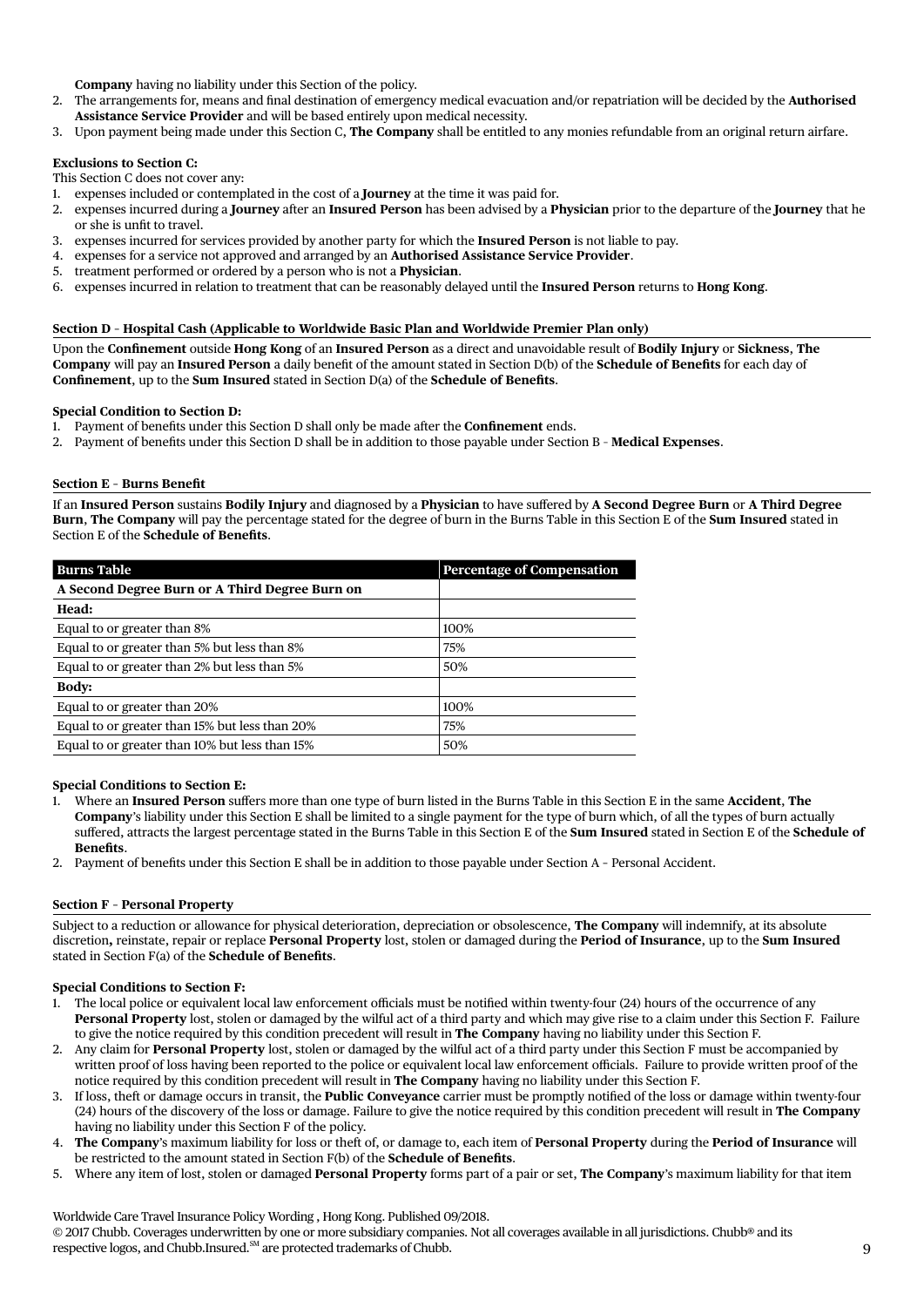and that pair or set will be restricted to the amount stated in Section F(b) of the **Schedule of Benefits**.

- 6. **The Company**'s total liability under this Section F for all loss, theft or damage in connection with **Personal Property** during the **Period of Insurance** shall not exceed the **Sum Insured** stated in Section F(a) of the **Schedule of Benefits**.
- 7. Upon any payment being made under this Section F, **The Company** shall be entitled to take and retain the benefit and value of any recovered or damaged **Personal Property** and to deal with salvage at its absolute discretion.

## **Exclusions to Section F:**

This Section F does not cover:

- 1. Loss, theft or damage arising from an **Insured Person**'s negligence including, but not limited to, leaving **Personal Property** unattended.
- Any unexplained loss.
- 3. Any loss or damage to **Personal Property** which was left unattended in a vehicle (except locked in the trunk) or **Public Conveyance** or in other public places.
- 4. Loss of, or damage to, any **Personal Property** due to moth, vermin, wear and tear, atmospheric or climatic conditions, gradual deterioration, mechanical or electrical failure, any process of cleaning, restoring, repairing, alteration, confiscation or detention or destruction by customs or any other authority.
- 5. Any hired or leased equipment;
- 6. Any loss or damage to, or any **Personal Property** forwarded in advance of a **Journey** or separately mailed or shipped in a **Public Conveyance** other than a **Public Conveyance** carrying the **Insured Person** at the same time.
- 7. Breakage and damage of fragile article;
- 8. Loss claimed under Section L Baggage Delay for the same incident.

### **Section G – Personal Money**

**The Company** will indemnify the loss of an **Insured Person**'s Cash due to **Accident**, theft or robbery occurring during the **Period of Insurance**, up to the **Sum Insured** stated in Section G of the **Schedule of Benefits**.

### **Special Conditions to Section G:**

- 1. The local police or equivalent local law enforcement officials must be notified within twenty-four (24) hours of the occurrence of any event which may give rise to a claim under this Section G. Failure to give the notice required by this condition precedent will result in **The Company** having no liability under this Section G.
- 2. Any claim under this Section G must be accompanied by written proof of loss having been reported to the police or equivalent local law enforcement officials. Failure to provide written proof of the notice required by this condition precedent will result in **The Company** having no liability under this Section G.
- 3. **The Company**'s total liability under this Section G for all loss during the **Period of Insurance** shall not exceed the **Sum Insured** stated in Section G of the **Schedule of Benefits**.

## **Exclusions to Section G:**

This Section G does not cover:

- 1. Loss arising from an **Insured Person**'s negligence including, but not limited to, leaving **Cash** unattended.
- 2. Any unexplained loss or loss due to confiscation or detention by customs or any other authority, devaluation of currency or shortages due to errors or omissions during money exchange transactions.
- 3. Loss arising from the use or misuse of any form of plastic money including, but not limited to, the credit value held on any card, electronic purse or equivalent store of credit.

#### **Section H – Loss of Travel Documents**

**The Company** will reimburse an **Insured Person** up to the **Sum Insured** stated in Section H of the **Schedule of Benefits** for (i) the replacement cost of travel documents necessary for immigration clearance and/or travel tickets which are lost or stolen during the **Period of Insurance**, the absence of which would otherwise lead to delay of the **Journey**; and/or (ii) the reasonable additional cost of transport and/or accommodation expenses necessarily incurred by an **Insured Person** for the sole purpose of arranging the replacement travel documents and/or travel tickets referred to in (i).

### **Special Conditions to Section H:**

- 1. The local police or equivalent local law enforcement officials must be notified within twenty-four (24) hours of the occurrence of any event which may give rise to a claim under this Section H. Failure to give the notice required by this condition precedent will result in **The Company** having no liability under this Section H.
- 2. Any claim under this Section H must be accompanied by written proof of loss having been reported to the police or equivalent local law enforcement officials. Failure to provide written proof of the notice required by this condition precedent will result in **The Company** having no liability under this Section H.
- 3. **The Company**'s total liability under this Section H for all loss during the **Period of Insurance** shall not exceed the **Sum Insured** stated in Section H of the **Schedule of Benefits**.

## **Exclusion to Section H:**

This Section H does not cover:

1. Loss arising from an **Insured Person**'s negligence including, but not limited to, leaving travel documents necessary for immigration clearance and/or travel tickets unattended.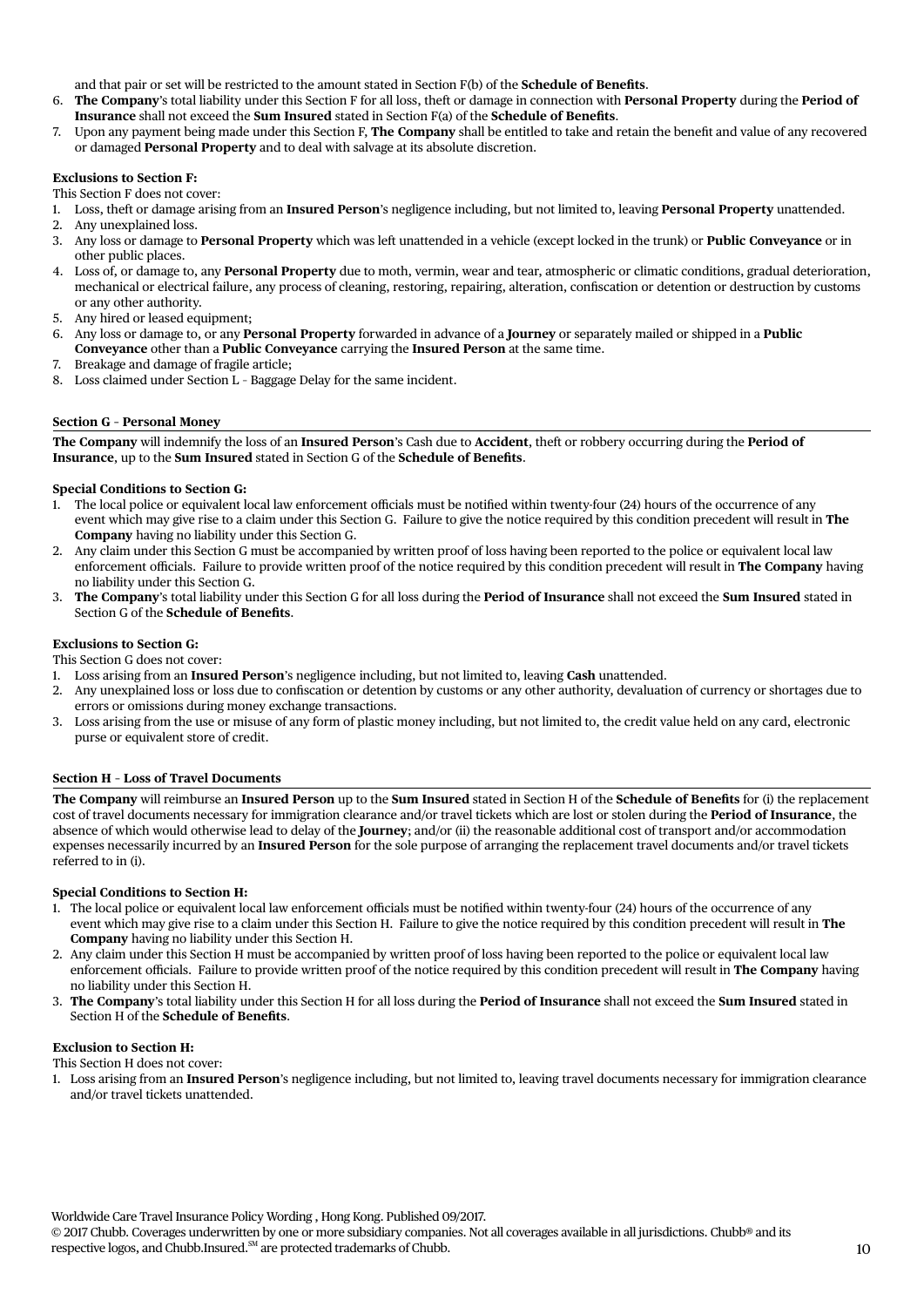## **Section I – Trip Cancellation**

In the event of:

- 1. The sudden and unexpected death of an **Insured Person**, an **Immediate Family Member**, intended **Travel Companion** or **Business Partner** occurring after this policy has been purchased and within ninety (90) days of the date the **Journey** is scheduled to begin; or
- 2. The unexpected compulsory quarantine of an **Insured Person** beginning after this policy has been purchased and continuing within ninety (90) days of the date the **Journey** is scheduled to begin; or
- 3. The jury service of an **Insured Person** or an **Insured Person** being the subject of a witness summons, notice of which was received by that **Insured Person** after this policy has been purchased and continuing within ninety (90) days of the date the **Journey** is scheduled to begin; or
- 4. The unexpected occurrence of a **Strike, Riot** or civil commotion after this policy has been purchased at a destination scheduled in the **Journey** and continuing within one (1) week of the date the **Journey** is scheduled to begin; or
- 5. Serious damage to the **Insured Person's Principal Home** from fire, flood, earthquake or similar natural disaster occurring after this policy has been purchased and within one (1) week of the date the **Journey** is scheduled to begin and which reasonably requires the **Insured Person**'s presence in **Hong Kong** on the scheduled departure date of the **Journey**; or
- 6. The unexpected issuance of a **Black Alert** for a destination scheduled in the **Journey** at least one (1) day after this policy has been purchased and which is in force at any time within one (1) week of the date the **Journey** is scheduled to begin.

resulting in cancellation of the **Journey**, **The Company** will reimburse the corresponding maximum percent of loss of transport and/or accommodation expenses forfeited the cancellation of the Journey according to **Trip Cancellation Reimbursement Table** below, up to the **Sum Insured** stated in **Section I** of the **Schedule of Benefits**.

|  | Trip Cancellation Reimbursement Table (Applicable to item 1-6 above) |  |  |
|--|----------------------------------------------------------------------|--|--|
|  |                                                                      |  |  |

| Plan Name              | $\parallel$ Maximum Percent of Reimbursement of the Insured<br><b>Person's</b> loss of transport and/or accommodation expenses |
|------------------------|--------------------------------------------------------------------------------------------------------------------------------|
| Worldwide Premier Plan | One Hundred (100%) percent                                                                                                     |
| Worldwide Basic Plan   | Fifty (50%) percent                                                                                                            |
| China Plan             | Fifty (50%) percent                                                                                                            |

- 7. Applicable to Worldwide Basic Plan & China Plan only, any unexpected Bodily Injury or Sickness of an **Insured Person, Immediate Family Member**, intended **Travel Companion** or **Business Partner** occurring after this policy has been purchased and within ninety (90) days of the date the **Journey** is scheduled to begin resulting in cancellation of the Journey, **The Company** will reimburse, up to the **Sum Insured** stated in **Section I** of the **Schedule of Benefits**, fifty (50%) percent of the **Insured Person**'s loss of transport and/or accommodation expenses paid in advance or forfeited by the **Insured Person**.
- 8. Applicable to Worldwide Premier Plan only, in the event of the **Bodily Injury** or **Sickness** of an **Insured Person**, **Immediate Family Member**, intended **Travel Companion** or **Business Partner** resulting in **Confinement** in a **Hospital** occurring after this policy has been purchased and within ninety (90) days of the date the **Journey** is scheduled to begin, **The Company** will reimburse the **Insured Person**'s loss of transport and/or accommodation expenses paid in advance or forfeited by the **Insured Person** for the cancellation of the **Journey**; if otherwise not resulting in **Confinement** in a **Hospital**, **The Company** will reimburse sixty (60) percent of the **Insured Person**'s loss of transport and/or accommodation expenses paid in advance or forfeited, up to the **Sum Insured** stated in **Section I** of **the Schedule of Benefits**.

## **(a) Red Alert Extension (Applicable to Worldwide Premier Plan Only)**

 In the event of the unexpected issuance of a **Red Alert** for a destination scheduled in the **Journey** at least one (1) day after the policy has been purchased and which continues within one (1) week of the date the **Journey** is scheduled to begin resulting in cancellation of the **Journey**, **The Company** will reimburse, up to the **Sum Insured** stated in Section I(a) of the **Schedule of Benefits**, the **Insured Person**'s fifty (50) percent of loss of transport and/or accommodation expenses forfeited.

## **Special Conditions to Section I:**

- 1. Where a **Journey** is cancelled as a result of **Bodily Injury** or **Sickness** of an **Insured Person**, that **Bodily Injury** or **Sickness** must be certified by a **Physician** as rendering that **Insured Person** unfit to travel or as being a danger to their life or health.
- 2. Where a **Journey** is cancelled as a result of **Bodily Injury** or **Sickness** of an **Immediate Family Member**, intended **Travel Companion** or **Business Partner**, that **Bodily Injury** or **Sickness** must be certified by a **Physician** as being a danger to the life of that **Immediate Family Member**, intended **Travel Companion** or **Business Partner**.
- 3. Failure to obtain the certifications required by this condition precedent will result in **The Company** having no liability under this Section I for the **Insured Person**'s loss of transport and/or accommodation expenses paid in advance or forfeited.
- 4. Where an **Insured Person** is covered under any one item of Section I above, **The Company**'s liability under this Section I shall be limited to the one which attracts the largest compensation under Section I in the **Schedule of Benefits**.
- 5. **The Company**'s total liability under this Section I for all reimbursement under this Section I shall not exceed the **Sum Insured** stated in Section I of the **Schedule of Benefits**.

## **Exclusions to Section I:**

This Section I does not cover the whole or any part of transport and/or accommodation expenses which are:

- 1. Refundable to, or recoverable by, an **Insured Person** from any other source of indemnity or reimbursement.
- 2. Any amount which an **Insured Person** is not legally obligated to pay.
- 3. Cancelled as a direct or indirect result of a prohibition or regulation issued by any national, regional or local government.
- 4. Cancelled due to the negligence, misconduct or insolvency of the travel agent through whom the **Journey** was booked.
- 5. Cancelled due to the inability of a tour operator or wholesaler to complete a group tour due to a deficiency in the number of persons.
- 6. Cancelled as a direct or indirect result of financial hardship experienced by an **Insured Person**, changes in an **Insured Person**'s circumstances or contractual obligations or an **Insured Person**'s general disinclination to proceed with the **Journey**.
- 7. Arising from a condition which, at the time of booking a **Journey**, existed or might reasonably have been anticipated as being likely to result in the **Journey** being cancelled.
- 8. Where the issuance of **Red Alert** for the destination scheduled in the **Journey** is adjusted from a **Black Alert**.
- 9. Claimed under Section B Medical Expenses arising from the same cause or event.

Worldwide Care Travel Insurance Policy Wording , Hong Kong. Published 09/2018.

respective logos, and Chubb.Insured.<sup>SM</sup> are protected trademarks of Chubb. 11 © 2017 Chubb. Coverages underwritten by one or more subsidiary companies. Not all coverages available in all jurisdictions. Chubb® and its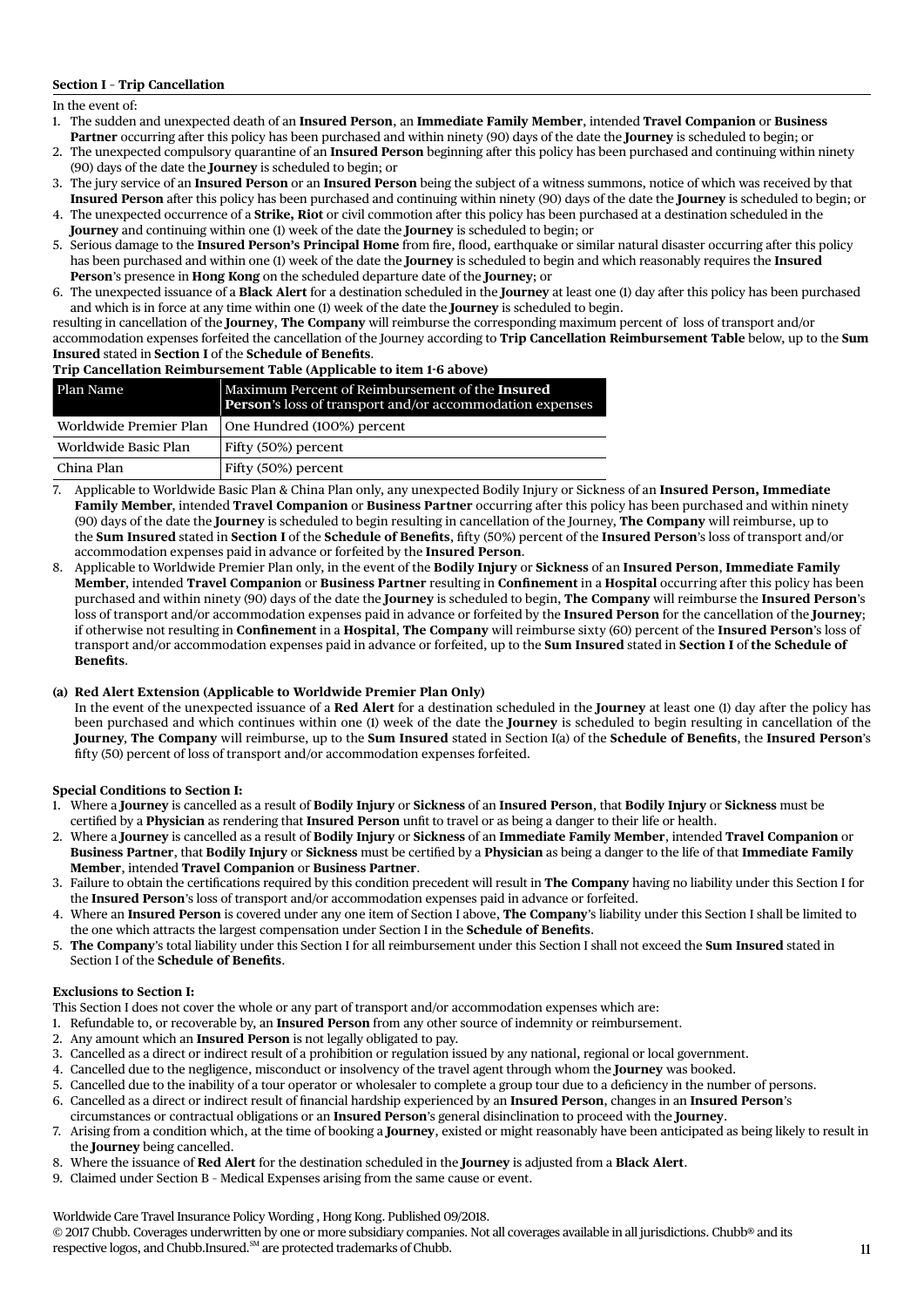## **Section J – Trip Interruption**

## (a) **Trip Curtailment**:

- In the event that a **Journey** is curtailed because an **Insured Person** must return directly to **Hong Kong** following:
- 1) His/her **Bodily Injury** or **Sickness**; or
- 2) The sudden and unexpected death, **Bodily Injury** or **Sickness** of an **Immediate Family Member**, **Travel Companion** or **Business Partner**; or
- 3) The unexpected occurrence of a **Strike**, **Riot,** civil commotion, epidemic, hijacking or earthquake or similar natural disaster at a destination scheduled in the **Journey** during the **Period of Insurance**, which prevents the **Insured Person** from continuing his/her scheduled **Journey**; or
- 4) The unexpected issuance during the **Period of Insurance** of a **Black Alert** for a destination scheduled in the **Journey**; or
- 5) In the event that the **Insured Person** dies;

## **The Company** will reimburse up to the **Sum Insured** stated in Section J(a) of the **Schedule of Benefits**:

- (1) The **Insured Person**'s cost of the unused part of the transport and/or accommodation expenses calculated on a pro rata basis according to the number of unused days of the **Journey** after the **Insured Person** has passed through **Hong Kong** immigration control point on their return to **Hong Kong** or from the date of their death, in event that the **Insured Person** unable to provide the breakdown of the transport and accommodation expenses; and
- (2) Additional transport and/or accommodation expenses incurred by the **Insured Person** after the commencement of a **Journey**; and
- (3) Loss of transport and/or accommodation expenses paid in advance or forfeited by the **Insured Person** after the commencement of a **Journey**.

## (b) **Red Alert Extension (Applicable to Worldwide Premier Plan Only)**

In the event that a **Journey** is curtailed because an **Insured Person** must return directly to **Hong Kong** following the unexpected issuance during the **Period of Insurance** of a **Red Alert** for a destination scheduled in the **Journey**, **The Company** will reimburse, up to the **Sum Insured** stated in Section J(b) of the **Schedule of Benefits**, fifty (50) percent of:

- The Insured Person's cost of the unused part of the transport and/or accommodation expenses calculated on a pro rata basis according to the number of unused days of the **Journey** after the **Insured Person** has passed through **Hong Kong** immigration control point on their return to **Hong Kong** or from the date of their death, in event that the **Insured Person** unable to provide the breakdown of the transport and accommodation cost; and
- (2) The additional transport and/or accommodation expenses incurred by the **Insured Person** after the commencement of a **Journey**; and
- (3) Loss of transport and/or accommodation expenses paid in advance or forfeited by the **Insured Person** after the commencement of a **Journey**.

### (c) **Trip Re-route:**

In the event that the **Journey** has to be re-routed because of the unanticipated occurrence, during the **Period of Insurance** outside **Hong Kong**, of a **Strike** by the employees of a **Public Conveyance**, **Riot** or civil commotion, adverse weather, natural disaster or epidemic at the scheduled destination in a **Journey**, which prevents the **Insured Person** from continuing his/her scheduled **Journey**; **The Company** will reimburse the reasonable additional transport and/or accommodation incurred by an **Insured Person** to enable him or her to arrive at their scheduled destination, up to the **Sum Insured** stated in Section J(c) of the **Schedule of Benefits**.

## **Special Conditions to Section J:**

- 1. Where a **Journey** is curtailed as a result of **Bodily Injury** or **Sickness** of an **Insured Person**, that **Bodily Injury** or **Sickness** must be certified by a **Physician** as rendering that **Insured Person** unfit to travel or as being a danger to their life or health.
- 2. Where a **Journey** is curtailed as a result of **Bodily Injury** or **Sickness** of an **Immediate Family Member**, **Travel Companion** or **Business Partner**, that **Bodily Injury** or **Sickness** must be certified by a **Physician** as being a danger to the life of that **Immediate Family Member**, **Travel Companion** or **Business Partner**.
- 3. Failure to obtain the certifications required by this condition precedent will result in **The Company** having no liability for the **Insured Person**'s loss which may otherwise have been covered by this Section J.
- 4. Where an **Insured Person** suffers more than one type of loss listed above in this Section J as a result of the same Event, **The Company**'s liability under this Section J shall be limited to payment for one (1) item within J(a), J(b) or J(c) only**.**
- 5. **The Company**'s total liability under this Section J for all loss during the **Period of Insurance** shall not exceed the **Sum Insured** stated in Section J of the **Schedule of Benefits**.

## **Exclusions to Section J:**

This Section J does not cover the whole or any part of the cost of the unused part of a **Journey** or additional transport and/or accommodation expenses incurred by an **Insured Person** to enable him or her to arrive at their scheduled destination, which is:

- 1. Refundable to, or recoverable by, an **Insured Person** from any other source of indemnity or reimbursement.
- 2. Incurred as a direct or indirect result of a prohibition or regulation issued by any national, regional or local government.
- 3. Incurred due to the negligence, misconduct or insolvency of the travel agent through whom the **Journey** was booked.
- 4. Incurred due to the inability of a tour operator or wholesaler to complete a group tour due to a deficiency in the number of persons.
- 5. Incurred as a direct or indirect result of financial hardship experienced by an **Insured Person**, changes in an **Insured Person**'s circumstances or contractual obligations or an **Insured Person**'s general disinclination to proceed with the **Journey**.
- 6. Arising from a condition which, at the time of booking a **Journey** or on the date the **Journey** first begins, existed or might reasonably have been anticipated, as being likely to result in the **Journey** being interrupted.
- 7. Claimed under Section K Travel Delay arising from the same cause or event.
- 8. Where the issuance of **Red Alert** for the destination scheduled in the **Journey** is adjusted from a **Black Alert**.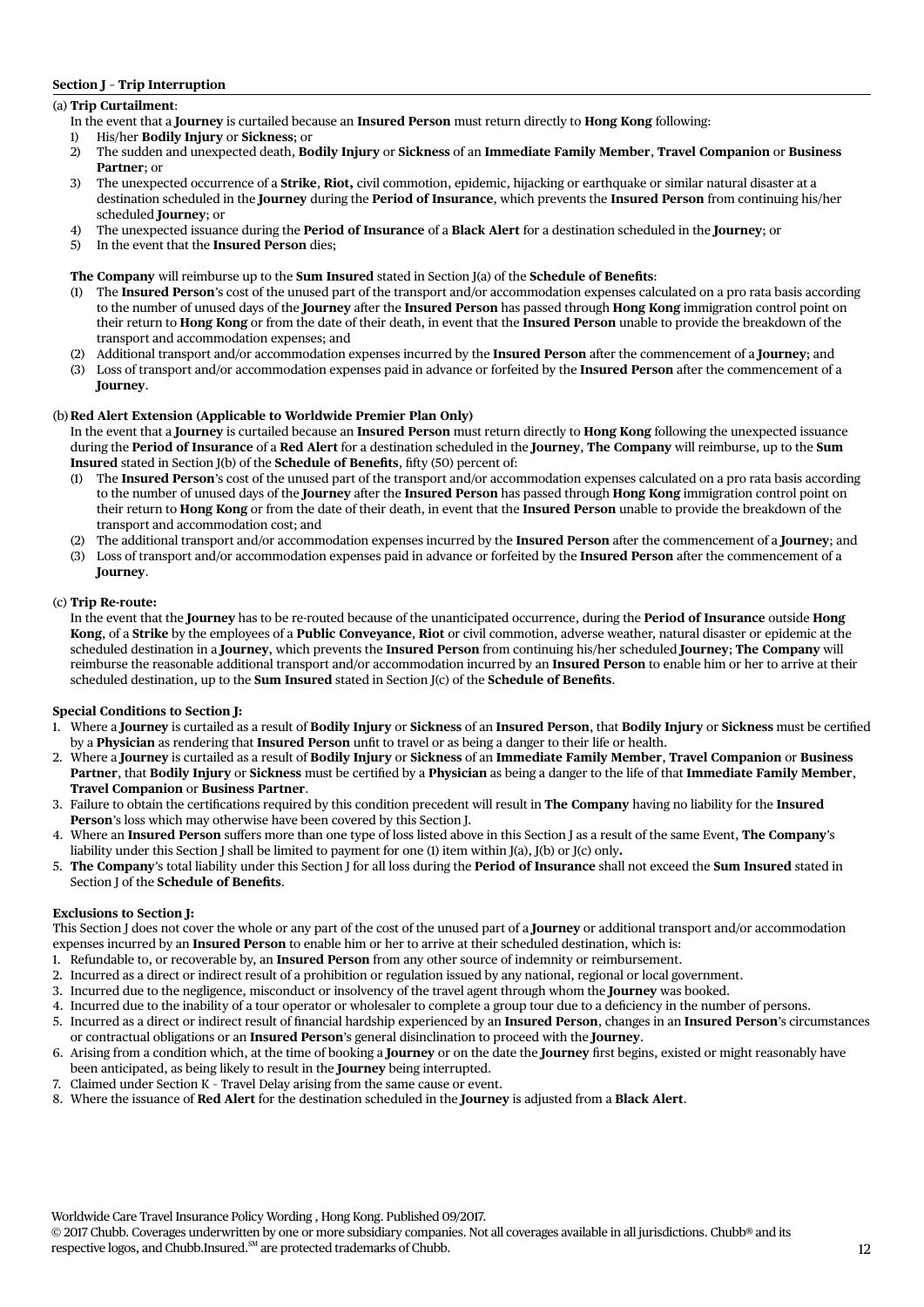## **Section K – Travel Delay**

In the event that a **Public Conveyance** is delayed due to adverse weather, natural disaster, **Strike** involving the employees of the operator of a **Public Conveyance**, mechanical fault of a **Public Conveyance** or hijacking during the **Period of Insurance**, up to the **Sum Insured** stated in Section K of the **Schedule of Benefits**, provided that the **Insured Person** is travelling on a regular route as a fare-paying passenger holding a valid boarding pass/ticket, bearing the scheduled departure and/or arrival time and the scheduled route and destination, issued by the operator of the **Public Conveyance** which is legally licenced for such scheduled regular transport.

## (a) **Cash benefit**

**The Company** will pay a cash benefit calculated at the following rate:

**Worldwide Basic Plan and Worldwide Premier Plan:** 

 The amount stated in Section K(a)(1) of the **Schedule of Benefits** for the first five (5) consecutive hour period of delay, then the amount stated in Section K(a)(2) of the **Schedule of Benefits** for each subsequent consecutive ten (10) hour period of delay.

**China Plan:** 

The amount stated in Section K(a)(3) of the **Schedule of Benefits** for the each and every eight (8) consecutive hour period of delay.

(b)**Forfeited travel expenses (Applicable to Worldwide Premier Plan Only)**

**The Company** will reimburse the paid and forfeited cost of transport and hotel accommodation up to the amount stated in Section K(b) of the **Schedule of Benefits** if the **Insured Person** eventually decides to cancel the **Journey** after a twenty-four (24) consecutive hour delay of the scheduled **Public Conveyance** which was due to depart from **Hong Kong**.

## **Special Conditions to Section K:**

- 1. The period of delay will be calculated by reference to only one of the following periods: Either (i) the difference between the scheduled local arrival time stated in the **Insured Person**'s original itinerary for the **Journey** and the **Insured Person**'s actual local arrival time at the same destination; Or (ii) the difference between the scheduled local departure time stated in the **Insured Person**'s original itinerary for the **Journey** and the **Insured Person**'s actual local departure time for the same destination.
- 2. For a **Journey** eventually cancelled after delay, the period of delay will be calculated by reference to only one of the following periods: Either (i) by reference to the difference between the scheduled local arrival time stated in the **Insured Person**'s original itinerary for the **Journey** and the **Insured Person**'s scheduled local arrival time at the same destination of the first alternative transport arranged by the **Public Conveyance** that the **Insured Person** could have taken if the trip had not been cancelled; Or (ii) by reference to the scheduled local departure time stated in the **Insured Person**'s original itinerary for the **Journey** and the **Insured Person**'s scheduled local departure time for the same destination of the first alternative transport arranged by the **Public Conveyance** that the **Insured Person** could have taken if the trip had not been cancelled.
- 3. Where a **Journey** involves a sequence of connecting transport, the total period of delay will be calculated by reference to the difference between the original scheduled local arrival time at the final destination stated in the **Insured Person**'s original itinerary for the **Journey** and the actual local arrival time at the same destination of the last transport in the sequence. For a **Journey** eventually cancelled after delay, the period of delay will be calculated by reference to the difference between the original scheduled local arrival time at the final destination stated in the **Insured Person**'s original itinerary for the **Journey** and the scheduled local arrival time at the same destination of the last transport in the sequence if the trip had not been cancelled and the **Insured Person** had taken the first available alternative transport arranged by the **Public Conveyance**.
- 4. An **Insured Person** must take reasonable steps to mitigate any period of delay. Failure to take reasonable steps to mitigate any period of delay as required by this condition precedent will result in **The Company** having no liability under this Section K.
- 5. Any claim under this Section K must be accompanied by written confirmation from the carrier associated with the delay stating the departure time at the stated departure point and/or the actual local arrival time at the stated destination and the reason for the delay in departing the departure point and/or reaching that destination. Failure to provide the written confirmation required by this condition precedent will result in **The Company** having no liability under this Section K.
- 6. Where an **Insured Person** suffers more than one type of loss listed above in this Section K as a result of the same delay, **The Company**'s liability under this Section K shall be limited to payment for one (1) item: K(a) or K(b) only.
- 7. **The Company**'s total liability under this Section K during the **Period of Insurance** shall not exceed the maximum amount under Section K of the **Schedule of Benefits**.

#### **Exclusions to Section K:**

This Section K does not cover loss:

- 1. Arising from the late arrival of an **Insured Person** at any point of departure stated in the **Insured Person**'s original itinerary for the **Journey**, other than late arrival due to **Strike** of the employees of a **Public Conveyance** during the **Period of Insurance**.
- 2. Arising from an event or occurrence announced before the insurance is purchased which might reasonably have been anticipated, at that time, would be likely to result in the **Journey** being delayed.
- 3. Claimed under Section J Trip Interruption arising from the same cause or event.
- 4. Any amount which an **Insured Person** is not legally obliged to pay.

#### **Section L – Baggage Delay (Applicable to Worldwide Basic Plan and Worldwide Premier Plan Only)**

In the event that, during the **Period of Insurance**, checked-in baggage is delayed, misdirected or temporarily misplaced by an operator of **Public Conveyance** for more than six (6) consecutive hours after an **Insured Person**'s arrival at the transport terminal of the destination stated in the **Insured Person'**s original itinerary for the **Journey**, **The Company** will reimburse the **Insured Person** for the cost of purchasing essential toiletries and clothing, up to the **Sum Insured** stated in Section L of the **Schedule of Benefits**.

#### **Special Condition to Section L:**

1. Any claim under this Section L must be accompanied by written confirmation from the carrier associated with the delay, misdirection or temporary misplacement of the checked-in baggage for more than six (6) consecutive hours after an **Insured Person**'s arrival at the destination's transport terminal stated in the **Insured Person**'s original itinerary for the **Journey**. Failure to provide the written confirmation required by this condition precedent will result in **The Company** having no liability under this Section L.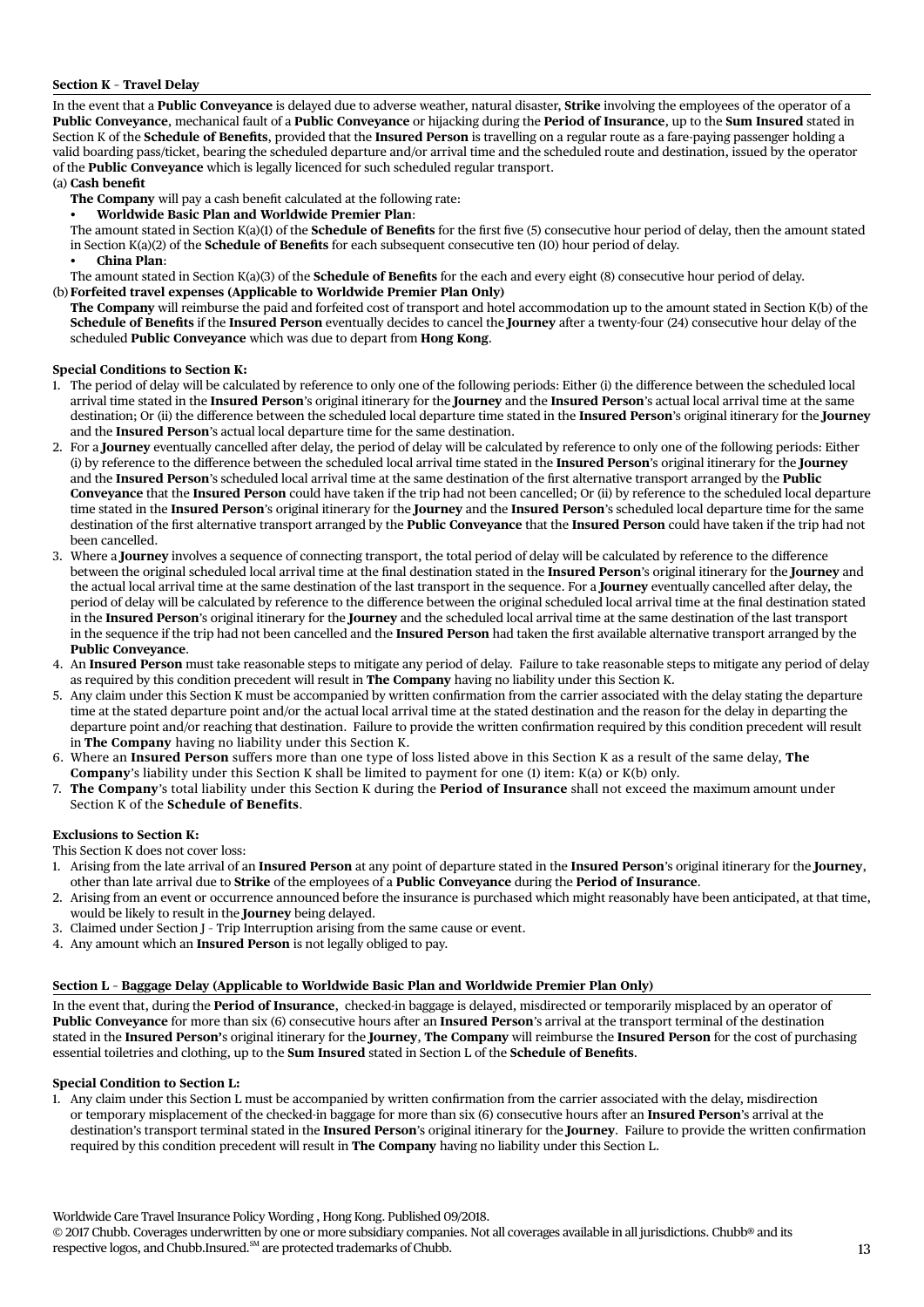## **Exclusions to Section L:**

This Section L does not cover the cost of purchasing essential toiletries and clothing:

- 1. For which an **Insured Person** has received or is duly compensated from the carrier or operator responsible for the delay, misdirection or temporary misplacement of the checked-in baggage.
- 2. Where the arrival terminal is in **Hong Kong.**
- 3. Where the delay, misdirection or temporary misplacement of the checked-in baggage is unexplained or is due to confiscation or detention by customs or any other authority.
- 4. For any property forwarded in advance of a **Journey** or separately mailed or shipped in a **Public Conveyance** other than a **Public Conveyance** carrying the **Insured Person** at the same time.
- 5. Claimed under Section F Personal Property and arising from the same cause or event.

## **Section M – Personal Liability**

In the event that an **Insured Person** becomes legally liable to pay compensation for an **Accident** occurring during the **Period of Insurance** which causes **Bodily Injury** to any other person or destruction of the property of others, **The Company** will pay that compensation on behalf of the **Insured Person** up to the **Sum Insured** stated in Section M of the **Schedule of Benefits**.

## **Exclusions to Section M:**

This Section M does not cover compensation:

- 1. Arising from **Bodily Injury** sustained by an **Immediate Family Member** or by a person in the **Insured Person**'s custody or control.
- 2. Arising from damage to property which belongs to the **Insured Person**, an **Immediate Family Member** or **Travel Companion** or which is in the **Insured Person**'s custody or control.
- 3. By way of damages for breach of any liability assumed under a contract.
- 4. For liability arising from the ownership, possession, lease or rental of any vehicle, aircraft, firearm or animal.
- 5. For liability arising from the undertaking of any trade or profession.
- 6. For any claim of whatever nature directly or indirectly caused by (a) ionizing radiation or contamination by radioactivity from any nuclear fuel or from any nuclear waste or from combustion of nuclear fuel, or (b) the radioactive, toxic, explosive or other hazardous properties of any explosive nuclear assembly or nuclear component of such assembly.

## **Section N – Home Contents Protection (Applicable to Worldwide Basic Plan and Worldwide Premier Plan Only)**

In the event of loss of or damage to **Household Contents** as a result of burglary during the **Period of Insurance** involving the use of forcible and violent entry to or exit from the **Principal Home** whilst the **Principal Home** is uninhabited, **The Company** will indemnify an **Insured Person** the replacement cost of the **Household Contents** up to the **Sum Insured** stated in Section N(a) of the **Schedule of Benefits**.

### **Special Conditions to Section N:**

- 1. The local police or equivalent local law enforcement officials must be notified within twenty-four (24) hours of the discovery of the occurrence of any event which may give rise to a claim under this Section N. Failure to give the notice required by this condition precedent will result in **The Company** having no liability under this Section N.
- 2. Any claim under this Section N must be accompanied by written proof of loss having been reported to the police or equivalent local law enforcement officials. Failure to provide written proof of the notice required by this condition precedent will result in **The Company** having no liability under this Section N.
- 3. **The Company**'s maximum liability for each and every item of lost or damaged **Household Contents** is the amount stated in Section N(b) of the **Schedule of Benefits**.
- 4. Where any item of lost or damaged **Household Contents** forms part of a pair or set, **The Company**'s maximum liability for that item and that pair or set will be restricted to the amount stated in Section N(b) of the **Schedule of Benefits**.
- 5. **The Company**'s total liability under this Section N for all items of **Household Contents** owned by the same **Insured Person** and lost or damaged as a result of burglary during the **Period of Insurance** shall not exceed the **Sum Insured** stated in Section N(a) of the **Schedule of Benefits**.

## **Exclusions to Section N:**

This Section N does not cover:

- 1. Any special or unique value possessed by any item of lost or damaged **Household Contents** forming part of a pair or set.
- 2. Loss which is covered for the same risk by any other insurance or by any other source.

## **Section O – Credit Card Protection (Applicable to Worldwide Basic Plan and Worldwide Premier Plan Only)**

If an **Insured Person** of seventeen (17) up to and including seventy-five (75) years of age on the first day of the **Period of Insurance** sustains **Bodily Injury** and, as a direct and unavoidable result, suffers death within twelve (12) consecutive months, **The Company** will pay to the legal representatives of the deceased **Insured Person**, up to the **Sum Insured** stated in Section O of the **Schedule of Benefits**, any outstanding balance on the deceased **Insured Person**'s credit card(s) for goods purchased by the deceased **Insured Person** during the **Journey**.

## **Exclusions to Section O:**

This Section O does not cover:

- 1. Interest accrued or financial charges on the outstanding expenses of the deceased **Insured Person**'s credit card.
- 2. Any outstanding balance on the deceased **Insured Person**'s credit card which is covered for the same risk by any other insurance or by any other source.
- 3. **Sickness**, disease or bacterial infection.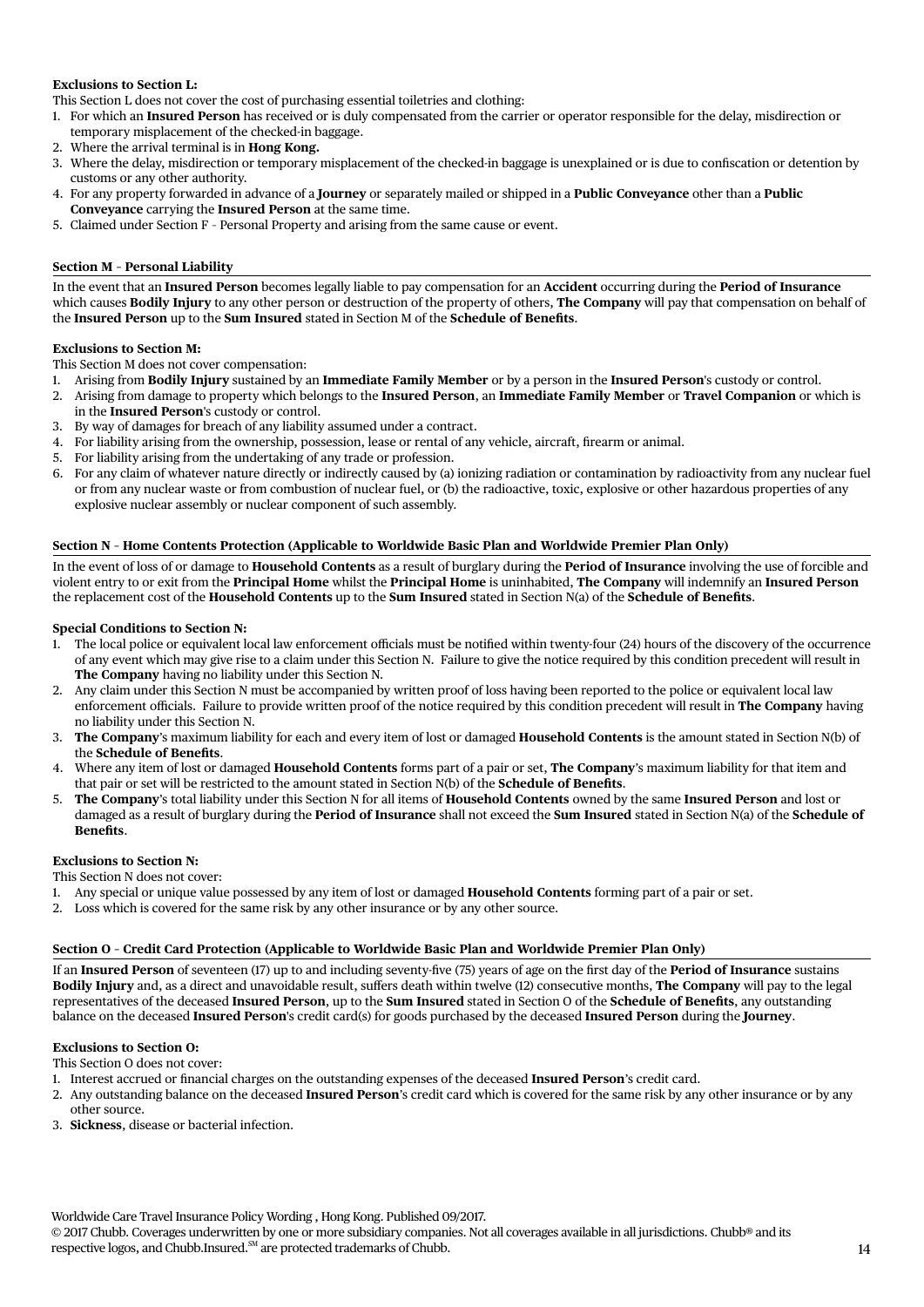## Part IV — General Exclusions

## **General Exclusions Applicable To All Sections**

This policy does not cover loss, consequential loss or liability arising from:

- 1. Any **Pre-existing Medical Condition**, congenital or heredity condition.
- 2. Travelling abroad contrary to the advice of a **Physician**, or for the purpose of obtaining medical treatment or services.
- 3. Suicide, attempted suicide or intentional self-infliction of **Bodily Injury**.
- 4. Any condition resulting from pregnancy, abortion, childbirth, miscarriage, infertility and other complications arising therefrom, cosmetic surgery or venereal disease.
- 5. Dental care (unless resulting from **Accidental Bodily Injury** to teeth which were sound and natural before the **Accident**).
- 6. Mental or nervous disorders, insanity, psychiatric condition or any behavioural disorder.
- 7. War (whether declared or not), invasion, act of foreign enemies, civil war, revolution, rebellion, insurrection, coup, hostilities (whether war is declared or not).
- 8. Direct participation in a **Strike**/ **Riot/**civil commotion or from the **Insured Person** performing duties as a member of armed forces, or armed service or disciplined forces (which shall include but not be limited to policemen, customs officers, firemen, immigration officers/inspectors and correctional service officers/inspectors etc.), or as a volunteer and engaged in war or crime suppression.
- 9 Participation in:
	- a) Any extreme sports and sporting activities that presents a high level of inherent danger (i.e. involves a high level of expertise, exceptional physical exertion, highly specialized gear or stunts) including but not limited to cliff jumping, horse jumping, ultra-marathons, stunt riding, big wave surfing and canoeing down rapids; unless such sports or sporting activities are usual tourist activities that are accessible to the general public without restriction (other than height or general health or fitness warnings) and which are provided by a recognized local tour operator, providing that an **Insured Person** is acting under the guidance and supervision of qualified guides and/or instructors of the tour operators when carrying out such tourist activities.
	- b) Any professional competitions or sports in which an **Insured Person** receives remuneration, sponsorship or any forms of financial rewards, any stunt activity or off-piste skiing,
	- c) racing, other than on foot but this does not include long-distance running more than 10 kilometers, biathlons and triathlons,
	- d) Private white water rafting grade 4 and above,
	- e) Any kind of climbing, Mountaineering or Trekking or ordinarily necessitating the use of specialized equipment including but not limited to crampons, pickaxes, anchors, bolts, carabineers and lead-rope or top-rope anchoring equipment,
	- f ) Scuba diving unless an **Insured Person** holds a PADI certification (or similar recognized qualification) or when diving with a qualified instructor. The maximum depth that this policy covers is as specified under the **Insured Person's** PADI certification (or similar recognized qualification). However, in any situation, it should not be deeper than thirty (30) meters and he/she must not be diving alone.
- 10. Prohibition or regulation by any government, or detention or destruction by customs or any other authority.
- 11. An unlawful, willful, malicious or reckless act or omission of an **Insured Person**.
- 12. The actions of an **Insured Person** while under the influence of alcohol or drugs to the extent of legal impairment.
- 13. Riding in any aircraft other than as a passenger in an aircraft.
- 14. Any dishonest or criminal activity.
- 15. An **Insured Person**'s failure to mitigate the loss or the claim under this policy.
- 16. AIDS or AIDS Related Complex, any **Bodily Injury** or **Sickness** commencing at the time of or subsequent to a zero-positive test for HIV or related disease, or any other sexually transmitted diseases.
- 17. The **Insured Person** engaging in manual labour or non-clerical or hazardous work including but not limited to offshore drilling, mineral extraction, handling of explosives, site working, stunt works and aerial photography.
- 18. Any loss or expenses with respect to Cuba.
- 19. Any person or entity who is not a party to this policy shall have no rights under the Contracts (Rights of Third Parties) Ordinance (Cap 623 of the Laws of Hong Kong) to enforce any terms of this policy.

## Part V — Extensions

- 1. Hijack Extension: where the **Journey** is delayed due to an **Insured Person** being a victim of a hijacking during the **Period of Insurance**, the **Period of Insurance** shall be automatically extended by a maximum period of twelve (12) consecutive months from the date of the hijacking or, until the **Insured Person** passes through **Hong Kong** immigration control point on their return to **Hong Kong,** whichever is earliest.
- 2. Travel Extension: where the duration of a **Journey** exceeds the **Period of Insurance** for any reason outside an **Insured Person**'s control, the **Period of Insurance** shall be automatically extended without charge by a maximum period of ten (10) calendar days or until the **Insured Person** passes through **Hong Kong** immigration control point on their return to **Hong Kong**, whichever is the earliest.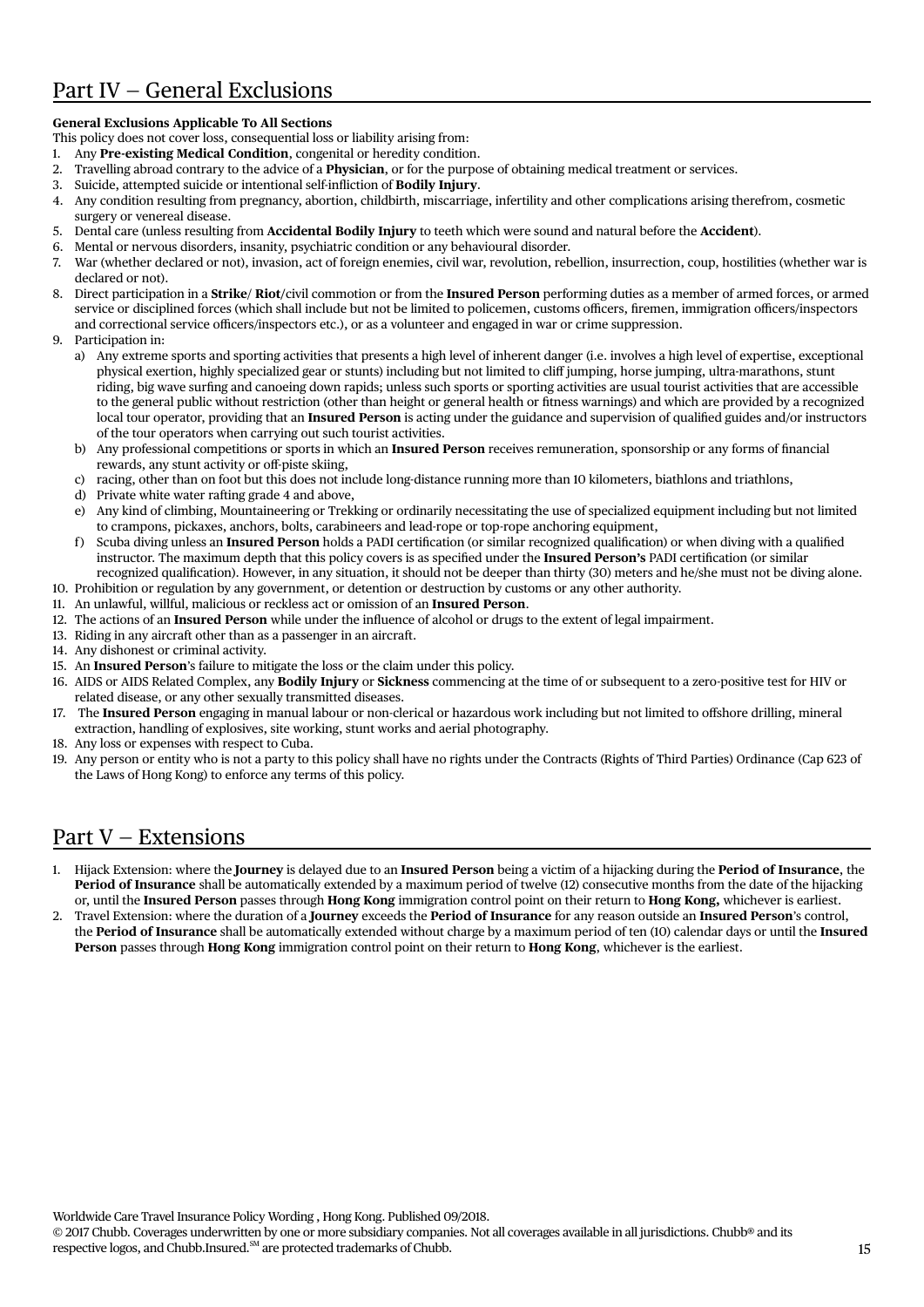## Part VI — General Conditions

- 1. Validity of Policy: This policy is only valid for leisure travel or business travel (limited to administrative, clerical and non-manual works only) and shall not apply to persons undertaking expeditions, treks or similar **journey**s. The **Insured Person** must be fit to travel.
- 2. Entire Contract: This policy, together with its endorsement(s), attachment(s) (if any), any application form completed by an **Insured Person**, together with any document(s) attached to that application form or referred to in it, comprise and constitute the entire contract of insurance. This policy shall not be modified except by written amendment signed by an authorized representative of **The Company**.
- 3. Sum Insured under each Section: Once the **Sum Insured** available to an **Insured Person** under any Section of this policy has been exhausted, that **Sum Insured** will not be reinstated and **The Company** will have no further liability under that Section to that **Insured Person**.
- 4. Sum Insured paid out: Each and every benefit paid under this policy will erode the relevant **Sum Insured** available to an **Insured Person**, leaving only the balance of the relevant **Sum Insured** available to pay any remaining benefit claims which may be presented to **The Company** by that **Insured Person**. **The Company**'s total liability under each Section of this policy for each **Insured Person** involved in an **Accident** shall not exceed the relevant **Sum Insured**.
- 5. Duplicate Coverages: Each **Insured Person** agrees that, if they are covered for the same **Bodily Injury** or **Sickness** by this policy and another Worldwide Care Travel Insurance policy or any other policies issued by **The Company**:
	- a) The only policy that will pay out for that **Bodily Injury** or **Sickness** will be the policy which, after all the policies covering that **Bodily Injury** or **Sickness** have been compared with each other, produces the largest benefit payment to the **Insured Person** for that **Bodily Injury** or **Sickness**; and
	- b) **The Company**'s aggregate liability under all the policies covering that **Bodily Injury** or **Sickness** shall be the amount of the largest benefit payment to the **Insured Person** under sub-paragraph a. of this General Condition 5; and
	- c) The payment of the premium to **The Company** for this policy constitutes good and sufficient consideration for the variation, in the manner and to the extent set out in this General Condition 5, of the policies which cover that **Bodily Injury** or **Sickness** but which do not pay out as a result of the operation of this General Condition 5.
- 6. Notice and Sufficiency of Claim: Written notice of claim must be given to **The Company** as soon as is reasonably possible and in any event within thirty (30) days from the first day of the event giving rise to the claim under this policy. Notice given by or on behalf of an **Insured Person** to **The Company** with information sufficient to identify the **Insured Person** shall be deemed valid notice to **The Company**. **The Company**, upon receiving a notice of claim, will provide to an **Insured Person** such forms as it usually provides for filing proof of claim. The **Insured Person** shall, at his/her own expense, provide such certificates, information and evidence to **The Company** as it may from time to time require in connection with any claim under this policy and in the form prescribed. Proof of all claims must be submitted to **The Company** within one-hundred-eighty (180) days from the first day of the event giving rise to a claim.
- 7. Claims Investigation: In the event of a claim, **The Company** may make any investigation it deems necessary and the **Insured Person** shall cooperate fully with such investigation. Failure by the **Insured Person** to co-operate with **The Company**'s investigation may result in denial of the claim.
- 8. Examination of Books and Records: **The Company** may examine the **Insured Person**'s books and records relating to this policy at any time during the **Period of Insurance** and up to three (3) years after the expiration of this policy or until final adjustment and settlement of all claims under this policy.
- 9. Physical Examinations and Autopsy: **The Company**, at its expense, has the right to have the **Insured Person** examined as often as reasonably necessary while a claim is pending. It may also have an autopsy carried out unless prohibited by law.
- 10. Other Insurance (Applicable to Sections B, F, G, H, I, J, K, L, M, N and O): If a loss covered by this policy is also covered under any other valid insurance (and regardless of whether that other insurance is stated to be primary, contributory, excess, contingent or otherwise) or is compensated by other party, this policy will be subject to all of its terms and conditions, only cover that loss to the extent that the loss exceeds any amount recovered under the other insurance or other party. In any circumstances, the **Insured Person** should discover and reveal to **The Company** any compensation which is/will be recoverable from any other source.
- 11. Legal Action: No legal action shall be brought to recover on this policy until sixty (60) days after **The Company** has been given written proof of loss. No such action shall be brought after three (3) years from the date of loss.
- 12. Rights of Recovery: In the event that authorization of payment and/or payment is made by **The Company** or on its behalf by its authorized representatives, to include the **Authorised Assistance Service Provider**, **The Company** reserves the right to recover against the **Insured Person** the full sum which has been paid, or for which **The Company** is liable, to the **Hospital** to which the **Insured Person** has been admitted, less the liability of **The Company** under the terms of this policy.
- 13. Subrogation: **The Company** is entitled to subrogate the **Insured Person**'s right of recovery/indemnity against any third party and has the right to proceed at its own expense in the name of **Insured Person** against third parties who may be responsible for an event giving rise to a claim under this policy. The **Insured Person** should co-operate and endeavour to secure such rights and shall not take any action to prejudice such rights.
- 14. Assignment**:** No assignment of interest under this policy shall be binding upon **The Company**.
- 15. To Whom Indemnities Payable: Any death payment will be paid to the deceased **Insured Person**'s legal representatives. Any payment under Section C – **Chubb Assistance – 24**-**Hour Worldwide Assistance Services** will be paid to the **Authorised Assistance Service Provider** or another provider of services rendered to the **Insured Person**. All other benefits will be paid to the **Insured Person**.
- 16. Currency: The **Sum Insured**, benefits and limit of liability stated in the **Schedule of Benefits** and this policy are expressed in **Hong Kong** dollars. Notwithstanding the first sentence of this policy, losses and/or benefits will be adjusted and paid in **Hong Kong** dollars or at **The Company**'s option in the currency of the local country. When currency conversion is necessary when applying terms and conditions of the policy, the rates of exchange to be adopted shall be those prevailing at the date of loss as per the exchange rate at the median level quoted on www.oanda.com.
- 17. Geographical Limit and Operative Time: For the Worldwide Premier Plan and Worldwide Basic Plan, the geographical limit and operative time shall apply twenty-four (24) hours a day anywhere in the world during the Period of Insurance except for Section C – **Chubb Assistance – 24**- **Hour Worldwide Assistance Services**, when the geographical limit shall apply anywhere in the world outside **Hong Kong** unless otherwise stated in any endorsement issued by **The Company**. For the China Plan, the geographical limit and operative time shall apply twenty-four (24) hours a day anywhere in the People's Republic of China and Macau (excluding Taiwan and **Hong Kong**) during the Period of Insurance.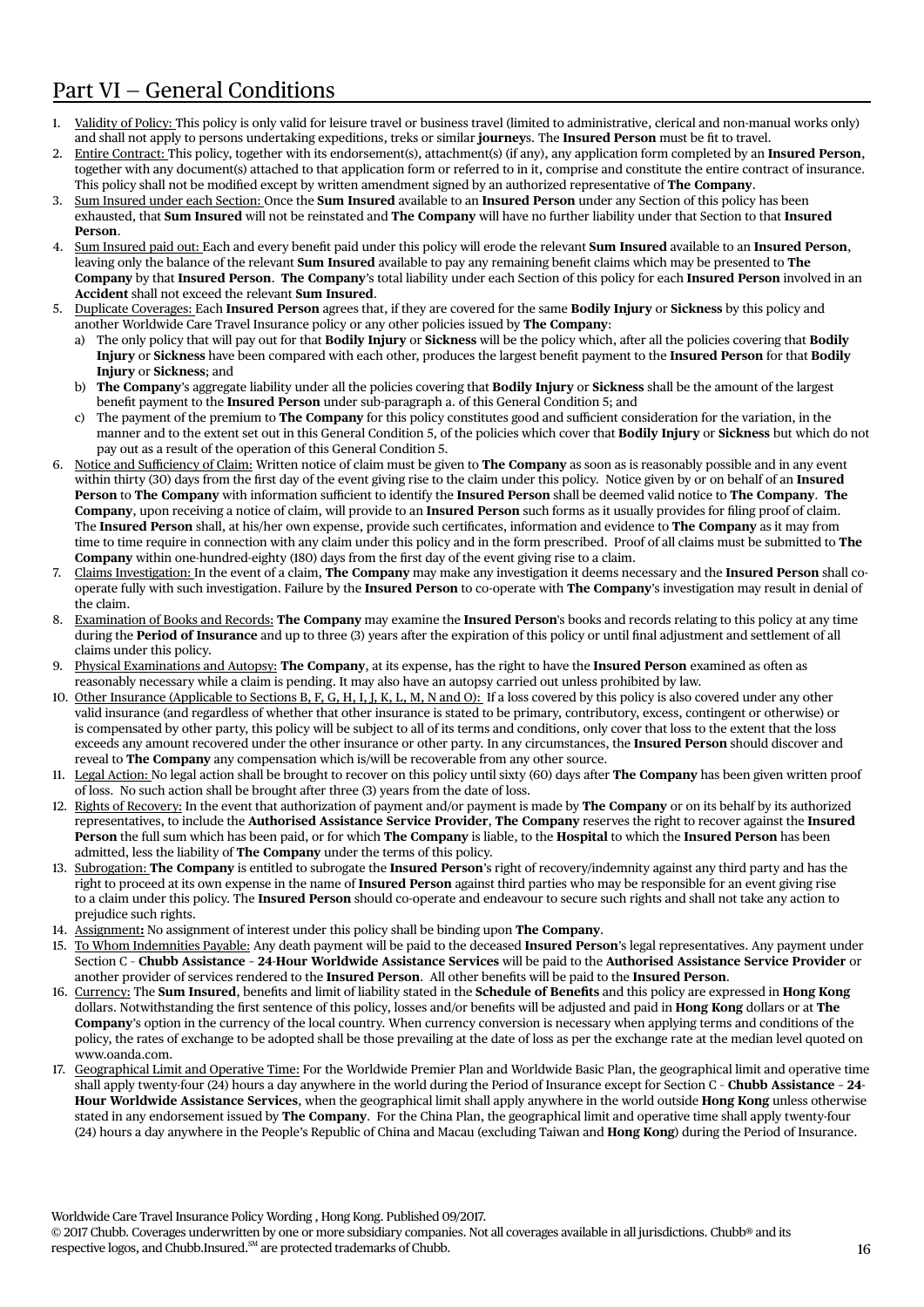- 18. Disclaimer: Section C **Chubb Assistance 24**-**Hour Worldwide Assistance Services** are arranged by the **Authorised Assistance Service Provider** and the **Authorised Assistance Service Provider** is solely responsible for these services. The **Authorised Assistance Service Provider** is not a subsidiary or an affiliate of Chubb Insurance Hong Kong Limited and Chubb Insurance Hong Kong Limited will not be liable for any loss or damage caused by or relating to this service or any act or omission of the **Authorised Assistance Service Provider**.
- 19. Cancellation by **The Company**: **The Company** may cancel this policy at any time by sending written notice, stating the effective date of cancellation, to the **Insured Person**'s last known address as shown in **The Company**'s records. Cancellation will not affect valid claims already notified to **The Company** in accordance with General Condition 6 of this policy.
- 20. Premium: **The Company** has no liability under this policy until the premium is paid. The premium is deemed to be fully earned on the date this policy is purchased. No refund shall be allowed once the policy has been issued.
- 21. Mediation: Any dispute or difference arising out of, or in connection with, this policy must first be referred to mediation at the **Hong Kong** International Arbitration Centre (HKIAC) and in accordance with the HKIAC's mediation rules. If the mediation is abandoned by the mediator or otherwise ends without the dispute or difference being resolved, the dispute or difference must be referred to, and resolved by, arbitration at the HKIAC and in accordance with the HKIAC's domestic arbitration rules. If the dispute or difference arising out of, or in connection with, this policy requires medical knowledge (including, but not limited to, questions relating to the **Sum Insured** for any medical service or an operation not listed in the **Schedule of Benefits**) the mediator or arbitrator may, in **The Company**'s reasonable discretion, be a registered medical practitioner or a consultant specialist, surgeon, or **Physician**. If **The Company** refuses to pay any claim under this policy and a dispute or difference arising from that refusal is not referred to mediation and, if necessary, arbitration, within twelve (12) months from the date of refusal, any claim against **The Company** arising from that dispute or difference will be barred.
- 22. Fraud or Mis-statement: Any false statement made by an **Insured Person** or concerning any claim shall result in **The Company** having the right to void this policy or repudiate liability under it.
- 23. Jurisdiction: This policy shall be governed and construed in accordance with the laws of **Hong Kong**. Subject to General Condition 21, any dispute under this policy shall be settled in accordance with the laws of **Hong Kong**.
- 24. Clerical Error: Clerical errors by **The Company** shall not invalidate insurance otherwise valid nor continue insurance otherwise not valid. 25. Breach of Conditions: If the **Insured Person** is in breach of any of the conditions or provisions of the policy (including a claims condition), we may decline to pay a claim, to the extent permitted by law.
- 26. Sanctions Exclusions: This insurance does not apply to the extent that trade or economic sanctions or other laws or regulations prohibit us from providing insurance, including, but not limited to, the payment of claims. All other terms and conditions of the policy remain unchanged.

 Chubb Insurance Hong Kong Limited is a subsidiary/branch of a US company and Chubb Limited, a NYSE listed company. Consequently, Chubb Insurance Hong Kong Limited is subject to certain US laws and regulations in addition to EU, UN and Hong Kong sanctions restrictions which may prohibit it from providing cover or paying claims to certain individuals or entities or insuring certain types of activities related to certain countries such as Cuba.

27. Interpretation of this Policy: Please note that the English version of this policy is the official version. This policy has been provided to you in both English and Chinese languages for ease of reference only. The English version of the policy will prevail if any dispute arises regarding the interpretation of any part of the Policy.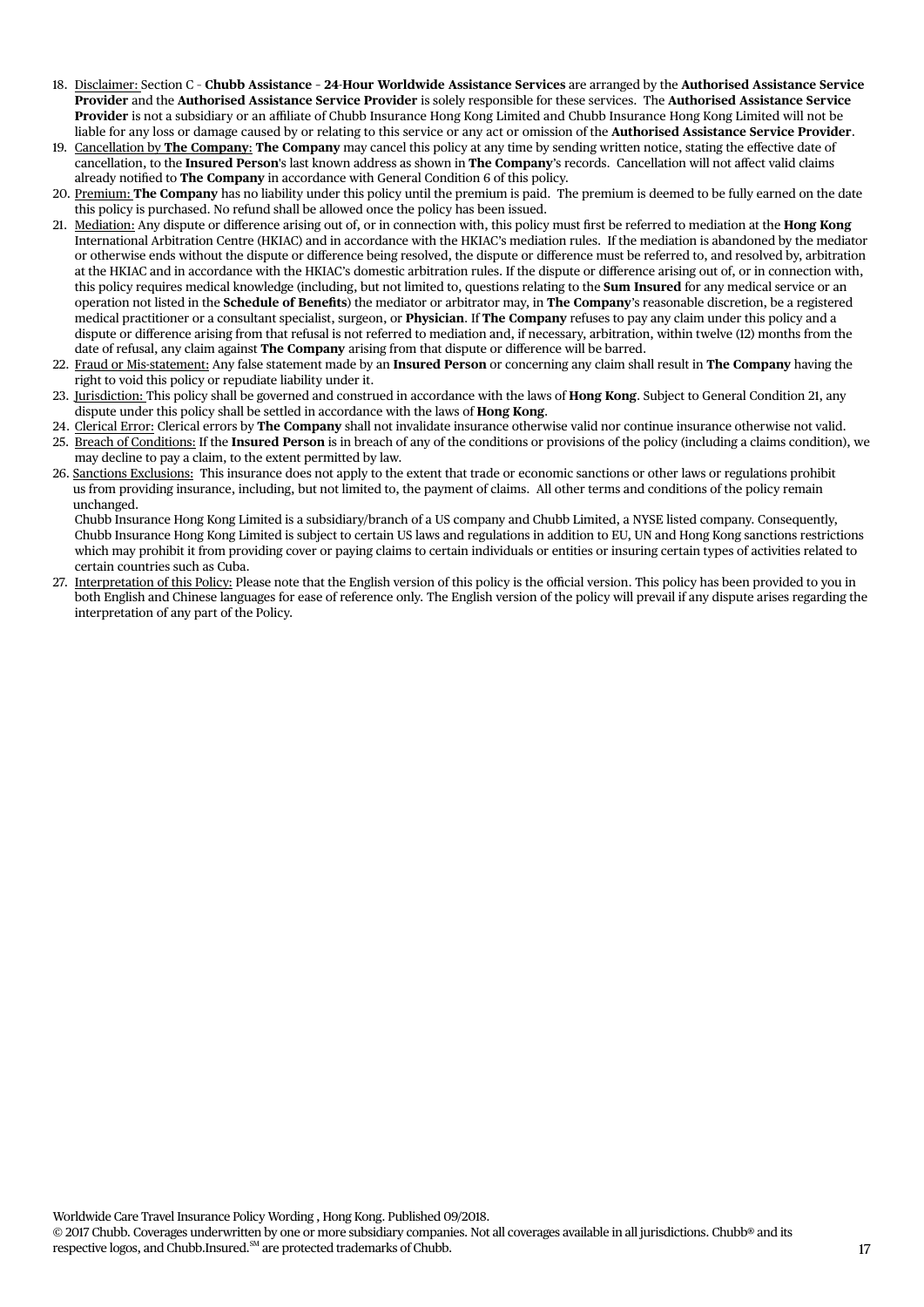## Part VII — How To Make A Claim

### **The Claimant should submit a claim within thirty (30) days of the event taking place to Chubb Claim Centre**

**(www.chubbclaims.com.hk). You can simply scan the below QR code to access the Chubb Claim Centre on your smartphone or tablet.** 



Alternatively, you can complete a claim form and submit together with the travel documents and the following documents as appropriate to Chubb Insurance Hong Kong Limited within thirty (30) days of the event taking place. Please call 3191 6611 for further assistance.

#### \* For English submission only.

#### **Personal Accident / Burns Benefit / Credit Card Protection:**

- Medical report or certificate issued by a **Physician** certifying the degree or severity of disability;
- Police report, where relevant;
- • Official/legal document of the employment status, where relevant.

### **Accidental Death:**

- Death certificate;
- Coroner's report:
- Police report, where relevant;
- In the event of a disappearance, presumption of death as proclaimed by court.

#### **Hospital Cash:**

- • Diagnosis, including patient name and date of diagnosis, certified by a **Physician**;
- • Original **Hospital** bill or receipt issued by a **Hospital**.

### **Medical Expenses:**

- Diagnosis and treatment, including patient name and date of diagnosis, certified by a **Physician**;
- • Original **Hospital** bill/receipt with itemized list issued by a **Hospital;**

## **Personal Property**/**Personal Money/Loss of Documents:**

- Original receipts, including date of purchase, price, model and type of items lost or damaged;
- Photos of the damaged items showing the extent of the damage;
- • Copy of notification to airline/**Public Conveyance** and their official acknowledgement in writing when loss of damage has occurred in transit;
- Police report (which must be made within 24-Hours of the occurrence);
- • Copy of notification to the issuing authority in respect of loss of traveller's cheques (which must be made within 24-Hours of the occurrence).

## **Trip Cancellation/Trip Curtailment:**

- • All bills, receipts and coupons;
- • Diagnosis and treatment, including patient name and date of diagnosis, certified by a **Physician**;

## **Trip Re-route/Travel Delay/Baggage Delay:**

- • Official documentation from the airline/**Public Conveyance** including victim's name, date, time, duration and reason of delay;
- • Original bill/ receipt issued by hotel/airline/**Public Conveyance**;
- Original bill/ receipt of essential toiletries and clothing;
- Original boarding pass/ticket, bearing the scheduled departure and/or arrival time and the scheduled route and destination, issued by the operator of the **Public Conveyance**.

#### **Home Contents Protection:**

- Receipts, including date of purchase, price, model and type of items lost or damaged;
- Police report and statement (which must be made within 24-Hours upon return from the **Journey**).

#### **Personal Liability:**

- • Statement on the nature and circumstances of the incident or event (No admission of liability or settlement can be made or agreed upon without our written consent);
- All associated documentation received in connection with the incident or event (including copies of summons, all court documents, solicitors' and other legal correspondence).

#### **These are some of the required documents for claims. The Company reserves the right to request the Insured Person to provide any other information or documents which are not specified above, if necessary**.

Worldwide Care Travel Insurance Policy Wording , Hong Kong. Published 09/2017.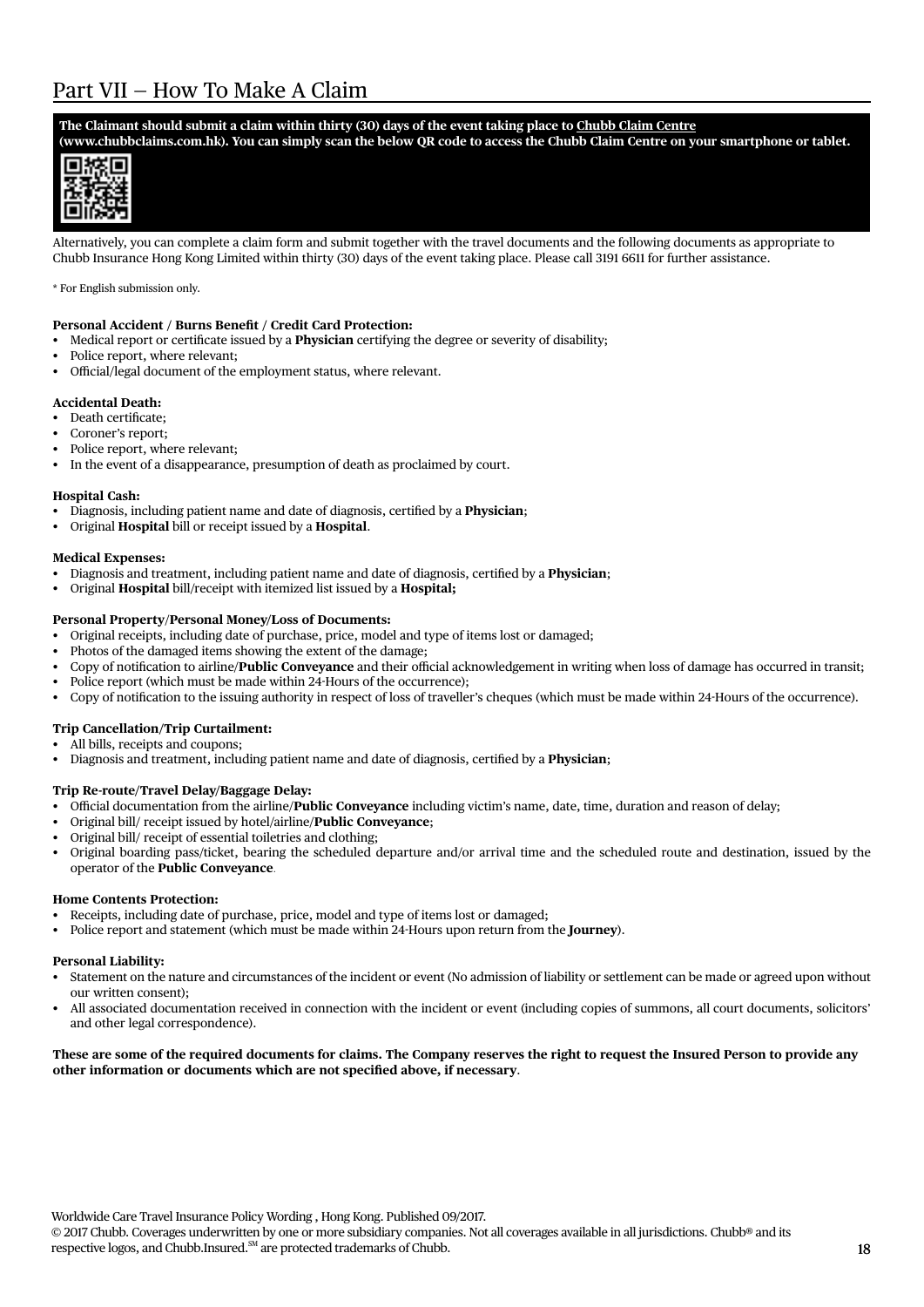根據向本公司所支付保費,並按照本保單所載的條文及條款,本公司同意按照本保單所載的方式及範圍提供保障。

### 請詳閱本保單

## 如本保單所載資料有任何不正確之處,請立即將本保單交回本公司以作修正。

| 保障                                                                                                                                                  |                      | 環球尊尚計劃<br>(港幣)                         | 環球基本計劃<br>(港幣)                         | 中國計劃<br>(港幣)                           |
|-----------------------------------------------------------------------------------------------------------------------------------------------------|----------------------|----------------------------------------|----------------------------------------|----------------------------------------|
| A. 個人意外<br>(a) 乘搭公共交通工具時發生的意外 (17歲至75歲)<br>(b) 其他意外 (17歲至75歲)<br>(c) 意外 (17歲以下或75歲以上)                                                               | 保額<br>保額<br>保額       | 1,500,000<br>750,000<br>250,000        | 1,200,000<br>600,000<br>250,000        | 600,000<br>300,000<br>125,000          |
| B. 醫療費用<br>(a) 醫療費用<br>(b) 覆診醫療費用<br>(b)(1) 中醫最高限額<br>(b)(2) 中醫每日最高限額                                                                               | 保額<br>保額<br>保額       | 1,200,000<br>120,000<br>3,000<br>150   | 1,000,000<br>100,000<br>3,000<br>150   | 300,000<br>30,000<br>3,000<br>150      |
| C. Chubb Assistance -24-小時環球支援服務<br>(a) 緊急醫療運送及/或運返<br>(b) 遺體運返<br>(c) 親友探望<br>(d) 小童護送<br>(e) Chubb Assistance - 二十四(24)小時電話熱線及轉介服務                | 保額<br>保額             | 不設上限<br>不設上限<br>30,000<br>30,000<br>適用 | 不設上限<br>不設上限<br>30,000<br>30,000<br>滴用 | 不設上限<br>不設上限<br>10,000<br>10,000<br>滴用 |
| D. 住院現金<br>(a) 最高限額<br>(b) 每日最高保障                                                                                                                   | 保額                   | 10.000<br>500                          | 10.000<br>500                          | 不適用<br>不適用                             |
| E. 燒傷保障                                                                                                                                             | 保額                   | 300,000                                | 200,000                                | 100,000                                |
| F. 個人財物<br>(a) 最高限額<br>(b) 每件/套/對物件的最高限額                                                                                                            | 保額                   | 10,000<br>3,000                        | 10,000<br>3,000                        | 5,000<br>1,500                         |
| G. 個人金錢                                                                                                                                             | 保額                   | 2,500                                  | 2,500                                  | 500                                    |
| H. 遺失證件                                                                                                                                             | 保額                   | 30,000                                 | 30,000                                 | 3,000                                  |
| I. 取消旅程<br>(a) 紅色警示                                                                                                                                 | 保額<br>保額             | 40,000<br>2,000                        | 30,000<br>不適用                          | 10,000<br>不適用                          |
| J. 旅程阻礙<br>章節】最高限額<br>(a) 縮短旅程<br>(b) 紅色警示<br>(c) 更改旅程                                                                                              | 保額<br>保額<br>保額<br>保額 | 40,000<br>40,000<br>2,000<br>40,000    | 40,000<br>40,000<br>不適用<br>10,000      | 10,000<br>10,000<br>不適用<br>10,000      |
| K. 旅程延誤(支付章節K內(a)或(b)其中一(1)項)<br>章節K最高限額<br>(a)(1) 現金賠償連續延誤首五(5)小時<br>(a)(2) 現金賠償連續延誤及後的每十(10)小時<br>(a)(3) 現金賠償延誤每八(8)小時<br>(b) 損失之旅遊費用 (因延誤最終取消旅程) | 保額<br>滿24小時延誤        | 2,000<br>300<br>700<br>不滴用<br>2,000    | 2,000<br>300<br>700<br>不滴用<br>不適用      | 600<br>不適用<br>不滴用<br>200<br>不適用        |
| L. 行李延誤                                                                                                                                             | 滿六(6)小時延誤            | 1,000                                  | 1,000                                  | 1,000                                  |
| M. 個人責任                                                                                                                                             | 保額                   | 2,000,000                              | 2,000,000                              | 2,000,000                              |
| N. 家居財物保障<br>(a) 最高限額<br>(b) 每件/套/對物件的最高限額                                                                                                          | 保額                   | 25,000<br>5,000                        | 25,000<br>5,000                        | 6.000<br>3,000                         |
| 0. 信用卡保障                                                                                                                                            | 保額                   | 20,000                                 | 20,000                                 | 不適用                                    |

客戶服務熱線:**(852) 3191 6611 24** - 小時緊急支援熱線: **(852) 3723 3030**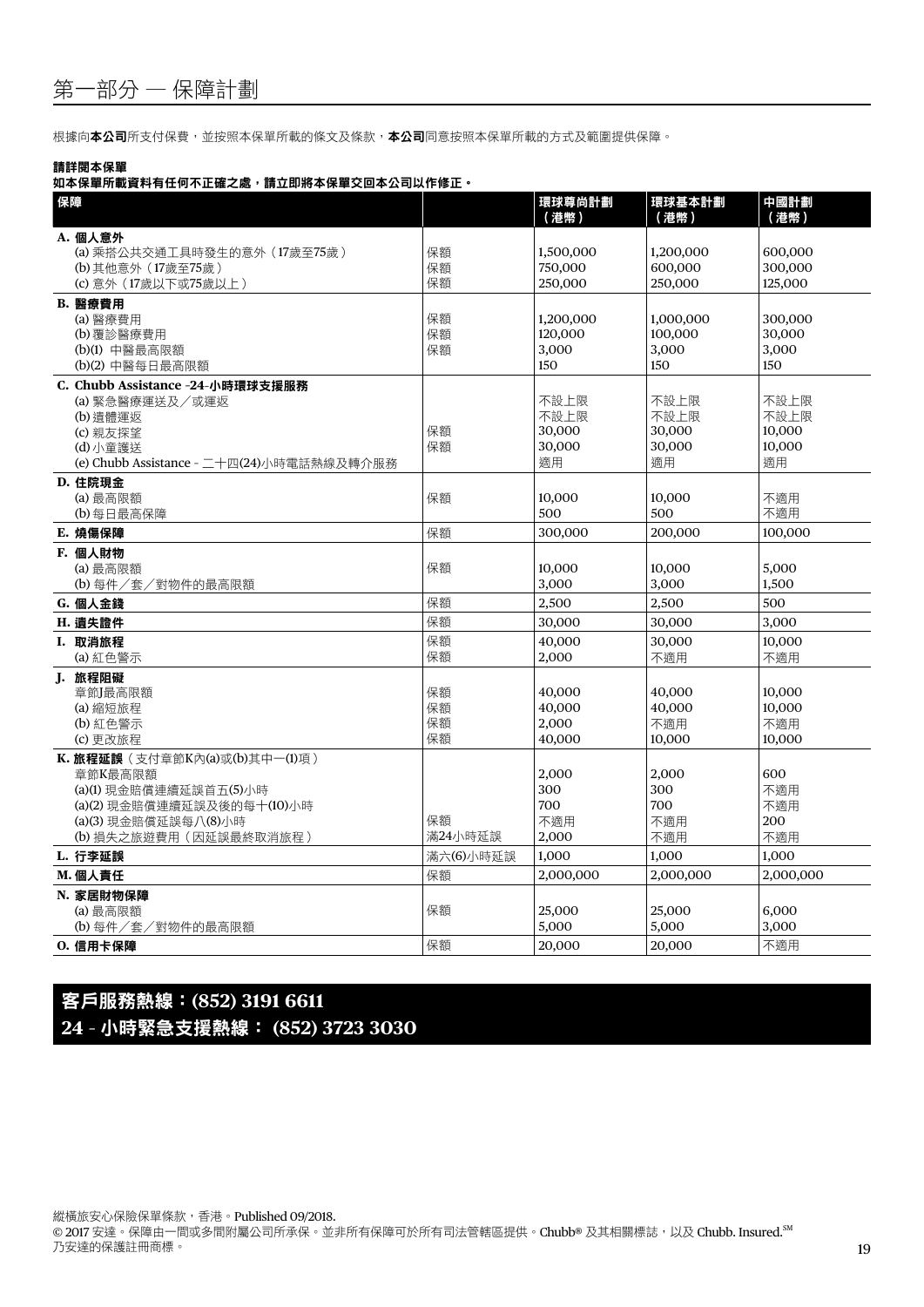## 第二部分 — 詞彙釋義

在本保單內,下列詞彙應具有以下涵義:

- 1. 二**級程度燒傷**指因燒傷導致的**身體損傷**及經**醫生**診斷為表皮及相連真皮均受損的情況。
- 2. 三**級程度燒傷**指因燒傷導致的**身體損傷**及經**醫生**診斷為皮膚已完全受損或破壞且傷及皮下組織的情況。
- 3. 意外或意外的指偶然發生的突發、不可預見及意料之外的事件。
- 4. **Chubb Assistance**或授權支援服務供應商指本公司所指定向受保人提供海外支援服務的獨立服務供應商。
- 5. 黑色警示指由香港政府保安局於「外游警示制度」下就旅游目的地發出的黑色外游警示,就此定義,本公司會配合香港政府保安局就「外游警示制 度」的修訂不時作出修改。
- 6. 身體損傷指純粹及完全由於意外造成並於受保期間蒙受的生理傷害。
- 7. 商業伙伴指一名或多名人與受保人從事同一商業企業並共享利潤及分擔風險的人仕。
- 8. 現金指屬於受保人並由受保人於旅程期間攜帶的現金、鈔票或旅遊支票。
- 9. 中醫師指根據《中醫藥條例》(第549章)正式註冊為中醫師,惟有關人士不得為受保人或直系家庭成員。
- 10. 住院或入住指須以住院病人形式持續入住醫院,且醫院亦收取病房及膳食費用。
- 11. 醫院指按照其國家法律營運及營運的合法機構,並符合以下所有要求:
	- a) 營運的主要目的是以住院病人形式為患病、抱恙或受傷人士提供接待、醫療護理及治療;及
	- b) 在一名或多名駐診醫生的監督下接納以住院病人形式入院,而其中一位醫生必須隨時當值診症;及
	- c) 維持妥善設施以為**住院病人**提供醫學診斷及治療,並於機構內或由機構控管之地方內提供進行各主要手術之設備;及
	- d) 設有由合資格護士人員提供及監督之全日制護理服務;及
	- e) 任何時候均有最少一名醫生及一名合資格護士當值;及
	- f ) 「醫院」一詞之釋義不包括以下:
		- 精神病院,主要提供精神科或包括弱智等心理病治療之機構,以及醫院之精神科病院;
		- 老人院、療養院、戒毒中心或戒酒中心;
			- 水療或自然療法診所、療養或復康中心,醫院內主要為吸毒者或酗酒者提供地方或作為護理、復康、康復治療、延續護理設施或療養院的 特別單位。
- 12. 香港指香港特別行政區。
- 13. 家居財物指被爆竊時由受保人擁有且位於其主要住所的財物,惟不包括鑽石、寶石、古董、名畫、藝術品、珠寶(包括但不只限於例如水晶、耳
- 飾、項鏈、戒指或領針)或現金。
- 14. 直系家庭成員指受保人的配偶、父母、配偶之父母、祖父母、子女、兄弟姐妹、孫子女或法定監護人。
- 15. 受保人指名列保單承保表或後續批註(如有)內的一名或多名人士。
- 16. 旅程指保單承保表所述的香港以外的旅程。
- 17. 醫療費用指受保人因遭受身體損傷或患病,於接受住院、手術、醫療或由醫生給予或處方的其他診斷或治療 (包括聘請護士、X光檢查或因緊急情 況使用救護車)而必須引致的所有正常、合理及慣常的醫療費用。
- 18. 受保期間指下列期間:
	- a) 關乎本保單章節 | 一取消旅程, 指由購買本保單日子開始;或
	- b) 關乎本保單其他章節,指於(i) 受保人在旅程中計劃離開香港前最多三(3)個小時,或 (ii) 受保人由香港任何一處直接前往香港入境處出入境管制 站以展開其**旅程**的時間,以較後的時間為準;至
	- c) 關乎本保單其他章節,指於(i) 受保人離開香港後一百八十(180)天(包括離開當日),或 (ii) 由受保人於返回香港時通過香港入境處入境管制站後 最多三(3)個小時,或 (iii) 本保單終止之日期 (以最早者為準) 結束。
- 19. 永久指:
	- a) 就單或雙肢而言,由**意外**發生之日期起喪失功用連續十二(12)個月,且於該期間結束時情況仍無改善希望或無法透過手術或其他治療治癒,或 因於該期間內自手腕或足踝關節以上從身體分離而喪失有關肢體;
	- b) 就任何其他類型喪失而言,由**意外**發生之日期起計連續十二(12)個月結束時,仍無改善希望或無法透過手術或其他治療治癒。
- 20. 永久完全傷殘指純粹、直接及不受其他因素影響下由意外捐傷導致的傷殘,其相關意外損傷須於意外後的一百八十(180)日內發生出現;而該傷殘 由意外發生之日期起計, 須連續及無間斷持續十二(12)個月;及須在所有的可能性下, 將完全妨礙**受保人**於餘生從事任何類型有報酬的工作及永無改 善希望。
- 21. 個人財物指屬於受保人的及在旅程中攜帶或取得的個人物品,惟不包括任何形式的金錢、任何種類的文件、任何種類的食物或飲料、古董、合約、 債券、證券、動物、軟件、流動電訊設備及配件、運輸工具及配件以及於遺失或損毀時**受保人**並未佩戴或攜帶的珠寶(包括但不只限於例如水晶、 耳飾、項鏈、戒指或領針)。
- 22. 醫生指合資格執業的醫師,在提供治療予他人時,所處司法管轄區的主管醫療當局已發出牌照予他/她,他/她於提供治療已領有合資格執業的醫 師牌照並提供其接受培訓的範圍內的醫療服務,惟有關人士不包括受保人及直系家庭成員。
- 23. 保單承保表指(i)容許以姓名識別各受保人,(ii)載有受保人的旅程表,及(iii)顯示選定計劃類別(環球尊尚、環球基本或中國)的一份(多份)文 件。
- 24. 受保前已存在之傷病指於受保期間首日前連續六(6)個月內,受保人、直系家庭成員、同行伙伴或商業伙伴出現跡象或症狀,或於同一期間,受保 人、直系家庭成員、同行伙伴或商業伙伴已尋求或接受(或理應經已尋求或接受)醫生給予醫療、會診、處方藥物、診症或診斷的任何患病或傷 害。
- 25. 主要住所指受保人於香港的一個主要居住地點。
- 26. 公共交通工具指由持有效牌照可以出租方式運載乘客的公司或個人營運並以機械推動的任何運載工具。
- 27. 紅色警示指由香港政府保安局於「外遊警示制度」下就旅遊目的地發出的紅色外遊警示,就此定義,本公司會配合香港政府保安局就「外遊警示制 度」的修訂不時作出修改。
- 28. 住院病人指因身體損傷或患病必須作為住院病人住院接受醫療、診斷及治療的受保人 ( 而非僅僅是任何形式的護理、療養、康復、休養或延展看 護)。
- 29. 暴亂指人群參與擾亂公共治安的行為(不論是否與罷工或停工有關),及任何依法成立的政府機關為鎮壓或試圖鎮壓任何上述擾亂行為或將上述擾 亂行為的影響降至最低而採取的行動。
- 30. 保障計劃指本保單第一部分所載的保障計劃表。
- 31. 患病指於受保期間身體不適或罹患疾病。
- 32. **罷工**指任何罷工工人或停工工人為推動罷工或抵制停工而蓄意作出的行為;或任何依法成立的機關為阻止或試圖阻止任何上述行為或將任何上述行 為的影響降至最低而採取的行動。
- 33. 保額指,就受保人根據本保單可享用的各項保障而言,保障計劃或該保障的任何相應批註中所列最高金額。
- 34. 本公司指安達保險香港有限公司。
- 35. 同行伙伴指在整個旅程中陪伴受保人的人士。

縱橫旅安心保險保單條款,香港。Published 09/2018.

© 2017 安達。保障由一間或多間附屬公司所承保。並非所有保障可於所有司法管轄區提供。Chubb® 及其相關標誌,以及 Chubb. Insured.<sup>SM</sup> 乃安達的保護註冊商標。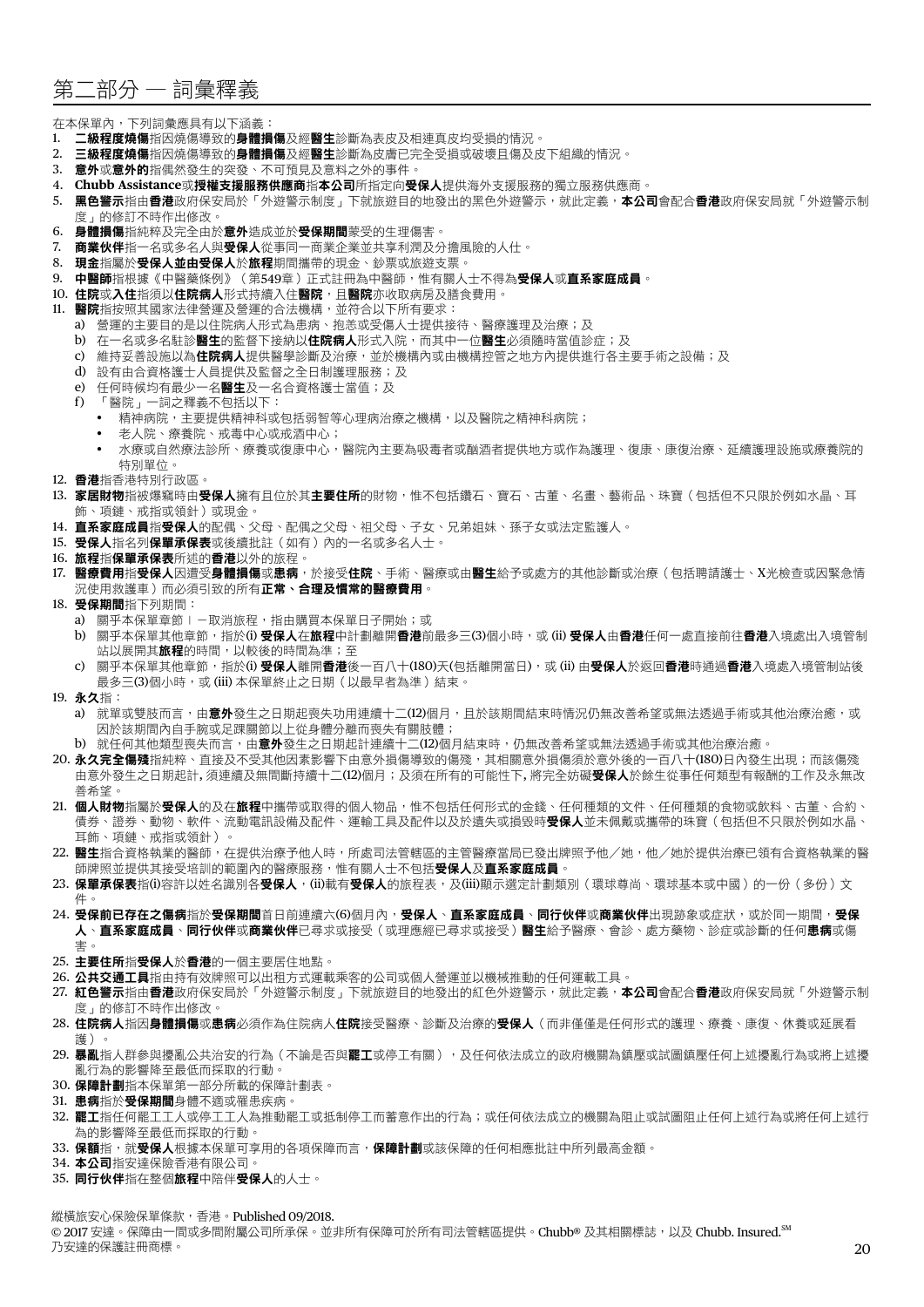36. 正常、合理及慣常的醫療費用指在醫療方面用於治療受保人的病症所需的治療、物品或醫療服務的費用,且該費用不高於產生有關費用地區的類似 治療、物品或醫療服務費用的正常水平。此釋義並不包括假如並無保險則不會產生的費用。

## 第三部分 — 項目說明

#### 章節A - 個人意外

#### (a) 乘搭公共交通工具時發生的意外(適用於受保期間首日其年齡為**17**至**75**歲的人士):

若**受保人**(於**受保期間**首日其年齡介乎十七(17)歲至七十五(75)歲),以繳費乘客身份乘搭**公共交通工具**或乘坐旅行代理安排的交通工具時遭受**身** ースポン(ポンデンのデンのデジタル)。<br>**體損傷**,而直接及無可避免地於連續十二(12)個月內蒙受本章節A的損傷表上列任何類別的損失,**本公司**將按照本章節A損傷表上所列損失類別的百 分比,支付保障計劃章節A(a)所列保額。

(b) 其他意外(適用於受保期間首日其年齡為**17**至**75**歲的人士):

若受保人(於受保期間首日其年齡介乎十七(17)歲至七十五(75)歲),遇上上文章節A(a)所載者之外的意外並遭受身體損傷,而直接及無可避免地於 連續十二(12)個月內蒙受本章節A的損傷表,本公司將按照本章節A的損傷表上所列損失類別的百分比,支付**保障計劃**章節A(b)所列**保額**。

(c) 意外(適用於受保期間首日其年齡為**17**歲以下或**75**歲以上的人士): 若**受保人**(於**受保期間**首日其年齡為十七(17)歲以下或75歲以上)因遭受身體損傷,而直接及無可避免地於連續十二(12)個月內蒙受本章節A的損傷 表所列任何類型的損失,本公司將按照本章節A的的損傷表上所列損失類別的百分比,支付保障計劃章節A(c)所列保額。

|  | 章節A損傷表: |  |  |
|--|---------|--|--|
|  |         |  |  |

|     | 損失類別                | 保額百分比 |
|-----|---------------------|-------|
| 1.  | 意外死亡                | 100%  |
| 2.  | 永久完全傷殘              | 100%  |
| 3.  | 永久及完全喪失四肢或無法治癒的四肢癱瘓 | 100%  |
| 4.  | 永久及完全喪失雙眼視力         | 100%  |
| 5.  | 永久及完全喪失單眼視力         | 100%  |
| 6.  | 永久及完全喪失雙肢           | 100%  |
| 7.  | 永久及完全喪失單肢           | 100%  |
| 8.  | 永久及完全喪失語言能力及聽覺      | 100%  |
| 9.  | 永久及完全喪失雙耳聽覺         | 75%   |
| 10. | 永久及完全喪失單耳聽覺         | 15%   |
| 11. | 永久及完全喪失語言能力         | 50%   |

## 章節**A**的特別條款:

- 1. 假若**受保人**在同一次**意外**中遭遇超過一類章節A的損傷表所列的損失,**本公司**於本章節A的責任僅限於支付一種損失類別,即根據所有實際遭遇的 損失類別中,在本章節A的損傷表列百分比為最高的一種損失類別,而本公司只會支付保障計劃章節A所列相關保額。
- 2. 本公司根據本章節A就涉及同一受保人於受保期間內發生的所有意外而承擔的總責任不會超逾相關保額。
- 3. (只適用於家庭計劃)假若本保單保障超過一名來自同一家庭的**受保人**,且該家庭超過一名成員涉及同一次**意外,本公司**於本章節A對所有涉及該 意外的所有受保人的總責任不會超逾適用於該家庭任何成員的最高保額的300%。
- 4. 假若**受保人**的肢體或器官於**意外**發生前在運用上或感覺上已部分受損,則**本公司**可按其酌情決定及經考慮由**本公司**委任的醫療顧問所作的醫療評估 後,按醫療顧問的意見認為純粹及單獨由該**意外**導致的任何**身體損傷**程度,支付其認為合理的相關**保額**百分比。**本公司**不會就**意外**發生前完全不能 運用的肢體或器官支付費用。
- 5. 風險:假若**受保人**因遭遇**身體損傷**而面對不可避免地致命風險因素,以及因此直接及不可避免地導致於連續十二(12)個月內身故,**本公司**將按照本 章節A的損害表內**意外**死亡所列百分比,支付**保障計劃**章節A所列相關**保額**。
- 6. 失蹤:假若受保人的身體於受保人所使用的交通工具失蹤、沉沒、毀壞,當日起計一(1)年內未能尋回:
	- a) 則假設受保人已於上述失蹤、沉沒或毀壞時因身體損傷而導致意外死亡;及 b) 在收到由已故受保人的法定代表簽署的承諾書後(假若因身體損傷而導致意外死亡的假設其後被證實有誤,則本公司根據本章節A支付的任何 款項將即時退還本公司)

本公司將按照本章節A的損傷表就意外死亡所列百分比,向已故受保人的法定代表支付保障計劃章節A所列相關保額。

#### 章節**A**的不受保事項:

本章節A並不保障:

1. 患病、疾病或細菌感染。

#### 章節B - 醫療費用

(a) 醫療費用

假若受保人於受保期間內因身體損傷或患病而引致的醫療費用,本公司將向受保人補償有關醫療費用,惟金額上限為保障計劃章節B(a)所列保額。 (b) 覆診醫療費用

假若**受保人因身體損傷**或患病而在海外引致醫療費用,返回香港後仍須就同一身體損傷或患病在香港求診,而醫生及/或中醫師給予治療或處方藥 物,則本公司將繼續向受保人補償:

- (1) 由中醫師收取的合理醫療費用;及/或
- (2) 因章節B(b)(1)以外所引致的醫療費用

直至受保人返回香港後九十(90)天或保障計劃第B(b)項所列保額耗盡為止(以較早達到者為準)。

20 21 乃安達的保護註冊商標。 縱橫旅安心保險保單條款,香港。Published 09/2018. © 2017 安達。保障由一間或多間附屬公司所承保。並非所有保障可於所有司法管轄區提供。Chubb® 及其相關標誌,以及 Chubb. Insured. SM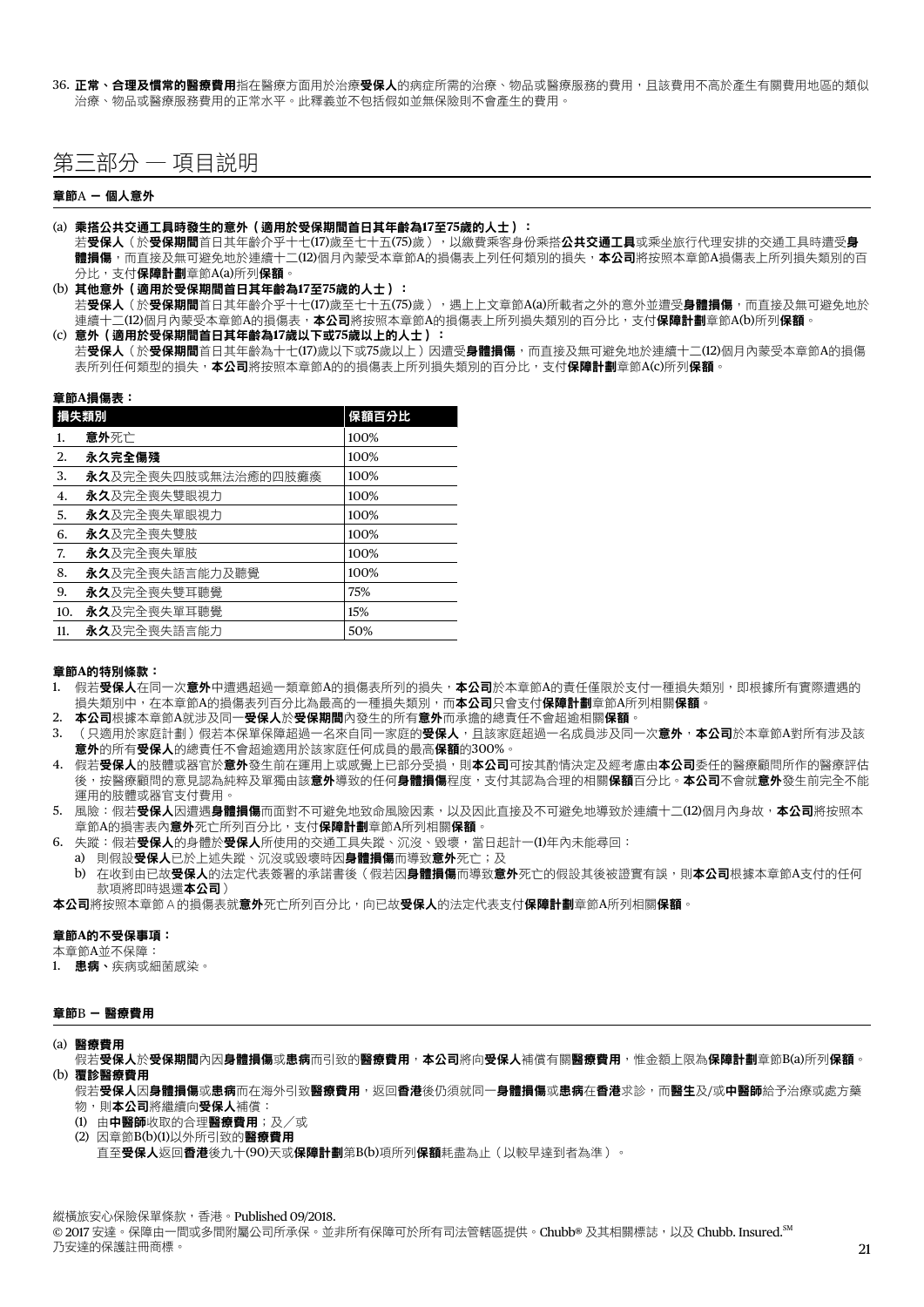#### 章節**B**的特別條款:

- 1. 於**受保期間於香港**以外作為**住院病人**並引致的任何**醫療費用**,須立即涌知**授權支援服務供應商**。如未能按照此項先決條款規定而發出涌知,**本公司** 恕不承擔本保單項下有關**醫療費用**的仟何責仟。
- 2. 本公司根據本章節B(a)對於在受保期間內引致的所有醫療費用的總責任,不會超逾保障計劃第B(a)項所列保額。
- 3. 本公司根據本章節B(b)內引致的各項費用的責任,不會超逾保障計劃第B(b)項所列金額。
- 4. 本公司根據本章節B(b)(1)對於中醫師收取的所有費用的責任,不會超逾保障計劃第 B(b)(1)項所列金額。由中醫師收取的每日最高金額應為保障計劃 的第B(b)(2)項所列金額。
- 5. 本公司根據本章節在香港引致的醫療費用責任(包括中醫師收取的所有費用)不會超逾保障計劃章節B(b)項所列金額。
- 6. 本公司根據本章節B對所有醫療費用及由中醫師收取的費用的總責任,不可超逾保障計劃章節B(a)項所列保額。

#### 章節**B**的不受保事項:

本章節B並不保障:

- 1. 於支付旅程費用當時已包括或預期的任何費用。
- 2. 按照診治受保人的醫生認為,可合理地延遲至受保人返回香港後才接受的手術或醫治。
- 3. 受保人未有於合理時間內遵循醫生的意見,逐回香港繼續治療於海外遭受的身體損傷或患病,因而在其後引致的任何費用。
- 4. 受保人在旅程出發前,經醫生診斷認為不適宜旅行後,他/她在旅程內引致的任何費用。
- 5. 受保期間結束後九十(90)天以外引致的任何覆診費用。
- 6. 引致首次費用之日期起計十二(12)個月後根據章節B(a)引致的任何費用。<br>7. 健康檢查或任何並非與診斷、**身體損傷**或**患病**直接有關的檢驗,或並非
- 健康檢查或任何並非與診斷、**身體損傷**或**患病**直接有關的檢驗,或並非醫療上必需的任何治療或檢驗。
- 8. 義肢、隱形眼鏡、眼鏡、助聽器、假牙及其他醫療設備或眼科治療的費用。

章節C - Chubb Assistance - 24-小時環球支援服務

#### (a) 緊急醫療運送及/或運返:

若**授權支援服務供應商**指定的醫生證實**受保人**的身體損傷或患病令其不適宜旅行或繼續其旅程或危及其生命或健康,以及在**受保人**蒙受身體損傷或 患病後,受保人已經被送往最近的醫院或近處接受治療,而該處並無所須之治療,**本公司**可在醫生認為在醫療上適宜運送受保人的情況下,全權決 定將受保人運送往其他地點接受所需治療。

**授權支援服務供應商**將於合理時間內安排運送,以及按照**受保人**的健康狀況,以最佳方式運送**受保人**,包括但不限於空中救護車、陸上救護車、定 期航班、鐵路或其他合適交通工具。運送的工具及最終目的地將由**授權支援服務供應商**決定,並完全以醫療必要性決定。授權支援服務供應商會在 適當情況下,本公司將直接向授權支援服務供應商支付受保人的緊急醫療運送及/或運返、相關醫療服務及醫療物品的實際費用。

(b) 遺體運返

於受保人因身體損傷或患病而直接及不可避免地導致其身故時,本公司將支付把受保人的遺體由死亡地點運返香港的實際費用,或經由授權支援服 務供應商批准在死亡地點當地安葬的費用。

(c) 親友探望

若醫生證實受保人的身體損傷或患病令其不適宜旅行或繼續其旅程或危及其構生命或健康或在旅程中身故,本公司將支付(i)一(1)張來回經濟客位機 票的費用予一(1)位人士前往探望於**香港**以外的**受保人**,及(ii)於任何**香港**以外酒店內的一(1)間普通客房的合理住宿費用,以最多連續五(5)晚為限( 但不包括飲料、膳食及其他房間服務的費用),惟金額上限為保障計劃章節C(c)所列保額。

#### (d) 小童護送

在發生以下情況時:

- 1) 當受保人因身體損傷或患病而直接及無可避免地需住院,並獲醫生證明受保人不適宜旅行或繼續其旅程或危及其構生命或健康或在旅程中身 故;及
- 2) 該受保人同行之小童(該小童必須為受保人)於受保期間首日年齡未滿十七(17)歲;及
- 3) 該小童因受保人的住院或身故而面對無人照顧的風險。
- 本公司將安排及支付一張單程經濟客位機票,護送該名小童返回**香港**,惟金額上限為**保障計劃**章節C(d) 所列**保額**。

#### (e) **Chubb Assistance –**二十四**(24)**小時電話熱線及轉介服務

下列服務僅以轉介及安排的方式提供,且所有費用須由**受保人**支付:

- 1) 預防注射及簽證規定的資訊服務
- 2) 領使館轉介
- 3) 傳譯員轉介
- 4) 遺失行李支援
- 5) 遺失旅遊證件支援
- 6) 電話醫療諮詢
- 7) 醫療服務供應商轉介
- 8) 住院時醫療狀況監察
- 9) 預約醫生安排
- 10) 醫院入住安排

 有關本服務之詳情,請致電電話熱線查詢或參閱由**Chubb Assistance**提供的轉介服務資料。若您對本電話熱線及轉介服務有任何查詢,可致電電 話熱線 (852) 3723 3030向**Chubb Assistance**查詢。

#### 章節**C**的特別條款:

- 1. 本章節**C**的服務由授權支援服務供應商提供。假若發生根據章節C(a)-(d) Chubb Assistance 24-小時環球支援服務可能導致潛在索償的任何事 件,須立即通知本公司或授權支援服務供應商。如未能發出本條款規定的通知,本公司恕不承擔於保單本章節下的任何責任。
- 2. 運送的安排、方式及最終目的地將由**授權支援服務供應商**決定,並完全以醫療必要性決定。
- 3. 本公司根據本章節C支付款項後,本公司有權收取來自原有回程機票的任何應退還款項。

#### 章節**C**的不受保事項:

本章節C並不保障任何:

- 1. 於支付旅程費用時已包括或預期的費用。
- 2. 受保人在旅程出發前,經醫生診斷認為不適宜旅行後,他/她在旅程內引致的費用。
- 3. 由其他人十提供服務而產生的費用,該等費用**受保人**並不應負責的。

縱橫旅安心保險保單條款,香港。Published 09/2018.

© 2017 安達。保障由一間或多間附屬公司所承保。並非所有保障可於所有司法管轄區提供。Chubb® 及其相關標誌,以及 Chubb. Insured.<sup>SM</sup> 乃安達的保護註冊商標。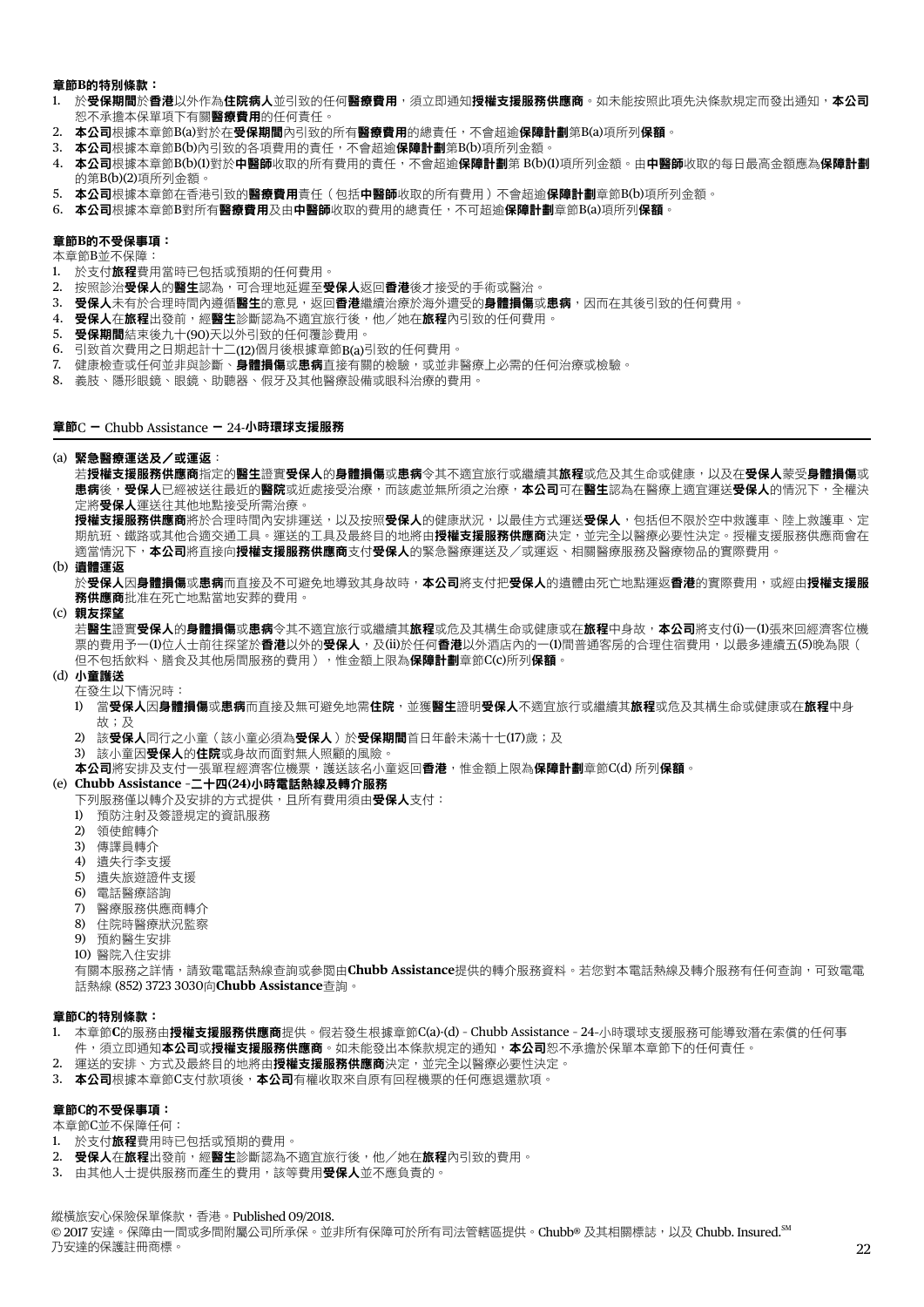- 4. 不是由授權支援服務供應商批准及安排的服務而產生的費用。
- 5. 非由醫生給予或處方的治療。
- 6. 可合理地延遲至受保人返回香港後才接受治療而產生的費用。

#### 章節D -住院現金(只適用於環球基本計劃及環球尊尚計劃)

於受保人因身體損傷或患病而直接及不可避免地在香港以外住院時,本公司將按照保障計劃第D(b) 項所列金額,就每日住院向受保人支付每日保障, 惟上限為保障計劃第D(a) 項所列保額。

#### 章節**D**的特別條款:

- 1. 於本章節D的保障僅在住院結束後方會支付。
- 2. 於本章節D的保障與章節B-醫療費用項下應付的保障為累加保障。

#### 章節E - 燒傷保障

若受保人遭遇包括二級程度燒傷或三級程度燒傷在內的身體損傷,本公司將按照本章節E的燒傷表就燒傷程度所列百分比,支付保障計劃章節E所列保 額。

| 燒傷表            | 賠償百分比 |
|----------------|-------|
| 二級程度燒傷或三級程度燒傷  |       |
| 頭部:            |       |
| 等於或超過8%        | 100%  |
| 等於或超過5%但少於8%   | 75%   |
| 等於或超過2%但少於5%   | 50%   |
| 身體:            |       |
| 等於或超過20%       | 100%  |
| 等於或超過15%但少於20% | 75%   |
| 等於或超過10%但少於15% | 50%   |
|                |       |

#### 章節**E**的特別條款:

- 1. 若**受保人**在同一次**意外**中遭遇超過一類在本章節E的燒傷表上所列的燒傷,**本公司**於本章節E的責任應限於支付一項燒傷類別,即根據所有實際遭
- 遇的燒傷類別中,在本章節E的燒傷表所列百分比為最高的一項燒傷類別,而本公司只會支付保障計劃章節E所列相關保額。
- 2. 於本章節E的保障與章節A–個人意外項下應付的保障為累加保障。

#### 章節F - 個人財物

就實際損耗、折舊及陳舊進行扣減或撥備後,**本公司**將按其絕對酌情權賠償對於在**受保期間**內遺失或被盜或損毀的**個人財物**進行修復、修理或更換, 惟上限為保障計劃第F(a)項所列保額。

#### 章節**F**的特別條款:

- 1. 假若發生任何**個人財物**遺失、被盜或因第三方的蓄意行為而損毀的情況可能導致本章節F的索償的事件,須在發生有關事件的二十四(24)小時內通 知當地警方或相應的當地執法人員。如未能發出此項先決條款規定的通知,**本公司**恕不承擔本章節F的任何責任。
- 2. 根據本章節F提出的任何**個人財物**遺失、被盜或因第三方的蓄意行為而損毀的索償須附上顯示已向警方或相應的當地執法人員報告損失的書面證 明。如未能提供此項先決條款規定的書面證明, 本公司恕不承擔本章節F的任何責任。
- 3. 假若遺失、盜竊或損毀在運送時發生,須於發現遺失或損毀起計二十四(24)小時內,立即將有關遺失或損毀通知公共交通工具的承運人。如未能發 出此項先決條款規定的通知, 本公司恕不承擔本章節F的任何責任。
- 4. 本公司對於在受保期間內遺失、盜竊或損毀的每件個人財物的最大責任,將以保障計劃第F(b)項所列金額為限。
- 5. 假若任何一件遺失、被盜或損毀的**個人財物**為一對或一套物品的一部分,**本公司**對該件及該對或該套物品的最大責任,將以**保障計劃**第F(b)項所列 金額為限。
- 6. 本公司根據本章節F對於在受保期間內所有遺失、盜竊或損毀的個人財物的總責任,不可超逾保障計劃章節F(a)所列保額。
- 7. 於根據本章節F支付任何款項後,**本公司**有權獲得及保留任何尋回或損毀的**個人財物**的利益及價值,並按其絕對酌情權處理剩餘價值。

#### 章節**F**的不受保事項:

本章節F並不保障:

- 1. 因受保人疏忽所致的遺失、被盜或損毀,當中包括但不限於將個人財物置於無人看管的狀態。
- 2. 任何原因不明的遺失、被盜或損毀。
- 3. 個人財物因被置於汽車(鎖於車箱除外)或公共交通工具內或其他公共地方且無人看管而導致的遺失、被盜或損毀。
- 4. 任何**個人財物**因蟲蛀、蟲蝕、磨損、大氣或氣候狀況、逐漸損耗、機件或電力故障、任何清潔、修復、修理、改造的程序、海關或任何其他機關的 充公或扣押而導致的遺失或損毀或由他們造成的破壞。
- 5. 任何租借或租賃設備遺失、被盜或損毀。
- 6. 在旅程前託運或單獨郵寄或以公共交通工具(同時運載受保人的公共交通工具除外)運載的任何個人財物遺失、被盜或損毀。
- 7. 易碎品之破損或毀壞。
- 8. 已根據章節L–行李延誤就同一事件提出索償的損失。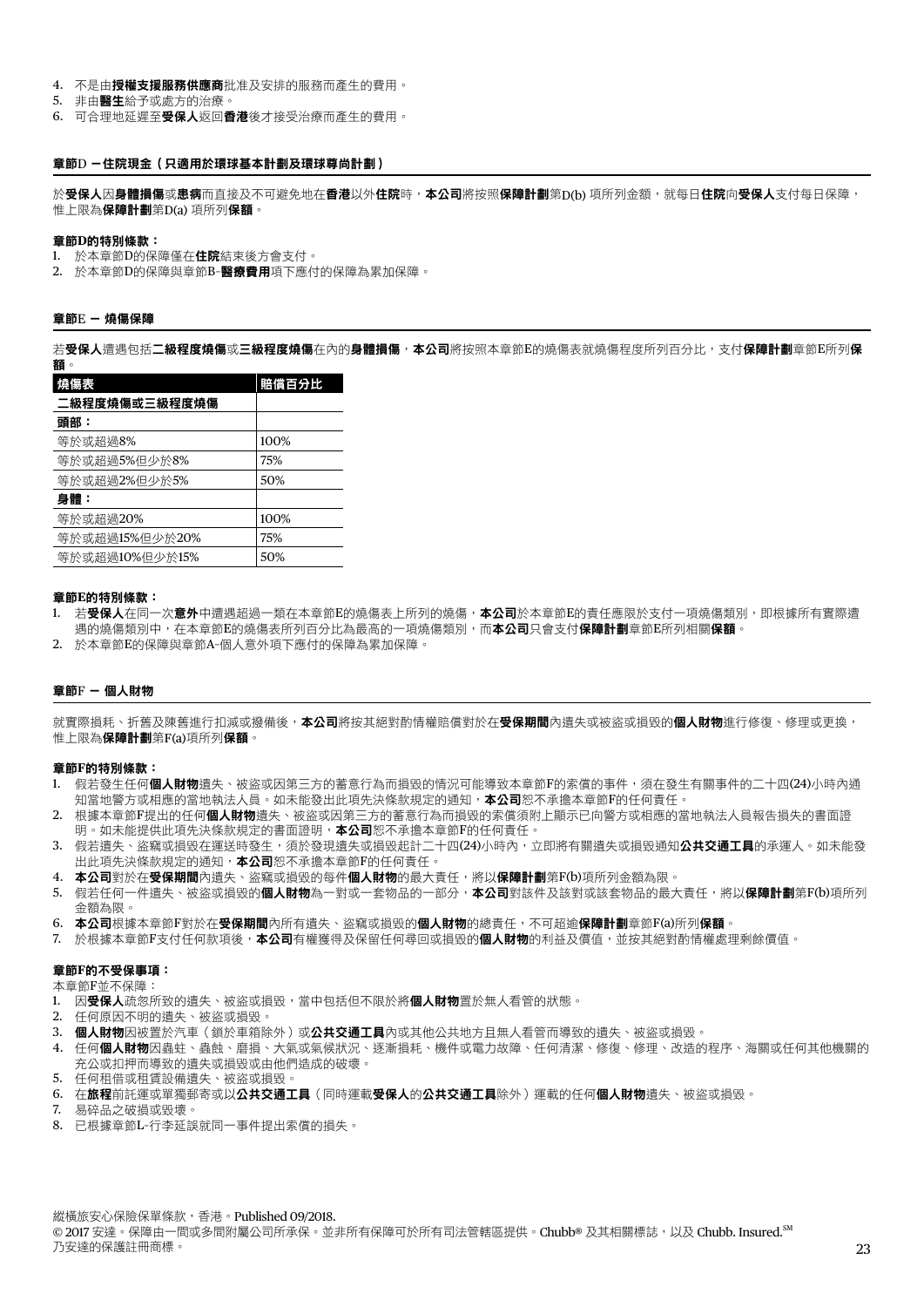#### 章節G - 個人金錢

本公司將賠償受保人在受保期間內因發生意外、盜竊或搶劫而損失受保人的現金,惟上限為保障計劃章節G所列保額。

#### 章節**G**的特別條款:

- 1. 假若發生任何可能導致本章節G的索償的事件,須在發生有關事件的二十四(24)小時內通知當地警方或相應的當地執法人員。如未能發出此項先決 條款規定的通知, 本公司恕不承擔本章節G的任何責任。
- 2. 根據本章節G提出的任何索償須附上顯示已向警方或相應的當地執法人員報告損失的書面證明。如未能提供此項先決條款規定的書面證明,**本公司** 恕不承擔本章節G的任何責任。
- 3. 本公司根據本章節G對於受保期間內所有損失的總責任,不會超逾保障計劃章節G所列保額。

#### 章節**G**的不受保事項:

本章節G並不保障:

- 1. 因受保人疏忽所致的損失,當中包括但不限於將現金置於無人看管的狀態。
- 2. 任何原因不明的損失,或因海國或任何其他機關充公或扣押、貨幣貶值或因貨幣兑換交易期間的過失或疏忽而產生不足所致的損失。
- 3. 因使用或不當使用任何形式的電子貨幣所致的損失,當中包括但不限於任何卡類、電子錢包或等同信貸儲值软介中所持的信貸價值。

#### 章節H - 遺失證件

本公司將向受保人補償(i)受保人於受保期間內補領因遺失或被盜且如不補領則會導致旅程延誤的出入境檢查所需旅遊證件及/或車船機票的費用, 及/或(**ii)受保人**僅為安排補領(i) 所提及的旅遊證件及/或車船機票而引致的合理額外交通及/或必須的住宿費用,惟金額上限為**保障計劃**章節H所列 保額。

#### 章節**H**的特別條款:

- 1. 假若發生任何可能導致本章節H的索償事件,須在發生有關事件的二十四(24)小時內通知當地警方或相應的當地執法人員。如未能發出此項先決條 款規定的涌知, 本公司恕不承擔本章節H的任何責任。
- 2. 根據本章節H提出的任何索償須附上顯示已向警方或相應的當地執法人員報告損失的書面證明。如未能提供此項先決條款規定的書面證明,**本公司** 恕不承擔本章節H的任何責任。
- 3. 本公司根據本章節H對於在受保期間內所有損失的總責任,不可超逾保障計劃章節H所列保額。

#### 章節**H**的不受保事項:

本章節H並不保障:

1. 因受保人疏忽所致的損失,當中包括但不限於將出入境檢查所需的旅遊證件及/或車船機票置於無人看管狀態。

#### 章節I - 取消旅程

假若:

- 1. 受保人、直系家庭成員、擬定同行伙伴实商業伙伴在保單承保表所列購買本保單日子後及在旅程計劃開始日期前九十(90)天內突然身故;或
- 2. 受保人在保單承保表所列購買本保單日子後及旅程計劃開始日期前九十(90)天內,在未能預計地,受保人持續被強制性隔離;或
- 3. 在保單承保表所列購買本保單日子後及旅程計劃開始日前九十(90)天內,受保人須出任陪審員或受保人收到出任證人傳票;或
- 4. 在保單承保表所列購買本保單日子後及旅程的計劃目的地在旅程計劃開始日期前一(1)週內發生未能預計的罷工、暴亂或內亂;或
- 5. 受保人的主要住所在保單承保表所列購買本保單日子後及旅程計劃開始日期前一(1)週內因火災、水災、地震或類似自然災害而嚴重損毀,且受保人 就此理應於**旅程**計劃出發日期身在**香港**;或
- 6. 於購買保單不少於一(1)天後及**旅程**計劃開始日期前一(1)週內,在未能預計的情況下計劃目的地被發出黑色警示;

而導致旅程必須取消,**本公司**將補償**受保人**因預付或被沒收的交通費用及/或住宿費用的損失,向受保人作出列於《取消旅程損失補償百分比表》的 相關百分比損失之補償,惟總上限為保障計劃章節I所列保額。

#### 《取消旅程損失補償百分比表》(只適用於項目 1-6)

| 情報     | 受保人被沒收的交通及/或住宿費用損失之<br>最高補償百分比 |
|--------|--------------------------------|
| 環球尊尚計劃 | 百分之一百(100%)                    |
| 環球基本計劃 | 百分之五十(50%)                     |
| 中國計劃   | 百分之五十(50%)                     |

7. 只適用於環球基本計劃或中國計劃:

假若受保人、直系家庭成員、擬定同行伙伴或商業伙伴在保單承保表所列購買本保單日子後及在旅程計劃開始日期前九十(90)天內因意料之外遭受 身體損傷或患病而導致旅程必須取消,本公司將補償受保人因預付或被沒收的交通費用及/或住宿費用所致的百分之五十(50)的損失,惟總上限為 保障計劃章節I所列保額。

8. 只適用於環球尊尚計劃:

假若**受保人、直系家庭成員、**擬定**同行伙伴或商業伙伴在保單承保表**所列購買本保單日子後及在**旅程**計劃開始日期前九十(90)天內因意料之外遭受 身體損傷或患病而住院導致旅程必須取消,本公司將補償**受保人**因預付或被沒收的交通費用及/或住宿費用的損失;若該**身體損傷**或患病並不須住 院,本公司則將補償受保人因預付或被沒收的交通費用及/或住宿費用的百分之六十(60)的損失。惟在任何情況下,總上限為**保障計劃**章節I所列 保額。

#### (a) 紅色警示保障(只適用於環球尊尚計劃)

假若於購買保單不少於一(1)天後及**旅程**計劃開始日期前一(1)週內,在未能預計的情況下計劃目的地被發出**紅色警示**而導致旅程必須取消,**本公司**將 就**受保人**因預付或被沒收的交通及/或住宿費用所致的百分之五十(50)的損失,向**受保人**作出補償,惟上限為保障計劃章節I(a)所列**保額**。

#### 章節**I**的特別條款:

1. 若旅程取消是由於受保人的身體損傷或患病,該身體損傷或患病須得到醫生證明該身體損傷或患病令受保人不適宜旅行或危及其生命或健康。

縱橫旅安心保險保單條款,香港。Published 09/2018.

© 2017 安達。保障由一間或多間附屬公司所承保。並非所有保障可於所有司法管轄區提供。Chubb® 及其相關標誌,以及 Chubb. Insured.<sup>SM</sup> 乃安達的保護註冊商標。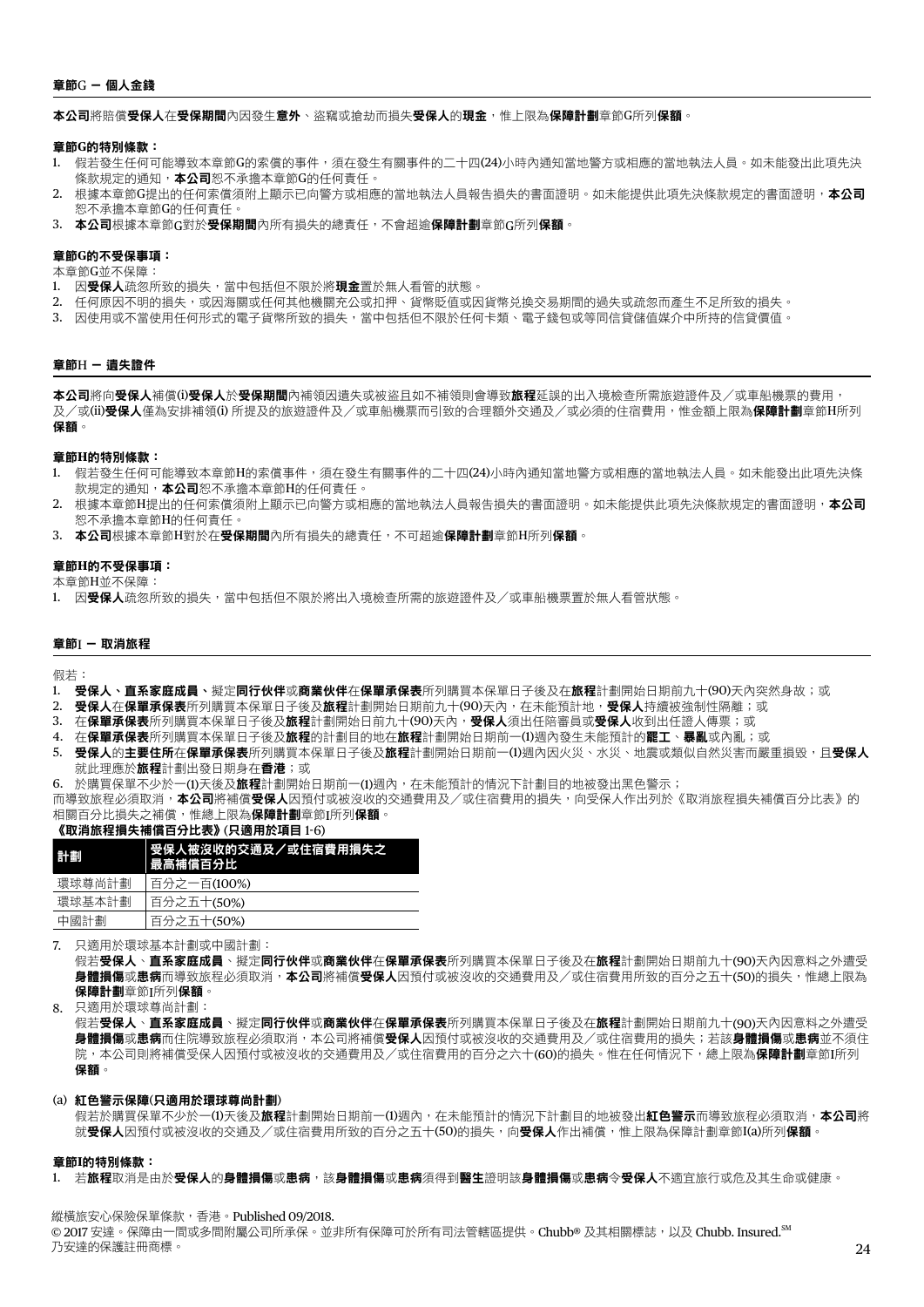- 2. 若旅程取消是由於**直系家庭成員**、擬定**同行伙伴或商業伙伴的身體損傷或患病,該身體損傷或患病**須得到醫生證明該身體損傷或患病危及其生命。
- 3. 如未能提供此項先決條件規定的證明,本公司恕不承譫在章節I,受保人因預付或被沒收的旅行及/或住宿費用所致的損失的責任。
- 4. 假若受保人的損失屬於章節I任何一項的保障範圍內,本公司於本章節I 的責任僅限於賠償當中最高的一項損失。
- 5. 本公司根據本各章節I 對於在受保期間內所有損失的總責任,不會超逾保障計劃章節I所列保額。

## 章節**I**的不受保事項:

- 本章節I並不保障因下列原因,引致的交通費用及/或住宿費用的全部或任何部分:
- 1. 受保人可從任何其他來源獲得彌償或賠償退款或收回款項。
- 2. 受保人在法律上沒有責任支付的有關款項。
- 3. 由於任何國家、地區或地方政府頒發禁令或規例而直接或間接取消。
- 4. 由於接受旅程預訂的旅行代理的疏忽、行為失當或周轉不靈而取消。
- 5. 由於人數不足導致旅遊經營商或批發商無法令旅行團成行而取消。
- 6. 由於受保人出現財務困難;或受保人的情況或所承擔的合約責任改變;或受保人不願繼續旅程而直接或間接取消。
- 7. 因在預訂**旅程**時,已存在或於當時可合理地預計可能導致**旅程**取消的事件或情況所致的損失。
- 8. 對該計劃目的地所發出的**紅色警示**是由**黑色警示**調整至的。
- 9. 已根據章節B–醫療費用就同一事件提出索償的損失。

## 章節J - 旅程阻礙

## (a) 縮短旅程

- 若受保人因下列原因而須縮短旅程並須直接返回香港:
- 1) 其身體損傷或患病;或
- 2) 直系家庭成員,同行伙伴或商業伙伴突然身故、身體損傷或患病;或
- 3) 旅程的計劃目的地在受保期間內發生未能預計的罷工、暴亂、內亂、爆發疫症、遭到劫持、地震或類似自然災害而導致受保人不能繼續其計劃 的**旅程**;或
- 4) 在未能預計的情況下保安局於**受保期間**發出**黑色警示予旅程**的計劃目的地;或

5) 因受保人身故;

- 本公司將補償下列費用,惟最大金額上限為保障計劃章節J(a)所列保額:
- 1) 如受保人未能提供已付的交通及住宿費用明細的,根據受保人在返回香港途中通過香港入境處出入境管制站時,或由受保人身故日起計,仍未 使用的旅程天數,按比例計算**受保人**的未使用交通及/或住宿費用;及
- 2) 在旅程開始後由受保人引致額外的交通費用及/或住宿費用;及
- 3) 受保人在旅程開始後因預付或被沒收交通及/或住宿費用所致的損失。

#### (b) 紅色警示保障(只適用於環球尊尚計劃)

若受保人因在未能預計的情況下保安局於受保期間發出紅色警示予旅程的計劃目的地而須縮短旅程並須直接返回香港,本公司將補償下列費用的百 分之五十(50),惟最大金額上限為保障計劃章節J(b)所列保額:

- 1) 如**受保人**未能提供已付的交通及住宿費用明細的,根據**受保人**在返回**香港**途中通過**香港**入境處出入境管制站前,或由**受保人**身故日起計,仍未 使用的旅程天數,按比例計算受保人的未使用交通及/或住宿費用;及
- 2) 在旅程開始後由受保人引致額外的交通費用及/或住宿費用;及
- 3) 受保人在旅程開始後因預付或被沒收交通及/或住宿費用所致的損失。
- (c) 更改旅程

假若旅程因計劃目的地於**受保期間**內在**香港**以外時發生未能預計的**公共交通工具**僱員**罷工、暴亂**或內亂、惡劣天氣、自然災害或爆發疫症而導致**受** 保人不能繼續其計劃的旅程,本公司將向受保人賠償為令他/她抵達計劃目的地而引致的合理額外交通及/或住宿費用,惟上限為保障計劃章節 J(c)所列保額。

#### 章節**J**的特別條款:

- 1. 若旅程縮短是由於受保人的身體損傷或患病,須得到醫生證明該身體損傷或患病令受保人不適宜旅行或危及其生命或健康。
- 2. 若旅程縮短是由於**直系家庭成員、同行伙伴或商業伙伴的身體損傷或患病,**須得到醫生證明該身體損傷或患病危及上述人士之生命。
- 3. 如未能提供此項先決條件規定的證明,本公司恕不承擔在章節J,受保人所蒙受任何損失的責任。
- 4. 假若**受保人**在同一次意外中遭遇超過一類章節J 的損傷表所列的損失,本公司於本章節J 的責任僅限於支付章節J(a)至J(c)其中一種損失。
- 5. 本公司根據本章節『對於在受保期間內所有損失的總責任,不可超逾保障計劃章節「所列保額。

#### 章節**J**的不受保事項:

章節J並不保障因下列原因引致的未使用**旅程**費用或交通或住宿費用的全部或任何部分,或**受保人**為令他/她抵達計劃目的地而引致的額外旅遊及/或 住宿費用:

- 1. 受保人可從任何其他來源獲得彌償或賠償退款或收回款項。
- 2. 由於任何國家、地區或地方政府頒發禁令或規例而直接或間接引致。
- 3. 由於接受旅程預訂的旅行代理的疏忽、行為失當或周轉不靈而引致。
- 4. 由於人數不足導致旅遊經營商或批發商無法令旅行團成行而引致。
- 5. 由於受保人出現財務困難;或受保人的情況或合約附加責任改變;或受保人不願繼續旅程而直接或間引致。
- 6. 因在預訂**旅程**時或於開始第一日**旅程**時,已存在或於當時可合理地預計可能會導致**旅程**被阻礙的事件或情況所致的損失。
- 7. 已根據章節K–旅程延誤就同一事件提出索償的損失。
- 8. 緊接發出該計劃目的地之紅色警示前,已有黑色警示生效。

#### 章節K - 旅程延誤

假若公共交通工具於受保期間因惡劣天氣、自然災害、涉及公共交通工具營運商的僱員罷工、公共交通工具機件故障或遭到劫持而延誤,本公司將按 照以下方式計算的比率支付賠償,惟上限為**保障計劃**章節K所列**保額**,而且**受保人**必須以繳費乘客身份乘搭由合法**公共交通工具**經營商提供的固定路 線,並持有由公共交通工具經營商發出之(列明其固定路線及目的地和計劃離開及抵達時間的)有效登機證

24 25 乃安達的保護註冊商標。 縱橫旅安心保險保單條款,香港。Published 09/2018. © 2017 安達。保障由一間或多間附屬公司所承保。並非所有保障可於所有司法管轄區提供。Chubb® 及其相關標誌,以及 Chubb. Insured.<sup>SM</sup>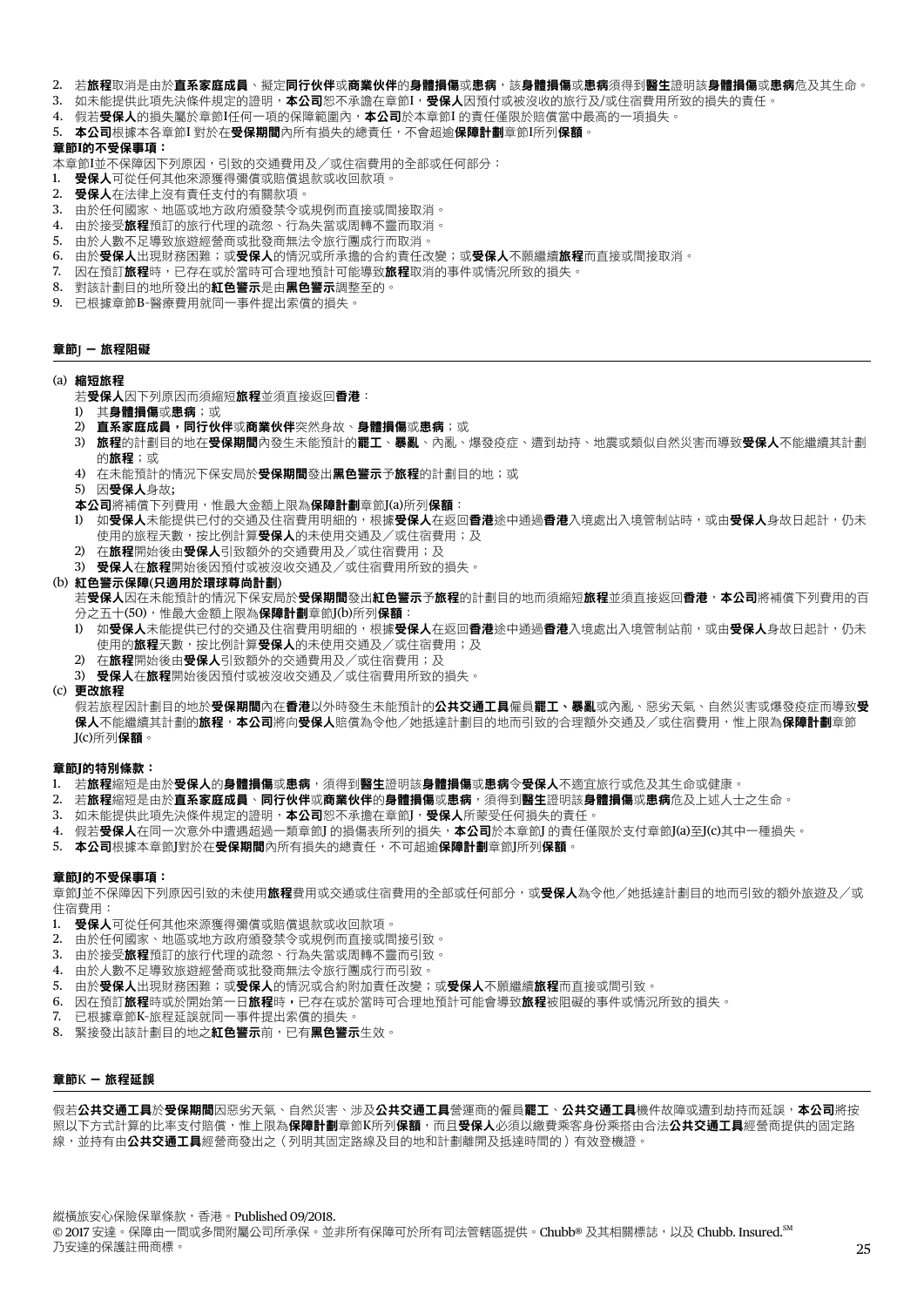- (a) 現金賠償
	- 本公司將按照以下方式計算的比率支付現金賠償:
	- 環球基本計劃及環球尊尚計劃:
	- 首連續五(5)個小時延誤按照**保障計劃**第K(a)(1)項所列金額賠償,隨後每連續十(10)個小時延誤按照**保障計劃**第K(a)(2)項所列金額賠償。
	- 中國計劃:
	- 每連續八(8)個小時延誤按照保障計劃第K(a)(3)項所列金額賠償。
- (b) 損失的旅遊費用 (只適用於環球尊尚計劃)

由香港出發的有固定班次的公共交通工具延誤連續二十四(24)小時後,受保人最終決定取消旅程,本公司將補償,已預付但未享用的交通及酒店住 宿費用,惟金額上限為保障計劃章節K(b)所列金額。

#### 章節**K**的特別條款:

- 1. 延誤時數將只參照以下兩者其一的延誤差異作計算:(i)**受保人**旅程的原定旅程表計劃抵達的當地時間,與**受保人**實際抵達同一目的地的當地時間之 差異,或(ii)受保人旅程的原定旅程表計劃離開的當地時間,與受保人實際離開前往同一目的地的當地時間之差異。
- 2. 如因延誤最終取消旅程,延誤時數將只參照以下兩者其一的延誤差異作計算:(i)**受保人旅程**的原定旅程表計劃抵達的當地時間與最早可啟程的由公 共交通工具安排替代交通工具原定計劃抵達當地時間之差異,或(ii) 受保人旅程的原定旅程表計劃離開的當地時間與最早可啟程的由公共交通工具 安排替代交通工具原定計劃離開前往同一目的地時間之差異。
- 3. 若旅程涉及轉乘連串交通工具,總延誤時間則將參照最後航班的原定計劃抵達與實際抵達的當地時間之差異計算。如因延誤最終取消旅程,各連續 延誤時數將參照**受保人**旅程的原定旅程表計劃抵達的當地時間與最早可啟程的由**公共交通工具**安排替代交通工具原定計劃抵達當地時間之差異計 算。
- 4. 受保人須採取合理措施縮短任何延誤時間。如未能按照此項先決條款的規定採取合理措施縮短任何延誤時間,本公司恕不承擔本章節K的任何責 任。
- 5. 任何根據本章節K提出的索償,須附上來自實際離開出發地及/或抵達所列目的地的當地時間發生延誤的相關承運人的確認書,當中須列明發生延 誤離開出發地及/或抵達該目的地的原因。如未能提供此項先決條款規定的確認書,**本公司**恕不承擔本章節K的任何責任。
- 6. 假若受保人在同一次延誤中遭遇超過一類章節K所列的損失,本公司於本章節K的責任僅限於支付在K(a)至K(b) 內其中一項。本公司支付保障計劃 章節K所列可獲最高**保額**的項目。
- 7. 本公司根據本章節K於受保期間內發生的所有損失而承擔的總責任不會超逾保障計劃章節K上所列的保額。

#### 章節**K**的不受保事項:

本章節K並不保障下列損失:

- 1. 受保人因延誤抵達其旅程原定旅程表所列任何出發地點所引致的損失,但由於在受保期間內公共交通工具的僱員罷工造成延誤抵達所致的損失除 外。
- 2. 因在購買保險前已宣佈且於當時可合理地預計可能導致旅程延誤的事件或情況所致的損失。
- 3. 已根據章節J –旅程阻礙提出索償且因同一原因或事件所致的損失。
- 4. 受保人在法律上沒有責任支付的有關款項。

#### 章節L - 行李延誤 (只適用於環球基本計劃及環球尊尚計劃)

於**受保期間**內,假若已托運的行李在**受保人**抵達**受保人旅程**原定旅程表所列目的地的機場後,因**公共交通工具**延誤、誤送或暫時丟失超過連續六(6)個 小時,本公司將向受保人補償購買必需盥洗用品及衣物的費用,惟上限為保障計劃章節L所列保額。

#### 章節**L**的特別條款:

1. 根據章節L提出的任何索償,須附上承運人就有關已托運的行李在**受保人**抵達**受保人**有關**旅程**的原定旅程表所列目的地的機場後延誤、誤送或暫時 丟失超過連續六(6)個小時而發出的確認書。如未能提供此項先決條款規定的確認書,本公司恕不承擔本章節L的任何責任。

#### 章節**L**的不受保事項:

本章節L並不保障因下列原因購買必需盥洗用品及衣物費用:

- 1. 受保人已收取或準備收取須對已托運的行李的延誤、誤送或暫時丟失負責的承運人或營運商所作出賠償。
- 2. 受保人返回香港時所發生。
- 3. 已托運的行李的延誤、誤送或暫時丟失屬於原因不明或因海關或任何其他機關充公或扣押而導致。
- 4. 於有關旅程前託運或單獨郵寄或以公共交通工具(同時運載受保人的公共交通工具除外)運送的任何財物。
- 5. 已根據章節F–個人財物提出索償且因同一原因或事件所致。

## 章節M - 個人責任

假若因受保人於受保期間內發生對任何其他人士造成身體損傷或損毀他人財物的意外,因而須承擔作出賠償的法律責任,本公司將代表受保人支付該 賠償,惟上限為保障計劃章節M所列保額。

#### 章節**M**的不受保事項:

本章節M並不保障符合下列各項的賠償:

- 1. 直系家庭成員或受到受保人監護或控制的人十遭受身體損傷引起。
- 2. 屬於受保人或直系家庭成員或同行伙伴或受到受保人監護或控制的人士的財物損毀引起。
- 3. 屬於違反根據合約須承擔的任何責任的賠償。
- 4. 因擁有、管有、租賃或租用任何運輸工具、飛機、火器或動物所產生責任。
- 5. 因進行任何交易或專業所產生的責任。
- 6. 因(a)來自任何核子燃料或任何燃燒核子燃料而產生的任何核廢料的離子化輻射或輻射污染,或(b)任何因爆炸性核子裝配設施或該裝配設施的核子 成分所產生的輻射、毒性、爆炸性或其他危險特性,而直接或間接導致的任何索償(不論任何性質)。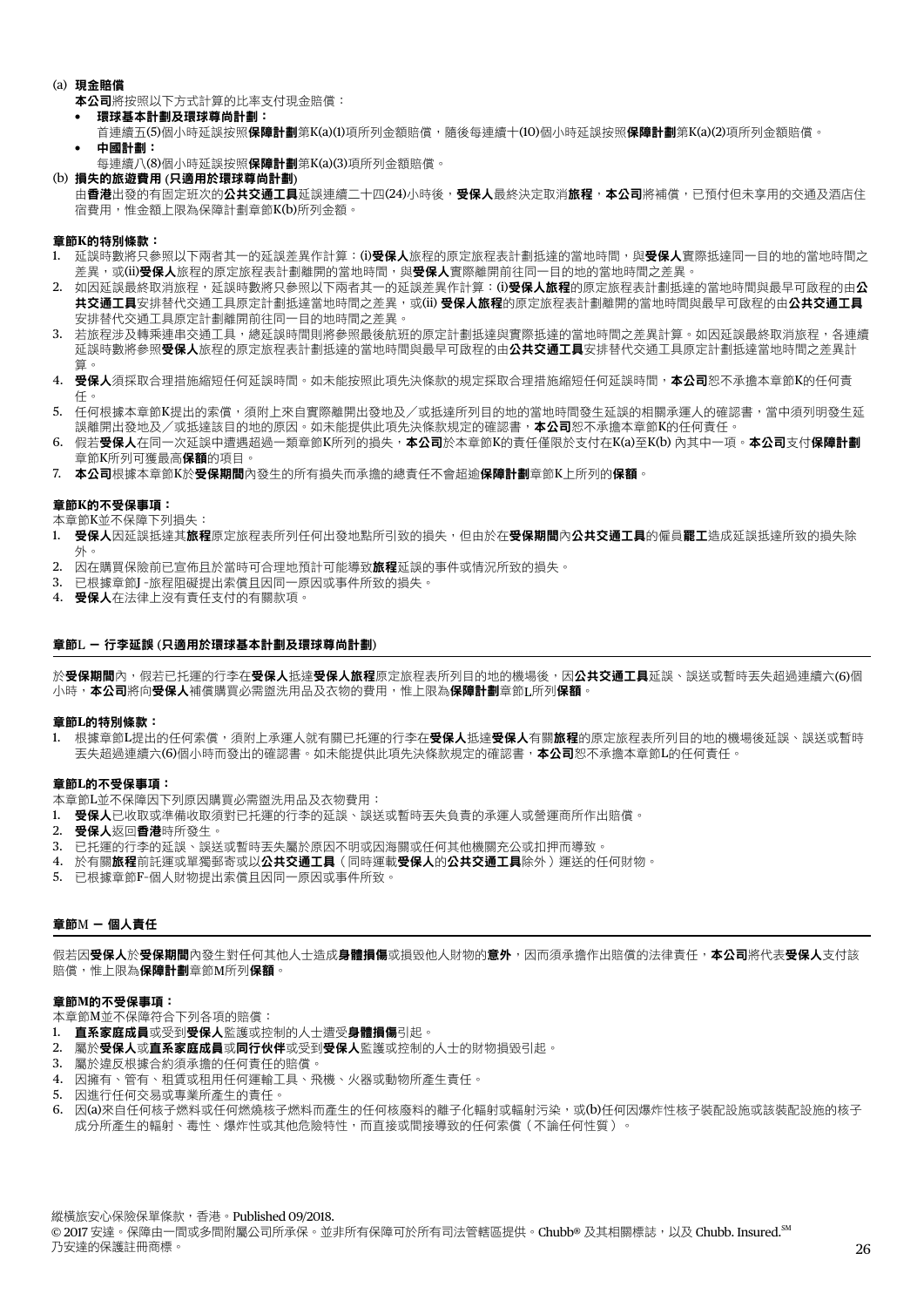#### 章節N - 家居財物保障(只適用於環球基本計劃及環球尊尚計劃)

假若家居財物於受保期間內因爆竊而遺失或損毀,且該爆竊發生於主要住所無人居住期間,並涉及以強行或暴力方式進入或離開**主要住所,本公司**將 賠償受保人更換家居財物的費用,惟上限為保障計劃章節N(a)所列保額。

#### 章節**N**的特別條款:

- 1. 假若發生任何可能導致本章節N的索償事件,須於發現事件起計二十四(24)小時內通知當地警方或相應的當地執法人員。如未能發出此項先決條款 規定的通知, 本公司恕不承擔本章節N的任何責任。
- 2. 根據本章節N提出的任何索償須附上顯示已向警方或相應的當地執法人員報告損失的書面證明。如未能提供此項先決條款規定的書面證明,**本公司** 恕不承擔本章節N的任何責任。
- 3. 本公司對每件潰失或損毀的家居財物的最大責任為保障計劃第N(b)項所列金額。
- 4. 假若任何遺失或損毀的**家居財物**為一件或一對或一套物品的一部分,**本公司**對該件及該對或該套物品的最大責任,將以**保障計劃**第N(b)項所列金額 為限。
- 5. 本公司根據本章節N對所有由同一受保人擁有且於受保期間內因爆竊而遺失或損毀的家居財物的總責任,不可超逾保障計劃第N(a)項所列保額。

#### 章節**N**的不受保事項:

本章節N並不保障:

- 1. 任何遺失或損毀且構成一對或一套的**家居財物**所擁有的任何特殊或獨有價值。
- 2. 任何其他保險或其他途徑就同一風險提供的損失保障。

#### 章節O - 信用卡保障(只適用於環球基本計劃及環球尊尚計劃)

假若**受保人**(於**受保期間**首日其年齡介乎十七(17)歲至七十五(75)歲)遭受**身體損傷**,並直接及不可避免地於該**身體損傷**後連續十二(12)個月內**意外**身 故,**本公司**將向已故**受保人**的法定代表,支付已故**受保人**的信用卡中因已故**受保人**在旅程內購買商品而結欠的任何未繳結餘,惟上限為保障計劃章節O 所列保額。

#### 章節**O** 的不受保事項:

本章節O並不保障:

- 1. 已故受保人的信用卡的未繳費用累計利息或財務費用。
- 2. 已故受保人的信用卡由任何其他保險或其他途徑就同一風險提供保障的任何未繳結餘。
- 3. 患病、疾病或細菌感染。

## 第四部分 - 一般不受保事項

#### 適用於所有章節的一般不受保事項:

本保單並不保障因下列各項所致的損失或後繼損失或責任:

- 1. 任何**受保前已存在之傷病**、先天性或遺傳狀況。
- 2. 違反醫生意見而外出旅遊,或為了獲取醫治或醫療服務而外出旅遊。
- 3. 自殺、企圖自殺或故意引致自身的身體損傷。
- 4. 因懷孕、墮胎、分娩、流產、不育而引致的任何情況及其所致的其他併發症,整容手術或性病。
- 5. 牙醫護理(意外前為天然及健全的牙齒但因意外身體損傷所引致除外)。
- 6. 精神或神經失常、精神錯亂、精神狀況或任何行為失常。
- 7. 戰爭(不論宣戰與否)、侵略、外敵行動、內戰、革命、叛亂、暴動、敵對行為(不論宣戰與否)。
- 8. 直接參與**罷工/暴亂/**內亂,或因**受保人**履行身為軍隊、武裝部隊或紀律部隊(包括但不限於警員、海關職員、消防員、入境處職員/督察及懲教 處職員/督察等)成員或身為戰爭或滅罪行動志願者的職責。
- 9. 參與
	- a) 任何極限的運動或體育活動,其性質存有高度的危險性(即涉及高度專門技術、超乎正常的體力運用、使用專門工具或特技等),包括但不只 限於跳懸崖、馬術障礙賽、超級馬拉松賽、特技表演、衝巨浪及獨木舟激流。除非該項活動是由當地合資格的旅遊活動經營者主辦,而且是項 活動是開放給一般大眾及遊客參與,而對參與者並無特殊限制的旅遊活動(除身高或一般健康狀況警告外)。在參與活動時,**受保人**必須跟從 按照合資格的導師及/或旅遊經營商的指導員之指導和監督。
	- b) 職業體育賽事或運動,而受保人可透過從事該運動而取得報酬、贊助或任何形式的財政報酬、任何特技活動或偏離滑雪道之滑雪活動
	- c) 競賽(除徒步的競賽外,但不包括超過十公里的跑步、冬季兩項競賽及三項全能運動),
	- d) 第四級程度之私人水域橡皮艇漂流,
	- e) 任何一般需利用專用裝備的攀石或攀山活動,裝備包括但不限於鉤、鶴嘴鋤、錨、螺、繩索或嚮導等工具,
	- f) 潛水活動,除非受保人持PADI証書(或同類認可的資格)、或在合資格的導師指導下陪同之下進行潛水。深度限制不能超過受保人的PADI証 書(或同類認可的資格)所注明的深度,惟在任何情況下都不得超過三十(30)米深及不得單獨進行潛水。
- 10. 任何政府的禁令或規例, 或海關或任何其他機關扣押或破壞。
- 11. 受保人的非法、蓄意或惡意行為或魯莽行為或疏忽。
- 12. 受保人因服用超越法定水平之酒精或藥物引起的有關損失。
- 13. 乘搭任何飛機,但作為飛機搭客除外。
- 14. 任何不誠實或犯罪活動。
- 15. 受保人未有減輕損失或本保單之索償。
- 16. 愛滋病或愛滋病相關綜合症、任何於人體免疫力衰減症或相關疾病的陽性測試當時或其後開始的任何身體損傷或患病、或任何其他經性接觸傳染之 疾病。
- 17. 受保人從事體力勞動或非文職或危險工作,當中包括但不限於離岸鑽探、礦物提煉、處理爆炸品、地盤作業、特技工作及空中攝影。
- 18. 任何與古巴有關之損失或費用。
- 19. 任何不是本保單某一方的人士或實體,不能根據《合約〈第三者權利〉條例》〈香港法例第623章)強制執行本保單任何條款。

縱橫旅安心保險保單條款,香港。Published 09/2018.

26 27 乃安達的保護註冊商標。 © 2017 安達。保障由一間或多間附屬公司所承保。並非所有保障可於所有司法管轄區提供。Chubb® 及其相關標誌,以及 Chubb. Insured. SM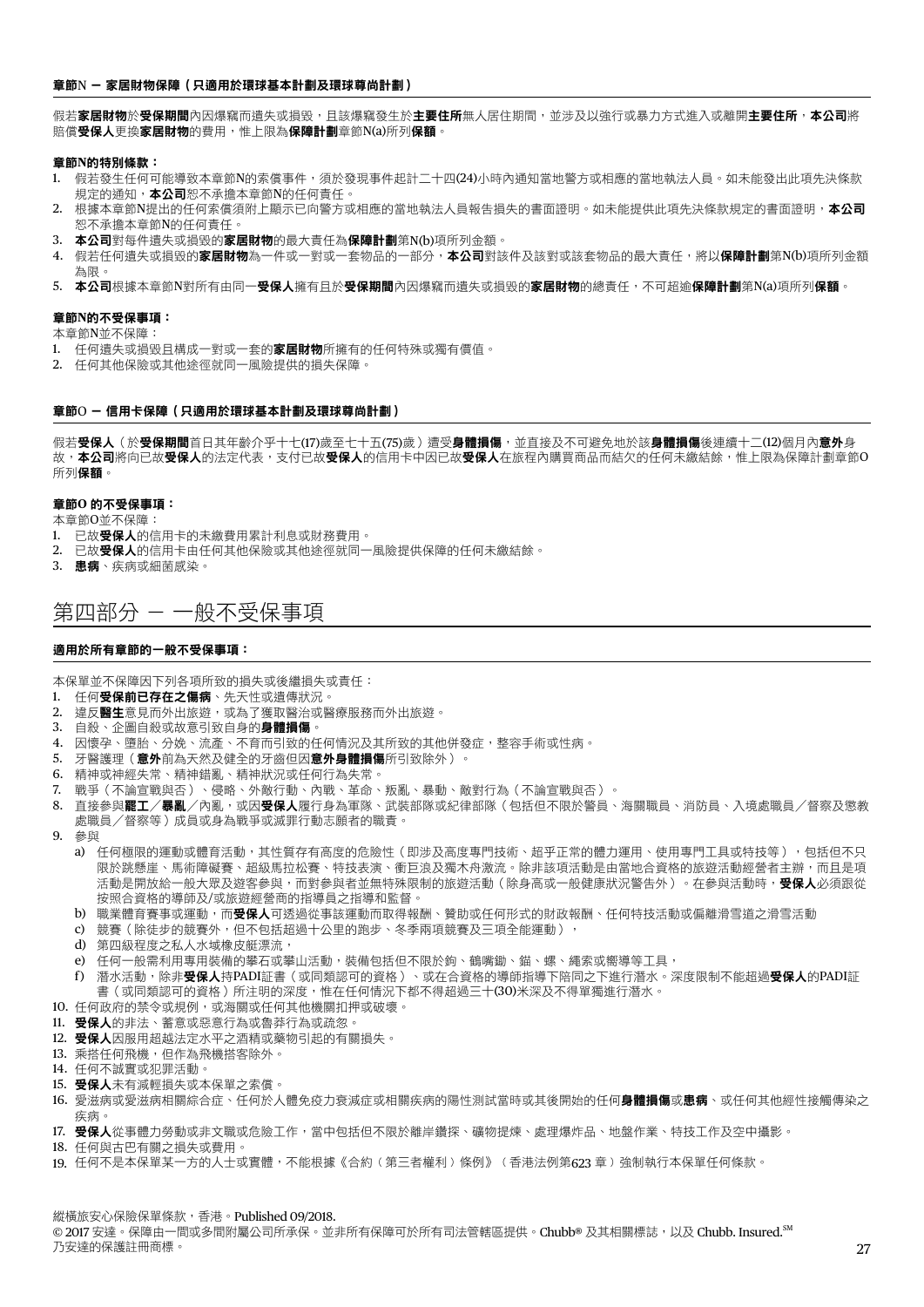## 第五部分 - 延期條款

- 1. 劫機延期:若**旅程因受保人於受保期間**內成為劫機的受害者而延誤的情況下,**受保期間**將由劫機日期起計自動延長最多連續十二(12)個月,或直至 受保人返回香港時通過香港入境處出入境管制站為止(以較早者為準)。
- 2. 旅行延期:若**旅程**期間因在**受保人**控制以外的任何原因而超過**受保期間,受保期間**將自動免費延長最多十(10)個曆日,或直至**受保人**返回**香港**時通 過香港入境處出入境管制站為止(以較早者為準)

## 第六部分 - 一般條款

- 1. 保單有效性:本保單只適用於消閒或公幹(只限行政性質、文職及非體力勞動)的旅程,而不適用於探險跋涉或類似旅程。**受保人**必須是滴官旅行人 士。
- 2. 完整合約:本保單,連同其批註、附件(如有)、經**受保人**填妥的任何申請表格連同該申請表格附帶或於申請表格提及(如有)的任何文件,組成及 構成完整的保險合約。除經本公司授權代表簽署的書面修訂外,本保單不得修改。
- 3. 每一章節的**保額:受保人**根據本保單任何章節可獲賠償的**保額**一經耗盡,**保額**將不會重置,且**本公司**毋須根據該章節對該**受保人**承擔任何進一步責 任。
- 4. 保額支付:根據本保單支付的各項保障將會減少**受保人**可獲賠償的相關**保額**,而相關**保額**只有剩下的結餘可用於支付該**受保人**可能會向**本公司**提出的 任何餘下保障索償。本公司根據本保單所有章節對涉及意外的每名受保人的總責任,將不超逾相關保額。
- 5. 重複保障:每一**受保人**同意,若他們的同一個**身體損傷**或**患病**同時受保於本保單及由**本公司**發出的另一份或多份「縱橫旅安心」保單:
- a) 當比較所有保障身體損傷或患病保單後,會以就該身體損傷或患病提供最高保障金額的保單作為賠償該身體損傷或患病的唯一保單;及 b) 本公司在所有保障該身體損傷或患病保單內總責任將為一般條款第5項內(a)點上提及的最高金額;及
- c) 支付本保單保費予本公司將視作同意按照一般條款第5項所載方式及範圍為身體損傷或患病提供保障及按一般條款第5項不賠付方式運作。
- 6. 索償通知及充份程度:索償的書面通知必須在合理的情況下盡早送交**本公司**,且在任何情況下,須於導致根據本保單提出索償的受保事件發生之日起計 ---------------------------------<br>三十(30)天內送交**本公司**。由**受保人**或其代表或索償人送交**本公司**且載有足以證明**受保人**身份的通知,應視為已有效送交**本公司**的通知。**本公司**於接獲 索償通知後,將向**受保人**提供**本公司**為備存索償證明而通常提供的該等表格。**受保人**或索償人須根據本保單及該等表格就有關提出任何索償的規定,以 自費方式就此向本公司提供有關證明書、資料及證據。所有索償的證明必須於導致索償的受保事件發生之日起計一百八十(180)天內送交本公司。
- 7. 索償調查:於出現索償時,本公司可能作出其視為必要的任何調查,受保人應全面配合該調查。倘受保人未能配合本公司的調查,可能導致索償遭 拒。
- 8. 檢查賬簿及記錄:本公司可能於受保期間內任何時間及直至本保單屆滿後三(3)年,或直至根據本保單提出的所有索償獲得最終調整及解決前,將 會檢查於本保單有關的**受保人**賬冊及記錄。
- 9. 體格檢查及屍體剖驗:在索償處理期間,**本公司**有權自費於合理必要的情況下要求**受保人**接受檢查,除非法律禁止,否則亦可能要求進行屍體剖驗。
- 10. 其他保險(適用於章節B、F、G、H、I、J、K、L、M、N及O):倘若根據本保單受保的損失屬於任何其他有效保單的保障範圍(而不論該份其他保 險是屬於主要、分擔、附加、待定或其他性質的保險)或已在途徑得到其他賠償,本保單會根據本保單條文及條款,保障該份其他保險或其他賠償所 支付的金額以外的實際損失金額,惟以有關損失金額為限。在任何情況下,**受保人**應顯示及透露**本公司**所有由其他途徑得到或將會得到的賠償。
- 11. 法律訴訟: 受保人在向本公司發出書面損失證明後六十 (60)天起,方可展開法律訴訟追討本保單的賠償。受保人於損失日期起三 (3)年後不得提 出有關訴訟。
- 12. 追討權:倘若**本公司**或其授權代表(包括**授權支援服務供應商**)代**受保人**作出授權支付及/或支付,則**本公司**保留權利向**受保人**追討已支付或**本公司** 須向接納受保人入住的醫院支付的全部金額,惟將扣除本公司根據本保單條款責任須支付的金額。
- 13. 代位權:本公司有權以受保人名義追訴其他相關人事之索償或賠償及有權以自費方式,以受保人的名義對導致根據本保單提出索償的事件可能負上責 任的第三方提出訴訟。**受保人**必須合作及儘一切能力保護此權利。
- 14. 轉讓:本保單的任何權益轉讓對本公司並無約束。
- 15. 彌償的支付對象: 身故賠償將支付予已故**受保人**的法定代表。根據章節C Chubb Assistance 24-小時環球支援服務應付的款項乃支付予**授權支援服** 5.<br>2012年12月19日,<br>第供應商或向受保人提供服務的其他服務提供商,除上述規定外,所有其他保障款項乃支付予受保人。
- 16. <u>貨幣:</u>本保單所有列於**保障計劃**內的**保額**、保障及限額等均以港幣計算。儘管本保單之賠償及/或保障將調整至港幣計算及付款,**本公司**亦可選擇以 當地貨幣算付。而相關之貨幣匯率則以意外當天列於網站www.oanda.com 的匯率中位數換算。
- 17. 地域限制及施行時間:就環球尊尚計劃或環球基本計劃而言,地域限制及施行時間適用於受保期間中在世界各地的一日二十四(24)小時 ,惟章節 C - Chubb Assistance - 24-小時環球支援服務除外,就該項而言,除非經本公司批註,否則適用於香港以外在世界各地的一日二十四(24)小時。就 中國計劃而言,地域限制及施行時間適用於受保期間中在中華人民共和國及澳門(不包括台灣及香港)任何地方的一日二十四(24)小時。
- 18. 免責條款: 章節C Chubb Assistance 24-小時環球支援服務由**授權支援服務供應商**安排。**授權支援服務供應商**全面負責此24-小時環球支援服務。**授** 權支援服務供應商並非安達保險香港有限公司之聯營或附屬機構及安達保險香港有限公司概不負責有關或由授權支援服務供應商作出之任何行為或疏 忽而引致之任何損失或損傷。
- 19. 取消保單:本公司可以根據本公司記錄所顯示受保人最後所知地址,以書面通知方式隨時取消本保單。該通知應註明該項取消的生效日期。該項取消 不會影響於取消提出前已根據本保單一般條款第6項已向本公司提出的任何索償。
- 20. <u>保費:</u>除非保費已支付,**本公司**在本保單內並無任何責任。保費於保險購買日期已被視為完全賺取。當保單繕發後,保費將不獲退還。
- 21. 調解:凡出現因本保單產生或與本保單有關的任何爭議或歧異,均須首先提交**香港**國際仲裁中心,並按**香港**國際仲裁中心的調解規則進行調解。假若 調解員放棄調解,或調解以任何方式結束但未能解決爭議或歧異,則該爭議或歧異必須提交**香港**國際仲裁中心,並按**香港**國際仲裁中心的本地仲裁規 則透過仲裁解決。假若因本保單產生或與本保單有關的任何爭議或歧異需要醫療知識 ( 包括但不限於與**保障計劃**並未列明的任何醫療服務或手術的**保 額**有關的問題),則按照**本公司**的合理酌情權,調解員或仲裁員可以為註冊醫療人員或顧問或專科醫生、外科醫生或**醫生**。倘若**本公司**拒付根據本保 單提出的任何索償,而因拒付產生的任何爭議或歧異並未於拒付日期起計十二(12)個月內提交調解及仲裁(如有必要),則因該爭議或歧異所引致而 針對本公司的任何索償將不獲受理。
- 22. 欺詐或錯誤陳述:由受保人作出或有關任何索償的任何虛假陳述均會導致本公司有權廢除本保單或撤銷根據本保單提出的責任。
- 23. 司法管轄權:本保單受**香港**法律約束並據其解釋。依從一般條款第21項,本保單的任何爭議均須根據**香港**法律解決。
- 24. 文書錯誤:本公司的文書錯誤不應令生效的保單因此失效,亦不應令失效的保單因此生效。
- 25. 違反條文:若受保人違反任何本保單的條文(包括理賠條件),本公司可在法律容許下的範圍內,拒絕支付賠償。
- 26. 經貿制裁規定:當經貿制裁規定或其他法規禁止我們提供保險 (包括但不限於支付賠償金) 時,本保險將不適用。保單中的所有其他條款及細則則維持 不變。
	- 安達保險香港有限公司是一間美國公司 Chubb Limited的子公司/分公司, Chubb Limited是紐約證券交易所上市公司,因此除了歐盟、聯合國和香 港的貿易限制之外,安達保險香港有限公司還受某些美國法律和法規的約束,這些限制可能禁止其向某些個人或實體提供保險或支付賠償,或者對某 些類型的活動及某些國家/地區例如古巴提供保障。
- 27. 本保單的詮釋:本保單以中英雙語撰寫;而英文版本為正式版本。如因對本保單內任何地方的詮釋而引起任何爭議,均以英文版本為準。

縱橫旅安心保險保單條款,香港。Published 09/2018.

© 2017 安達。保障由一間或多間附屬公司所承保。並非所有保障可於所有司法管轄區提供。Chubb® 及其相關標誌,以及 Chubb. Insured.<sup>SM</sup> 乃安達的保護註冊商標。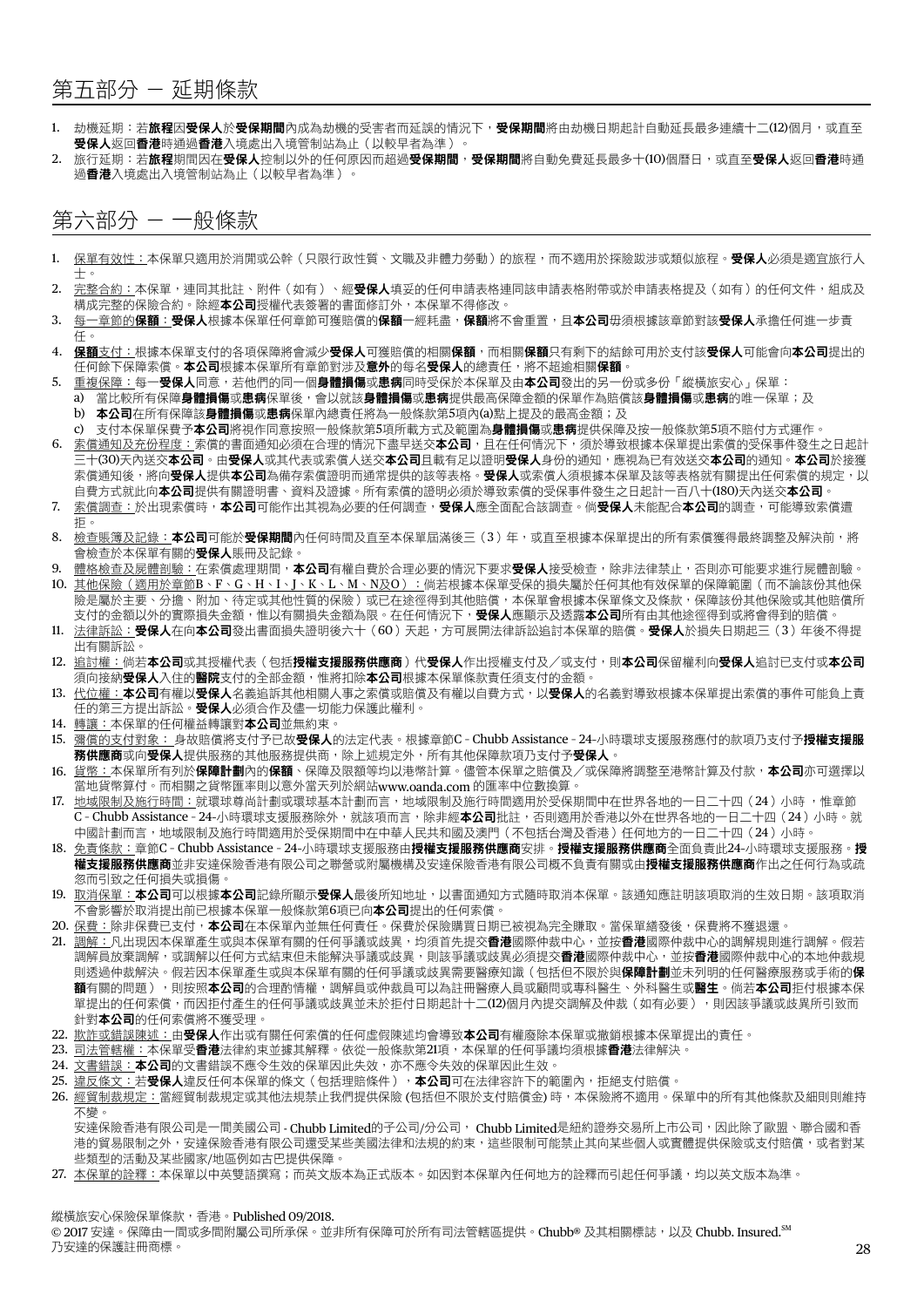## 第七部分 - 如何索償

索償人應於事發後三十 (30) 天內於安達索償中心 \* (www.chubbclaims.com.hk) 提交索償申請。閣下亦可透過智能電話或平板電腦掃描以下的 QR 碼登入安達索償中心。



再者,閣下可將索償申請表,連同旅遊證件及下列文件 (視乎事件而定) 於事發後三十 (30) 天內送交至安達保險香港有限公司。 如需協助,請致電3191 6611。

\*只支援英文輸入。

#### 個人意外保障/燒傷保障/信用卡保障

- 由**醫生**簽發的醫療報告或證明書,證明傷疾程度或嚴重狀況;
- 警方報告(若相關);
- • 受僱狀況的正式或合法證明文件(若相關)。

#### 意外死亡

- 死亡誇:
- • 死因裁判官報告;
- 警方報告(若相關);
- 如屬失蹤,由法院宣佈推定死亡。

#### 住院現金

- 經醫生證明的診斷,包括病人姓名及診斷日期;
- 由**醫院**簽發的**醫院**賬單或收據正本。

#### 醫療費用

- **經醫生**證明的診斷及治療,包括病人姓名及診斷日期;
- 由醫院簽發的醫院賬單/收據正本並列明詳細項目;

#### 個人財物/個人金錢/遺失證件

- 收據正本,包括遺失或損毀物件的購買日期、價格、型號及類別;
- • 展示損毀物件及其情況的相片;
- 如在運送時遺失或損毀,由航空公司/公共交通工具發出的遺失通知書副本及其正式確認書;
- 警方報告(必須於事發後24小時內發出);
- 若屬遺失旅行支票,由簽發機構發出的遺失通知書副本(必須於事發後24小時內發出)。

#### 取消旅程/旅程阻礙/縮短旅程

- 所有賬單、收據及票券;
- 經醫生證明的診斷及治療,包括病人姓名及診斷日期;
- 航空公司/**公共交通工具**所發出的正式文件,包括受害人姓名、日期、時間、延誤期間及延誤原因。

#### 更改旅程/旅程延誤/行李延誤

- 航空公司/**公共交通工具**所發出的正式文件,包括受害人姓名、日期、時間、延誤期間及延誤原因;
- 酒店/航空公司/公共交通工具所發出的正式賬單/收據;
- 購買必需盥洗用品及衣物之賬單或收據正本;
- **•**  由公共交通工具經營商發出之(列明其原定路線及目的地和計劃抵達及/或離開時間的)登機證正本。

#### 家居財物保障

- 收據,包括遺失或損毀物件的購買日期、價格、型號及類別;
- • 警方報告(必須於旅程回程後24小時內發出)。

#### 個人責任

- **意外**或事件的性質及情況聲明(未經**本公司**書面同意,不得承認責任或達成和解);
- • 就意外或事件接收的所有有關文件(包括法院傳票副本、所有法院文件、律師函件及其他法律書信)。

#### 上述文件為提出索償時需要提供的部份文件。本公司保留權利,於有必要時,要求受保人提供上文並未註明的任何其他資料或文件。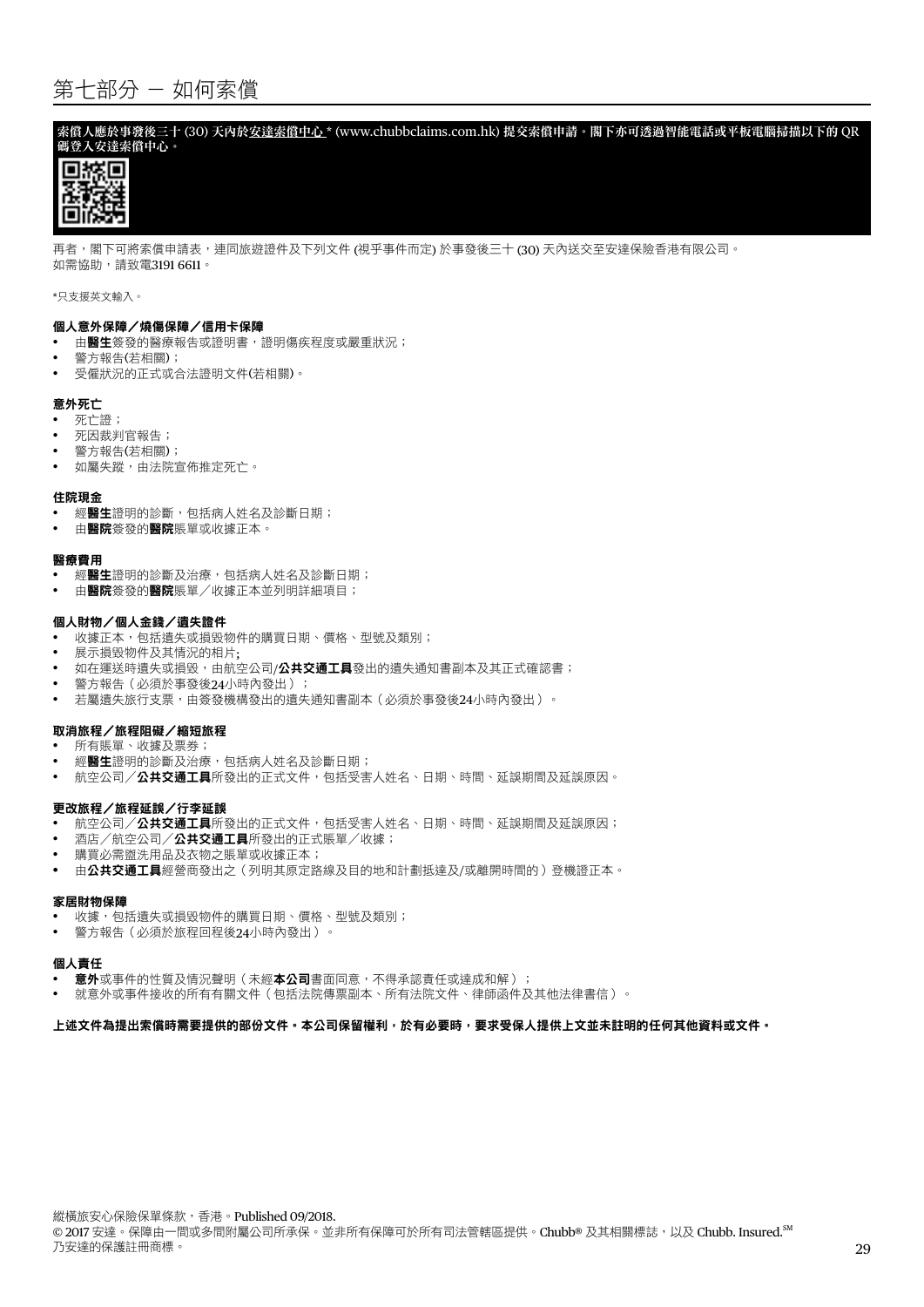**The Company** ("**We/Us**") want to ensure that Our **Insured Persons** ("**You**")are confident that any personal data collected by Us is treated with the appropriate degree of confidentiality and privacy.

This Personal Information Collection Statement sets out the purposes for which **We** collect and use personally identifiable information provided by **You** ("Personal Data"), the circumstances when **Personal Data** may be disclosed and information regarding Your rights to request access to and correction of **Personal Data**.

## a. **Purposes of Collection of Personal Data**

 **We** will collect and use **Personal Data** for the purposes of providing competitive insurance products and services to **You**, including considering Your application(s) for any new insurance policies and administering policies to be taken out with **Us**, arranging the cover and administering and managing Your and Our rights and obligations in relation to such cover. **We** also collect the **Personal Data** to be able to develop and identify products and services that may interest **You**, to conduct market or customer satisfaction research, and to develop, establish and administer alliances and other arrangements with other organisations in relation to the promotion, administration and use of Our respective products and services. **We** may also use your **Personal data** in other ways with your consent.

## b. **Direct marketing**

 Only with your consent, **We** may also use your contact, demographic, policy and payment details to contact **You** with marketing information regarding our insurance products by mail, email, phone or SMS. Tick the box below if **You** do not consent to receive such marketing information.

## c. **Transfer of Personal Data**

 **Personal Data** will be kept confidential and **We** will not sell Your **Personal Data** to any third party. **We** limit the disclosure of Your **Personal Data** but, subject to the provisions of any applicable law, Your **Personal Data** may be disclosed to:

- (i) third parties who assist **Us** to achieve the purposes set out in paragraphs a and b above. For example, **We** provide it to Our relevant staff and contractors, agents and others involved in the above purposes such as data processors, professional advisers, loss adjudicators and claims investigators, doctors and other medical service providers, emergency assistance providers, insurance reference bureaus or credit reference bureaus, government agencies, reinsurers and reinsurance brokers (which may include third parties located outside Hong Kong);
- (ii) Our parent and affiliated companies, or any company within the Chubb local and outside Hong Kong;
- (iii) the insurance intermediary through which **You** accessed the system;
- (iv) provided to others for the purposes of public safety and law enforcement; and

(v) other third parties with your consent.

 With regard to the above transfers of **Personal Data**, where applicable, **You** consent to the transfer of Your **Personal Data** outside of Hong Kong.

## d. **Access and correction of Personal Data**

 Under the **Personal Data** (Privacy) Ordinance ("PDPO"), **You** have the right to request access to and correction of **Personal Data** held by **Us** about **You** and **We** will grant **You** access to and correct Your **Personal Data** as requested by **You** unless there is an applicable exemption under the PDPO under which **We** may refuse to do so. **You** may also request **Us** to inform **You** of the type of **Personal Data** held by **Us** about **You**.

Requests for access or correction of **Personal Data** should be addressed in writing to:

Chubb Data Privacy Officer 25th Floor, Shui On Centre, No. 6 – 8 Harbour Road, Wanchai, Hong Kong O +852 3191 6222 F +852 2519 3233 E Privacy.HK@chubb.com

 Your request to obtain access or correction will be considered within forty (40) days of Our receipt of Your request. **We** will not charge **You** for lodging a request for access to Your **Personal Data** and if **We** levy any charges for providing information, such charges will not be excessive. No fee is charged for data correction requests.

 Please tick if **You** do not consent to receive marketing material from **Us**.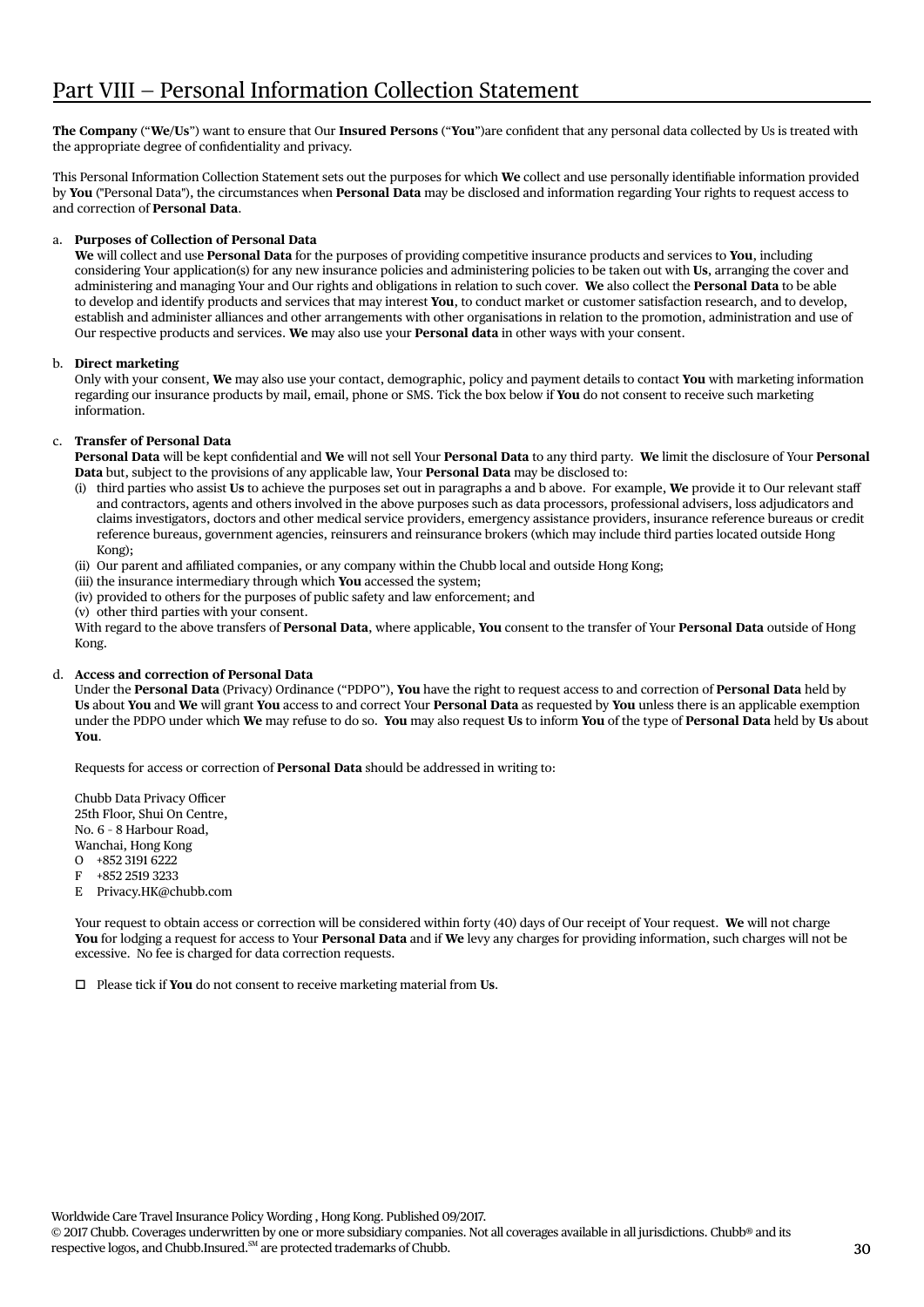## 第八部分 — 個人資料收集聲明

本公司(「我們」)竭力確保受保人(「閣下」)對我們在收集個人資料方面的信心,我們於處理任何已收集的個人資料均會採取適當的保密程度及 以處理私隱手法採用資料。

本個人資料收集聲明陳述**我們**收集及利用由閣下提供以識別 閣下個人的資料 ( " 個人資料 " ) 的目的、個人資料可能被公開的情況及 閣下有權要求查閲及 更改個人資料的詳情。

#### a. 收集個人資料的目的

我們收集及使用 閣下個人資料的目的,是為了向 閣下提供具優勢的保險產品及服務,包括用作考慮 閣下投保任何新的保險產品,及管理由我們提 供的保單,安排保障,及執行和管理 閣下及我們在該等保障下的權利及責任。同時,我們亦會收集及使用 閣下個人資料以設計及識別能吸引 閣下 的產品及服務,進行市場或顧客滿意度調查,及發展、建立及管理與其他機構就宣傳推廣、行政及使用**我們**相應的產品及服務的聯盟及其他計劃。

#### b. 直接促銷

只會在得到**閣下**的同意,**我們**會使用**閣下**的聯絡資料、人口統計資料、保單資料及繳費資料透過郵寄、電郵、電話或 SMS 短訊方式聯絡**閣下**以便 提供有關我們的保險產品的宣傳推廣。如閣下不希望接收到安達保險香港有限公司的宣傳推廣,請於下列方格內加上「√」。

#### c. 個人資料的轉讓

個人資料將予以保密,而我們亦絕對不會將 閣下的個人資料售賣給第三者。我們會對公開 閣下個人資料作出限定;但在任何適用的法例條文下, 閣下的個人資料可能:

- (i) 會被透露予我們相信必須達成以上第 a 及第 b 段所述目的之第三者。 例如:我們把 閣下的個人資料提供予我們相關的員工及承辦商、代理及 其他涉及以上目的之人士,如處理數據的人士、專業人士、損失評估人員及索償調查員、醫生及其他醫療服務提供者、緊急支援服務提供者、 保險局或信貸局、政府機構、分保人及分保經紀(當中可能包括在香港以外的第三方);
- (ii) 會給我們的母公司及附屬聯營公司或安達在本地及海外的相關人員使用;
- (iii) 會提供予保險中介人, 閣下可以透過指定系統查閱有關資料;
- (iv) 會給予有關人士以維持公眾安全及法紀;及
- (v) 在 閣下同意下提供予其他第三者。

就以上個人資料的轉移,如有適用的地方,則代表 閣下亦同意該資料在香港以外地方轉移。

#### d. 查閱及更改個人資料

根據個人資料(私隱)條例, 閣下有權要求查閱及更改曾給予我們的資料,另除非在個人資料 ( 私隱 ) 條例下有適用的豁免條款賦予我們可拒絕 遵從,否則**我們**必須按 閣下的要求,給 閣下查閲及更改本身的**個人資料**。 閣下亦可向**我們**要求提供持有 閣下個人資料的類別。

翻查或更改個人資料的要求,必須透過書面提出及郵寄致: 香港灣仔港灣道 6 - 8 號 瑞安中心 25 樓 安達保險香港有限公司 個人資料私隱主任收

- 電話 +852 3191 6222
- 傳真 +852 2519 3233
- 電郵 Privacy.HK@chubb.com

在我們收到 閣下查閲或更改資料的要求後,會在四十 (40) 天內予以回覆該項要求,我們一般將不會收取任何費用;但即使我們在提供資料時需徵 收費用,它們也會在合理的水平。至於更改資料的要求,則不會收取任何費用。

□ 如閣下不希望接收安達保險香港有限公司的宣傳推廣,請於方格內劃上「✔」。